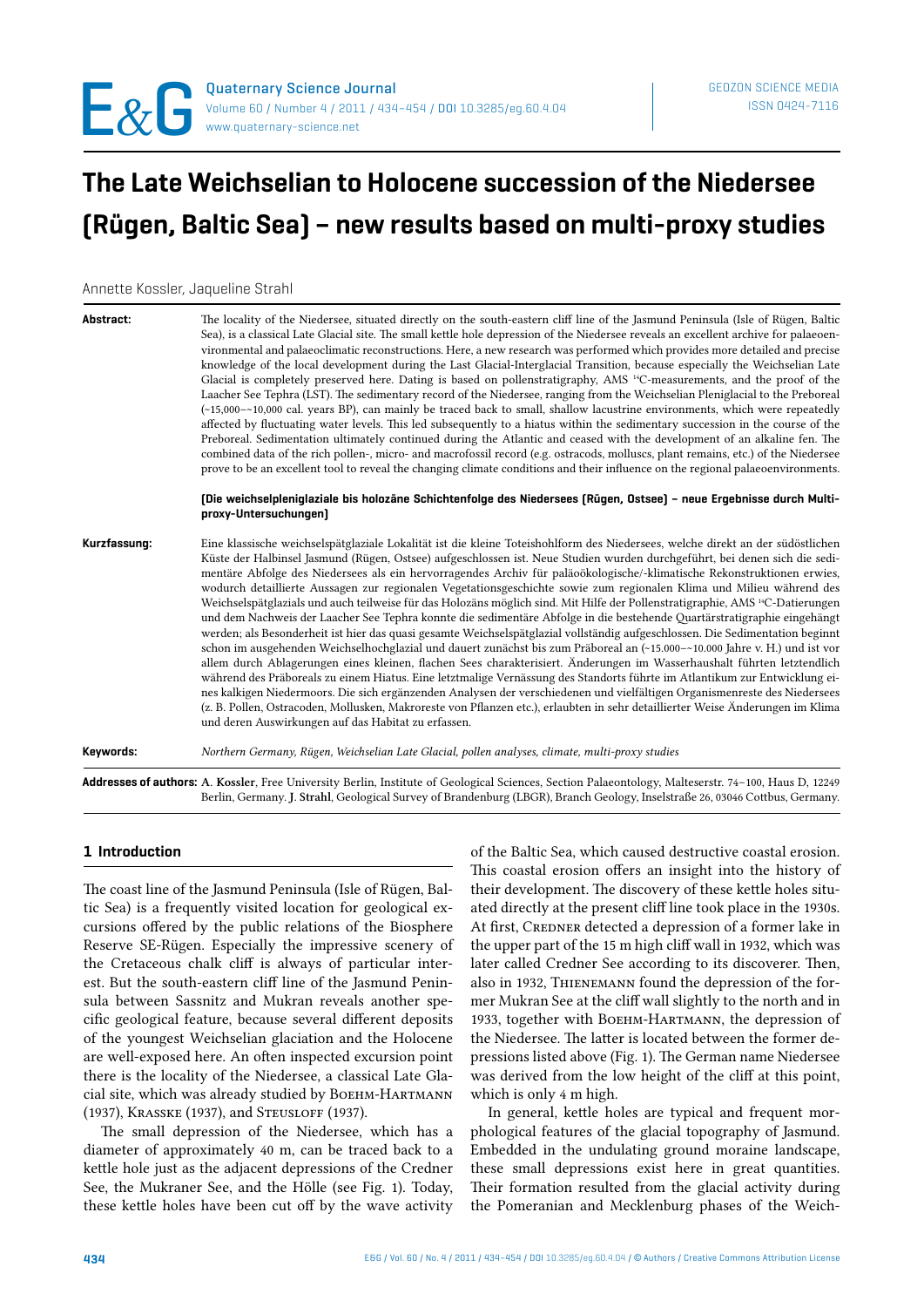

*Fig. 1: Location of the Niedersee and of the adjacent Mukran See, Hölle (today both abraded), and Credner See at the cliff line between Sassnitz and Mukran, Peninsula Jasmund (Rügen).*

*Abb. 1: Lage des Niedersees und der Aufschlüsse Hölle, Mukraner See (beide heute abradiert) und Credner See an der Küste zwischen Sassnitz und Mukran, Halbinsel Jasmund.*

selian Pleniglacial (qw 2/3 in Krienke 1996, 2003). Kettle holes were generated after the dead ice melted and the resulting depressions were often filled with water forming small lakes without outlet, of which several still exist today. Subsequently, these small depressions like the abovementioned are often filled with limnic/telmatic sediments of the Weichselian Late Glacial and the Holocene (Boem-Hartmann 1937; Lange, Jeschke & Knapp 1986; Strahl & Keding 1996).

First studies on the sedimentary record of these former lakes were performed by Boehm-Hartmann (1937: pollen analyses), STEUSLOFF (1937: molluscs) and KRASSKE (1937: diatoms). But especially concerning the Niedersee, no modern studies about the history of this lake have been realised and published since then. Originally, BOEHM-HARTMANN (1937) stated that the sediments of the Niedersee, the Credner See, and the Mukran See have only a Holocene age (Preboreal to Atlantic). Although the sedimentary successions of these three former lakes differ in thickness and sedimentary formation, they can be partially correlated due to the occurrence of contemporaneous peat layers within their sedimentary record. Based on modern pollen analyses, a more recent revision of the Credner See (LANGE, JESCHKE  $\acute{\sigma}$  KNAPP 1986) has proven a significantly older age reaching from the Weichselian Late Glacial (youngest Allerød Interstadial) until the Holocene (youngest Atlantic). The proof of the Laacher See Tephra (LST) within the sedimentary record of the Credner See (Kliewe 1996; De Klerk et al. 2008) additionally confirmed this revised stratigraphic range. The LST was also found within the Niedersee record by Kliewe (1996), which also indicates that the sediments must be older than Holocene. Furthermore, in com-

parison with the sedimentary records of the Credner and Mukran See, the distinctly thicker sedimentary succession of the Niedersee strongly suggests an earlier onset of sedimentation. To clarify the stratigraphic position of the Niedersee, new sections were excavated and documented by ANDERS  $\mathcal O$  STRAHL in 1986 (unpublished, see Fig. 2), but further studies were no longer conducted (STRAHL, pers. comm.). Nevertheless, it became evident that the Niedersee reveals an excellent archive for palaeoenvironmental and palaeoclimatic reconstructions that, moreover, will provide sediments of pre-Allerød age. Now, based on multi-proxy studies (pollen, plant macro remains, ostracods, molluscs, etc.) a new research on two new sections of the Niedersee (Fig. 2) is presented here which allows for a more detailed and precise reconstruction of the development of regional vegetation and environmental history during the Late Glacial and early Holocene.

#### **2 Study site, materials and methods**

The depression of the Niedersee (Fig. 1), once a small lake, is located directly at the present cliff line (topographic map 25: 1547, Binz, R: 46 04 078, H: 60 41 744). Whereas up to the 1990s the out crop of the Niedersee was easily accessible and well-preserved, the centre of the depression is now highly buried and rehydrated due to a drainage ditch of the neighbouring golf course. Therefore, site inspection and sampling was no longer possible in this part of the depression. Another problem consist of the increasing coastal erosions that have taken place in the last years, which have yet abraded the deposits of the Mukran See, the Hölle and, unfortunately, parts of the Niedersee as well. For these reasons, in May 2006 the two new sections could only be excavated at the still accessible southern and northern margins of the Niedersee depression. To correlate the new sections with the older ones from 1933 (BOEHM-HARTMANN 1937) and 1986 (ANDERS  $\acute{\sigma}$  STRAHL, unpublished), the top of the youngest peat horizon (Holocene, Atlantic) was used (see Fig. 2).

To obtain the samples for pollen analyses, u-shaped metallic profiles (100 cm length/10 cm breadth/5 cm depth) were pressed into the sediments. This was done vertically to the bedding to maintain sediment cores. Consequently, three successive sediment cores with sufficient overlaps were taken from the southern margin of the Niedersee depression and later combined to a 2.09 m long sediment record. The obtained sediment record was used for detailed sediment descriptions and subsequently sub-sampled for pollen analyses. Sampling was regularly carried out every five centimetre; sampling density was sometimes adapted to the sedimentary features. A total of 45 samples (each of approx. 1 cm<sup>3</sup> sediment) were taken from the sediment cores (see Fig. 3). In contrast, the sedimentary succession of the 2.35 m thick northern section (Fig. 2) was directly sampled in the field every 25 cm.

The preparation of the pollen samples was performed in the pollen laboratory of the State Laboratory Berlin-Brandenburg (LLBB) in Kleinmachnow. Samples were treated with HCl, KOH, acetolysis und ultrasonic sieving  $(6 \mu m)$ to receive liquid preparations (suspensions). For recognizing siliceous materials like diatoms or for identifying the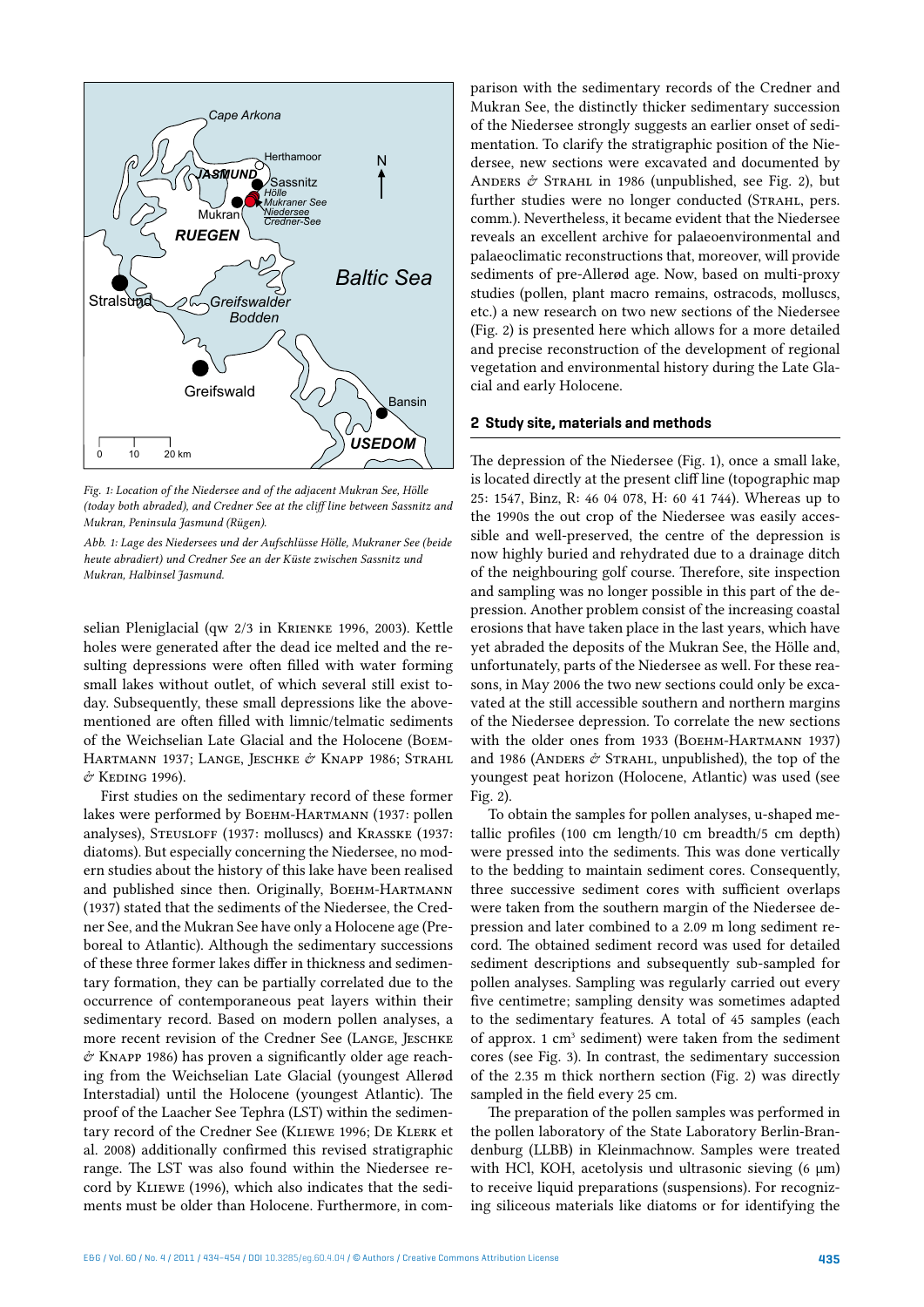

lake centre

northern margin



*Fig. 2: Sections from the southern margin, from the centre and from the northern margin of the Niedersee depression showing stratigraphic ranges and sedimentology. The section of 1933 (BOEHM-HARTMANN 1937) is here presented in a revised and modified version. The top of the uppermost fen peat horizon (ÄA/JA, Atlantic) is used to correlate the different sections.* 

*Abb. 2: Zusammenstellung der aus dem Niedersee aufgenommenen und z. T. paläontologisch bearbeiteten Profile vom*  Herbst 1933 (Военм-Нактмаnn 1937, Pollenstratigraphie aktualisiert), vom 30.09.1986 (Аноекs & Sтканl 1986, unpubl.) *sowie vom 27.05.2006. Die Oberkante des jüngsten Niedermoortorfs (ÄA/JA, Atlantikum) dient hier als Bezugshorizont.*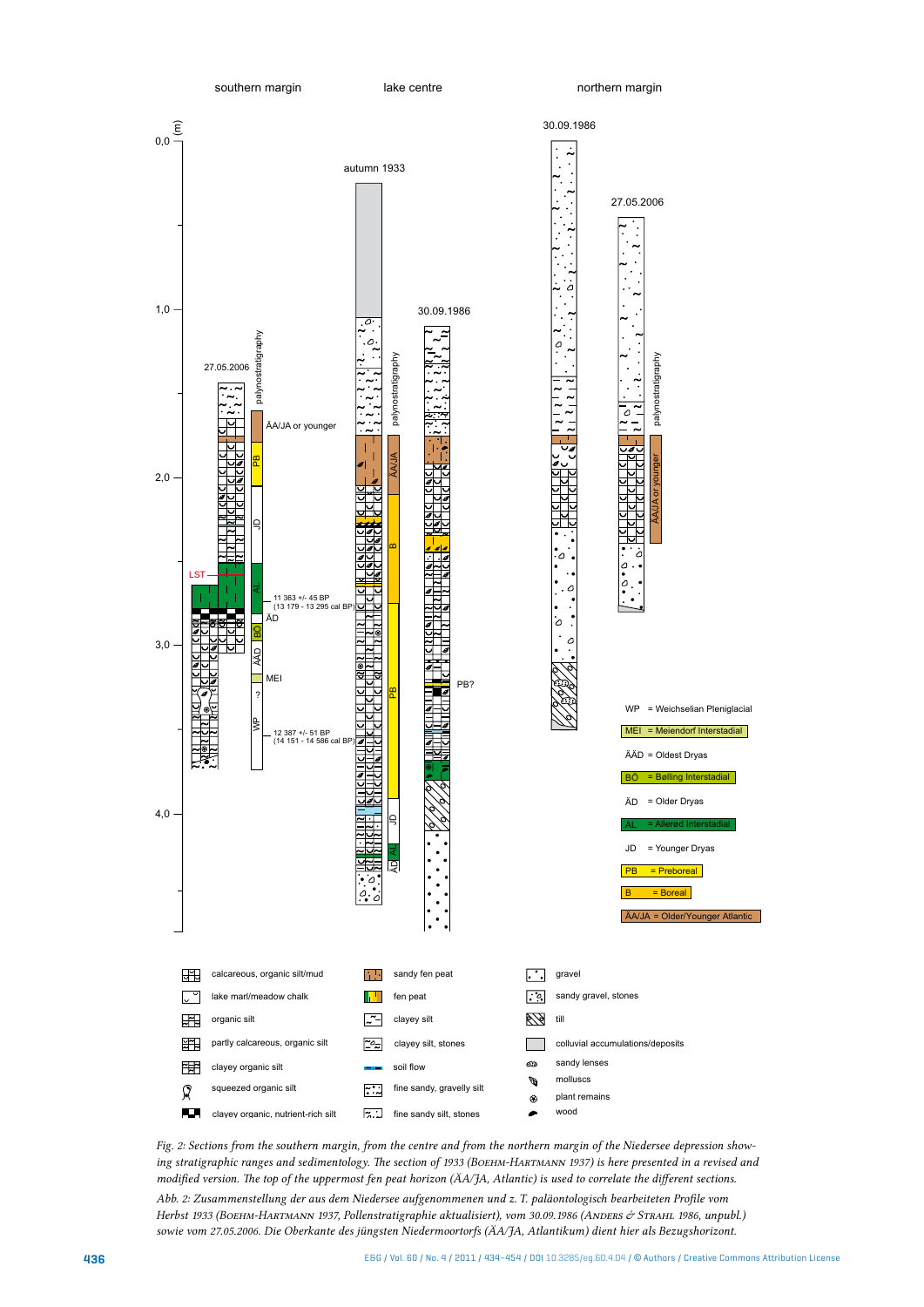Laacher See Tephra (LST) no routine treatment with HF (40 %) was carried out.

Generally, a sum of up to 400 pollen grains was counted. The results are presented in percentage terms, in which the ratio arboreal pollen (AP) to non-arboreal pollen (NAP) corresponds to the basic sum of 100 % ( $\Sigma$  (AP + NAP) = 100 %). The pollen, spores and cysts of local components like aquatic plants, marsh plants, ferns, moss, algae as well as reworked pre-Quaternary sporomorphs are excluded from this basic sum, with the exception of the Cyperaceae. Nonetheless, like the individual AP and NAP records these proofs are applied to the basis sum as well. The results of pollen analyses are shown in a conventional pollen diagram (Fig. 3). Curves are exaggerated tenfold for making values below 1 % visible. Rare findings of taxa are not illustrated within the pollen diagram, but will be partly mentioned in chapter 3.

For extracting further macro- and microfossils (e.g. ostracods, molluscs, plant macro remains etc.) from the sediments, additional sediment samples were taken parallel to the pollen sampling. In contrast to the dense pollen sampling, only 21 samples (M1 up to M21, see Fig. 3) of approx. 1 kg weight have been removed from the southern margin of the Niedersee depression, because greater amounts of material are generally necessary to receive enough macrofossil remains. In general, sampling followed the changes in sedimentology. Correlation of samples is illustrated in Fig. 3. Preparation of these samples was carried out at the palaeontological laboratory of the Institute of Geological Sciences of the Free University Berlin. Samples were dried and then treated with 3,5 % hydrogen peroxide for 24 hours, suspended in water and washed through 1 mm, 500 µm, 250 µm and 125 µm sieves. Fossil remains within the residues were picked out, sorted and identified using a Leica S6E and a Zeiss Axiostar plus microscope. Head capsules of chironomids, which are preserved in sediments of the Younger Dryas and the Preboreal (Fig. 7), were mounted on a microscope slide in Euparal.

For documentation selected specimen were mounted on stubs, sputtered with gold and examined with the aid of a Zeiss Supra 40 VP scanning electron microscope (SEM).

Two radiocarbon measurements were obtained from terrestrial plant remains. AMS 14C-dating were performed at the Leibniz Radiocarbon Laboratory in Kiel (KIA 33255, sample M1; KIA 33256, sample M9).

Except if otherwise noted, the presented results in chapter 3 apply to the section from the southern margin of the Niedersee depression.

#### **3 Results, discussion and interpretation**

The data from the sedimentary record of the southern margin of the Niedersee document an early initiation of the limnic sedimentation. Over relocated moraine deposits, sedimentation starts with sandy and gravely silts (Fig. 2). The first traceable pollen record is proven from these sediments and its onset is here defined as base line of the section (Fig. 2, 3). Based on the pollen spectra composition, nine pollen zones could be recognized, which, in combination with other proxy data and AMS 14C-dating, allow for well-founded age determination. The chronology used here

corresponds to the stratigraphical classification that is employed for Mecklenburg-West Pomerania (Müller 2004), Berlin/Brandenburg (STRAHL 2005) and Northern Germany (LITT et al. 2007) as well. But it is contrary to the stratigraphical subdivision of the Mecklenburg-West Pomeranian Late Glacial deposits stated in TERBERGER et al. (2004). For detailed discussions and an evaluation of this deviant classification, and further debatable information, e.g. the correlation with the Greenland NGRIP ice-core (Johnsen et al. 1997; Björck et al. 1998) in Görsdorf & KAISER (2001), see the comments to the pre-Allerød development of sedimentary processes and vegetation in STRAHL (2005).

## **3.1 Development of the Niedersee during the Last Termination and the Holocene**

## **3.1.1 Pleistocene**

## **3.1.1.1 Section interval 0–0.33 m: Termination of Weichselian Pleniglacial**

The lowermost section interval is characterized by layers of greyish fine sandy, gravely silts, which are overlain by bluish-grey organic silts. Sediments are partly calcareous. Mollusc shells, plant remains and little enrichments of humus are partly visible.

The pollen record of the lowest part of the Niedersee section (0–0.3 m of section) is attributed to the first pollen zone (= WP in Fig. 3, Weichselian Pleniglacial). It shows high percentages of grasses and herbaceous taxa (Fig. 3), mainly consisting of sedges (Cyperaceae), true grasses (Poaceae), mugwort *(Artemisia)* and plantain *(Plantago)*. Subordinated occur yarrow *(Achillea)*, bedstraw *(Galium)*, meadow-rue *(Thalictrum)*, sunrose *(Helianthemum)*, willowherb *(Epilobium)*, breakstone *(Saxifraga)*, crowberry *(Empetrum)*, sorrel *(Rumex)*, thrift *(Armeria)*, heather (Ericaceae p.p., *Calluna)*, and pollen of Rosaceae, Umbellifereae, Gentianaceae, Caryophyllaceae, Asteraceae (Tubuliflorae, Liguliflorae) and Chenopodiaceae. Arboreal pollen are mainly dominated by pine *(Pinus)*, but these pollen stem most likely from reworked material of older Quaternary or pre-Quaternary deposits. This applies especially to the pollen of warm and temperate woody taxa such as hazel *(Corylus)*, elm *(Ulmus)*, oak *(Quercus)*, alder *(Alnus)* and hornbeam *(Carpinus)* as well. High percentages of reworked pre-Quaternary sporomorphs in this part of the diagram support this interpretation. In contrast, the pollen of birch, especially of dwarf birch *(Betula nana)*, of dwarf willow *(Salix* spp.*)*, and, in lower quantities, of seabuckthorn *(Hippophaë rhamnoides)* and juniper *(Juniperus)* are most likely of autochthonous origin. Pteridophytes are proven by horsetail *(Equisetum)*, moonwort *(Botrychium)*, and spike moss *(Selaginella selaginoides)*, whereas the high percentages of monolete spores of ferns (up to 36 %) can also be traced back to reworked material, because their maximum correlates with the peak of pre-Quaternary sporomorphs. Further marsh and aquatic plants, which are likely to belong to the local vegetation, are rarely represented by pollen of bog star *(Parnassia palustris)*, pondweed *(Potamogeton)*, spiked water-milfoil *(Myriophyllum spicatum)*, greater reed mace *(Typha latifolia)*, reed mace/bur reed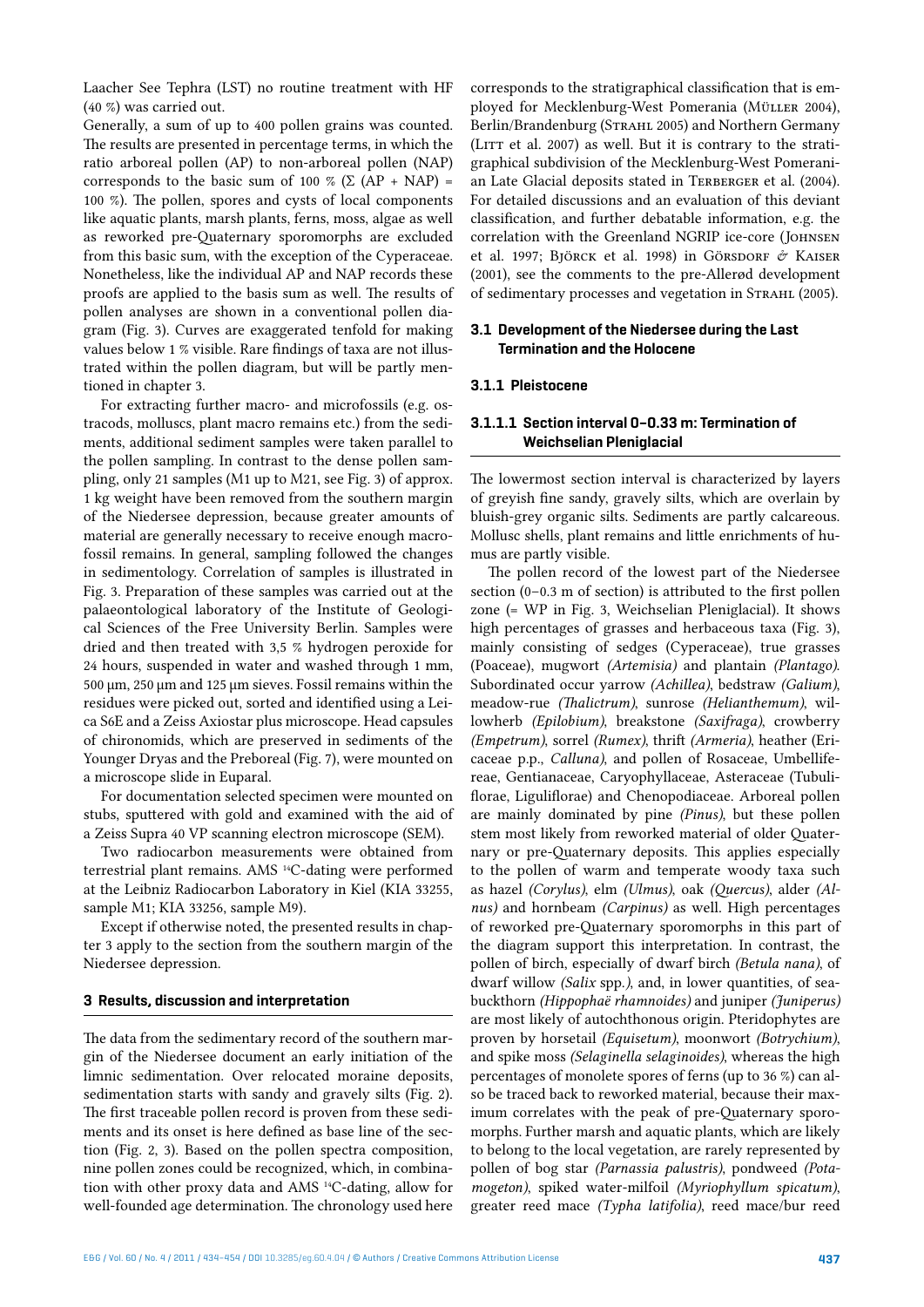



narkiert die Grenze zwischen 3. und 4. Subzone. Kalibrierte AMS "C-Daten am linken Rang" \*\* One Sigma Range, 68.2 % Wahrscheinlichkeit, \*\*\* Two Sigma Range, 95.4 % Wahrscheinlichkeit. *markiert die Grenze zwischen 3. und 4. Subzone. Kalibrierte AMS 14C-Daten am linken Rand der Abbildung: \*\* One Sigma Range, 68.2 % Wahrscheinlichkeit; \*\*\* Two Sigma Range, 95.4 % Wahrscheinlichkeit.*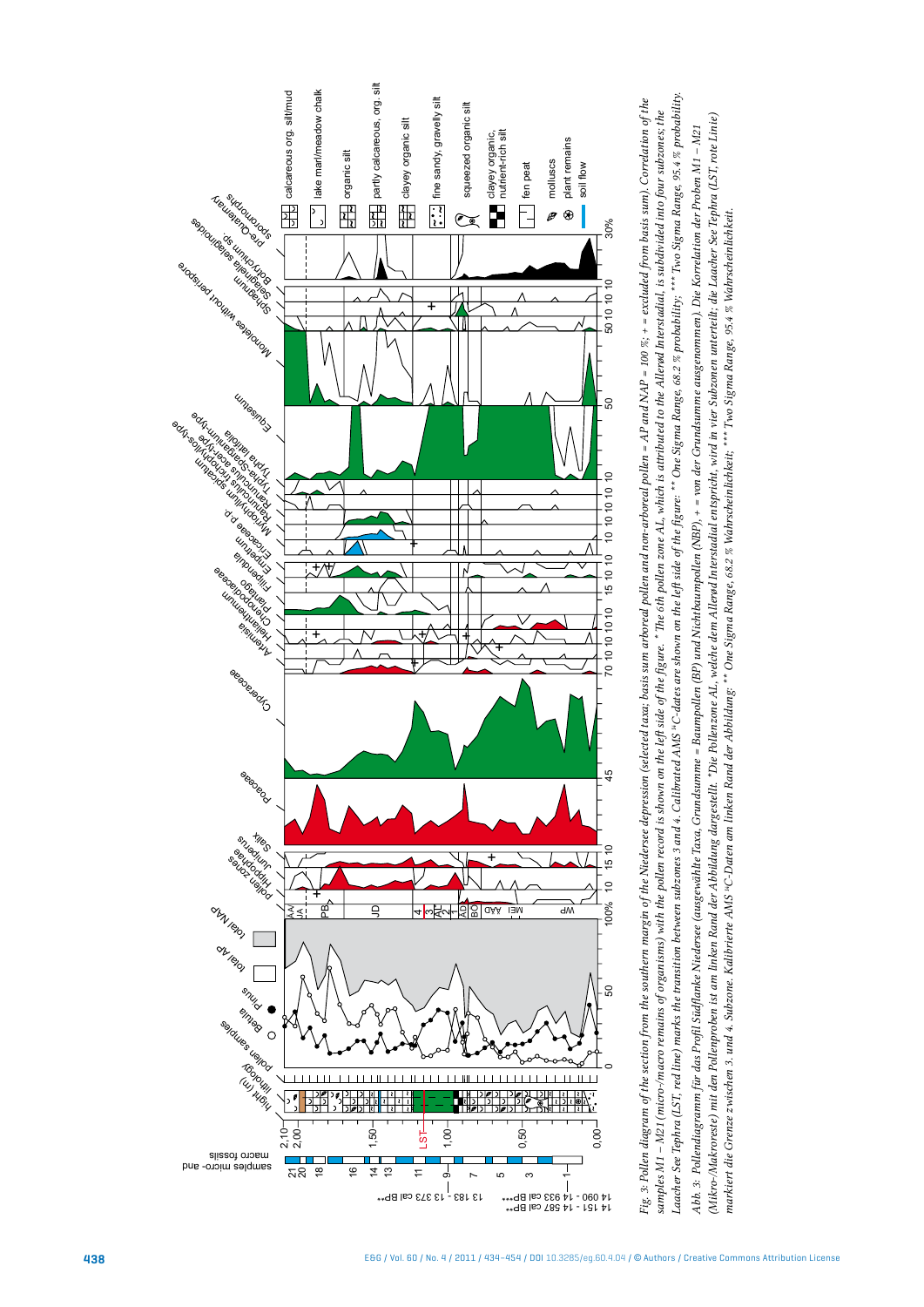

*Fig. 4: Selected plant macro remains. 1. Seed of Juncus castaneus, sample M1. 2. Seed of Juncus sp., sample M1. 3. Oospore of Charales, sample M2. 4. Megaspore of Selaginella selaginoides, sample M8. 5. Bud scale of Salix sp., sample M2. 6. Fruitstone of Potamogeton filiformis, sample M2. 200 µm scale for Fig. 1-4; 500 µm scale for Fig. 5, 6.*

*Abb. 4: Ausgewählte Makroreste von Pflanzen. 1. Same von Juncus castaneus, Probe M1; 2. Same von Juncus sp., Probe M1; 3. Oospore der Charales, Probe M2; 4. Megaspore von Selaginella selaginoides, Probe M8; 5. Knospenschuppe von Salix sp., Probe M2; 6. Steinkern von Potamogeton filiformis, Probe M2. 200 µm Maßstab für Fig. 1-4; 500 µm Maßstab für Fig. 5, 6.*

(pollen of *Typha-Sparganium*-type) and idioblasts of water lilies (Nymphaeaceae). Evidence of green algae, dominated by the two taxa *Pediastrum kawraiskyi* and *Pediastrum boryanum*, and rests of planarians (Turbellaria) are also documented through the pollen analyses.

The sample M1 (0.1–0.3 m over base line, Fig. 3) provided several macrofossils of terrestrial, littoral and aquatic plants. Particularly frequent are the bud scales of the dwarf willows (*Salix* spp., Fig. 4). It seems that these shrubby dwarf willows were the dominant woody plants in the vicinity of the Niedersee. The dwarf birch *Betula nana* is only recorded by one nutlet suggesting that this taxon was apparently not frequent in the proximate surroundings, and that its preferred habitats were seemingly located farther away. But the recorded macrofossil supports the assumption that the small pollen type from this taxon, which here is proven in greater quantities, is of autochthonous origin. Seeds of rush (*Juncus castaneus, Juncus* spp., Fig. 4) and sedges (*Carex* spp.) are further dominant components. The frequent occurrences of *Carex* and *Juncus* seeds correlate well to the high percentages of this pollen type within the pollen diagram indicating that the lake was presumably surrounded by the Cyperaceae/Juncaceae and that these taxa can be clearly regarded as a local and contemporaneous constituent of vegetation. Seeds of spike rush *(Eleocharis palustris)* and red fescue *(Festuca rubra)* are proven by single records. Aquatic plants are documented through several fruitstones of the slender-leaved pondweed (*Potamogeton filiformis*, Fig. 4). The presence of stoneworts is given by one gyrogonite of the Charales, but the rare findings indicate a poor settlement during the initial phase of the Niedersee. The lacking evidence for *Myriophyllum spicatum, Typha latifolia*, and Nymphaeaceae through macro remains indicates that the recorded pollen/idioblasts of these taxa also stem most likely from reworked material.

Ostracods are only proven by one valve of *Cyclocypris ovum* and few specimens of *Candona candida* (Tab. 1). The mollusc fauna shows also low abundances and diversity in species. Gastropods are only documented by some shells of *Stagnicola* sp. and *Radix balthica* (Tab. 1). Bivalves are only represented by few juvenile specimens of pea mussels (*Pisidium* spp.).

The data indicate that after the retreat of the ice sheet of the Mecklenburg phase (~ 17,000 to 15,000 cal. years BP, comp. LITT et al. 2007) an early colonization of the vicinity of the Niedersee and of the lake itself took place, which is documented by several micro and macro remains of biota. An AMS<sup>14</sup>C-dating, which was performed on plant material from terrestrial dwarf willows from the lowermost lake sediments (sample M1, KIA 33255), confirmed the assumption of an early colonization. Nevertheless, the date calibrated to IntCal09 (Reimer et al. 2009) covers a broad time interval ranging from 14,151–14,587 cal. BP (One Sigma Range, 68.2 % probability) and 14,090–14,933 cal. BP (Two Sigma Range, 95.4 % probability) respectively, which is attributed to a plateau of the calibration curve in this time. The broad time range does not allow for an accurate age determination, the sample can be assigned both to the end of the Weichselian Pleniglacial and to the Meiendorf Interstadial of the Weichselian Late Glacial, whose onset in Northern Germany is defined at 14,450 varve years BP (comp. LITT & STEBICH 1999; LITT et al. 2007).

But due to the pollen and macrofossil record that reflects subarctic conditions and which is comparable to other Weichselian Pleniglacial records in Northern Germany (Strahl 2005; Krienke et al. 2006; Kossler 2010), the lowermost section interval is considered as still belonging to the Weichselian Pleniglacial. Evidence for summer temperatures are given by the presence of the dwarf birch *B. nana*, which requires a mean July temperature of at least 7 °C (ISARIN  $\dot{\mathcal{O}}$  BOHNCKE 1999). With the calcareous soils preferring *Juncus castaneus* a distinctive plant of the subarctic tundra is proven, which seems to be typical for the Weichselian Pleniglacial of Northern Germany (Krienke et al. 2006; Kossler 2010). It is a typical pioneer plant of wet and immature soils (CASPER & KRAUSCH 1981; KIENAST 2002). First development of a sedge/horsetail reed at the edges of the Niedersee is indicated by the frequent occurrences of seeds/pollen of Cyperaceae and spores of *Equisetum*. In general, the composition of the pollen record and the macro remains of terrestrial plants suggest the predominance of tundra-steppe communities with subordinately occurring woody taxa. Such vegetative ecotypes indicate generally cold, harsh and unstable climatic conditions, which affected the aquatic habitats as well.

Abundances and diversity of aquatic biota are low, which reflects nutrient poor and cold condition during the initial phase of the Niedersee. Moreover, during the long winter time the shallow Niedersee was most probably frozen solid avoiding the colonization with stable communities. The occurring *Potamogeton filiformis* is characteristic for cold-oligotrophic, hard water lakes and well-known from other Weichselian Pleniglacial sites (Krienke et al. 2006; Kossler 2010). According to Kolstrup (1980), a mean July temperature of at least 8 °C is necessary for the occurrence of this circumpolar pondweed. Only few valves of ostra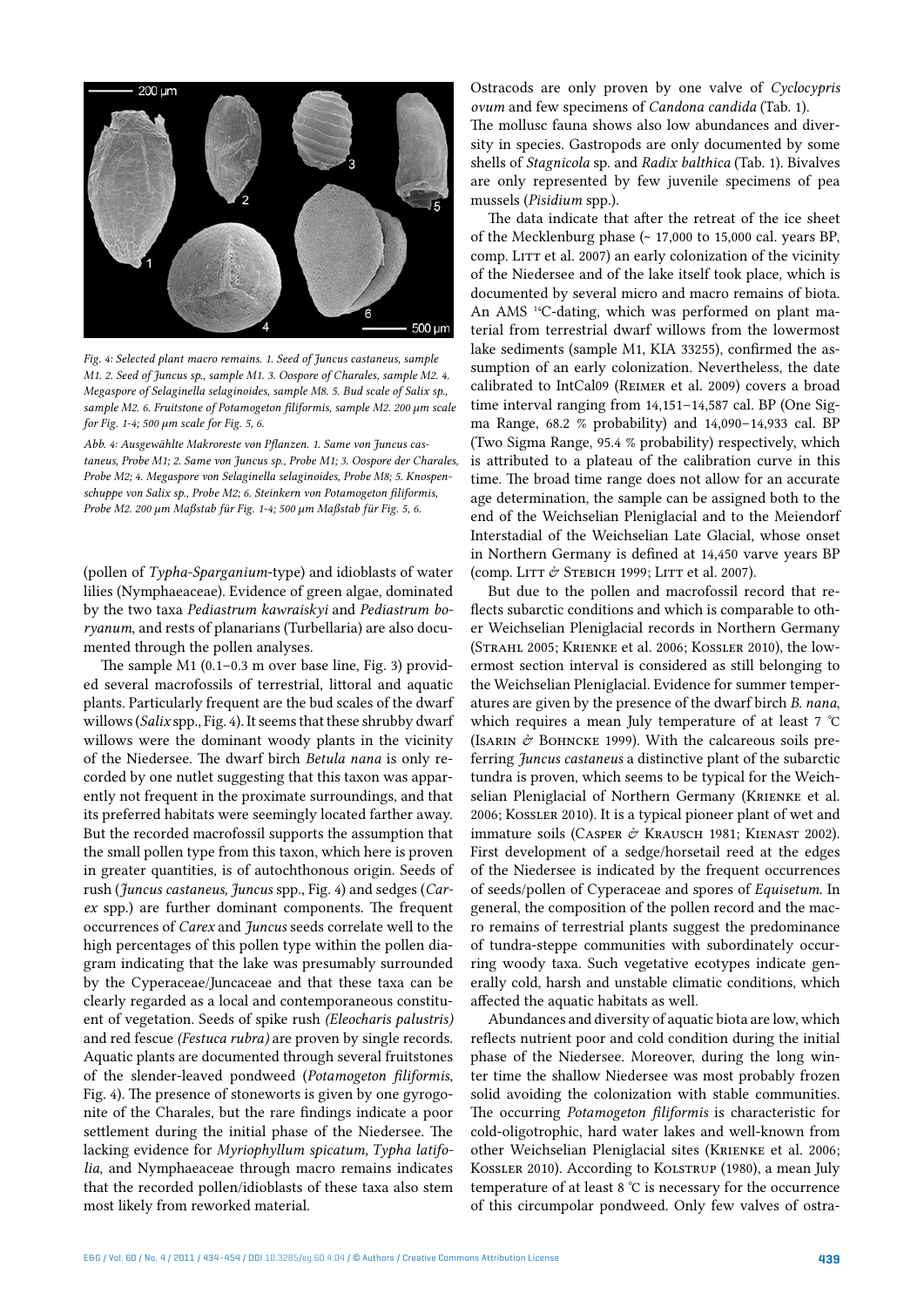*Tab. 1: Occurrence of the molluscs (\*with the exception of the Succineidae only aquatic taxa) and ostracods within the sedimentary record of the Niedersee, samples M1–M21. Samples are correlated with their stratigraphic classification.* 

*Tab. 1: Nachweis von Ostracoden und Mollusken (\*mit Ausnahme der Succineidae ausschließlich aquatische Taxa) in den Proben aus dem Profil Südflanke Niedersee.* 

| <b>AUA</b><br><b>BÖ/ÄD</b><br><b>Molluscs and ostracods from</b><br>ÄÄD<br>ÄÄD<br>æ<br>æ<br>æ<br>$\mathsf{S}$<br>$\mathord{\mathop{\mathsf{g}}\nolimits}$<br>$\mathsf{S}$<br>۹<br>S<br>$=AL$<br>4<br>₩.<br>Mei<br>띨 <br>$\frac{1}{2}$<br>$4 = NP$<br>$\overline{\mathbf{A}}$<br>the Niedersee section<br>$\mathbf{H}$<br>$\mathbf H$<br>$\mathbf{u}$<br>$\mathbf H$<br>$\mathbf{H}$<br>$\mathbf H$<br>$\mathbf H$<br>$\mathbf{H}$<br>$\mathbf{u}$<br>$\mathbf{u}$<br>$\mathbf H$<br>$\mathbf{u}$<br>$\mathbf H$<br>$\mathbf{u}$<br>$\mathbf H$<br>$\mathbf H$<br>Ш<br>$\overline{20}$<br>45<br>Ş<br>$\frac{6}{5}$<br>$\frac{19}{2}$<br>$\tilde{a}$<br>$\ddot{5}$<br>$\dot{a}$<br>17<br>$\overset{\circ}{\tau}$<br>$\div$<br>S<br>4<br>ю<br>$\boldsymbol{\infty}$<br>e M<br>$\boldsymbol{\sim}$<br>ဖ<br>Ľ<br>$\overline{\mathbf{z}}$<br>Ξ<br>$\overline{\mathbf{z}}$<br>έ<br>$\overline{\mathbf{z}}$<br>Ξ<br>$\overline{\mathbf{z}}$<br>Ξ<br>Σ<br>Σ<br>Σ<br>Σ<br>Σ<br>Σ<br>Σ<br>Σ<br>Σ<br>Σ<br>Radix balthica<br>$\boldsymbol{\mathrm{x}}$<br>$\mathbf x$<br>$\mathbf x$<br>$\mathbf x$<br>$\mathbf x$<br>$\mathbf x$<br>$\mathbf x$<br>$\mathbf x$<br>$\mathbf x$<br>$\mathbf x$<br>$\mathbf x$<br>$\mathbf x$<br>$\mathbf x$<br>Lymnaea stagnalis<br>$\mathbf x$<br>$\mathbf x$<br>$\mathbf x$<br>$\mathbf x$<br>$\mathbf{x}$<br>Stagnicola indet.<br>$\mathbf{x}$<br>$\mathbf x$<br>$\mathbf x$<br>$\mathbf x$<br>$\mathbf x$<br>$\mathbf x$<br>$\mathbf x$<br>Galba truncatula<br>gastropods*<br>Myxas glutinosa<br>$\mathbf x$<br>$\mathbf x$<br>$\mathbf{x}$<br>Acroloxus lacustris<br>$\mathbf x$<br>$\mathbf x$<br>$\boldsymbol{\mathrm{x}}$<br>Valvata aff. alpestris<br>$\mathbf x$<br>$\boldsymbol{\mathrm{x}}$<br>$\mathbf x$<br>$\mathbf x$<br>$\mathbf x$<br>$\mathbf x$<br>Valvata cristata<br>$\mathbf x$<br>$\mathbf x$<br>$\boldsymbol{\mathrm{X}}$<br>$\boldsymbol{\mathrm{x}}$<br>$\mathbf x$<br>Gyraulus (A.) crista<br>$\mathbf x$<br>$\mathbf x$<br>$\boldsymbol{\mathrm{X}}$<br>$\boldsymbol{\mathrm{x}}$<br>$\mathbf x$<br>$\mathbf x$<br>Gyraulus laevis<br>$\mathbf x$<br>$\boldsymbol{\mathrm{X}}$<br>$\boldsymbol{\mathrm{x}}$<br>$\mathbf x$<br>$\mathbf x$<br>aquatic<br>Hippeutis complanatus<br>$\mathbf x$<br>$\boldsymbol{\mathrm{x}}$<br>$\mathbf x$<br>$\mathbf x$<br>Anisus vortex<br>$\mathbf x$<br>$\mathbf{x}$<br>$\mathbf{x}$<br>Anisus leucostoma<br><b>Bathyomphalus contortus</b><br>$\boldsymbol{\mathrm{X}}$<br>$\mathbf x$<br>Segmentina nitida<br>Aplexa hypnorum<br>Succineidae indet.<br>$\mathbf x$<br>$\mathbf x$<br>Sphaerium corneum<br>$\mathbf x$<br>$\mathbf x$<br>$\mathbf x$<br>$\mathbf x$<br>$\mathbf X$<br>Pisidium casertanum<br>$\boldsymbol{\mathrm{x}}$<br>$\mathbf x$<br>$\mathbf X$<br>$\mathbf x$<br>$\boldsymbol{\mathrm{x}}$<br>$\mathbf x$<br>$\mathbf x$<br>$\boldsymbol{\mathrm{X}}$<br>$\boldsymbol{\mathrm{x}}$<br>Pisidium hibernicum<br>$\mathbf x$<br>$\mathbf x$<br>$\mathbf x$<br>$\mathbf x$<br>bivalves<br>Pisidium lilljeborgi<br>$\mathbf x$<br>$\mathbf x$<br>$\mathbf x$<br>$\mathbf x$<br>$\mathbf X$<br>Pisidium nitidum<br>$\boldsymbol{\mathrm{X}}$<br>$\mathbf x$<br>$\mathbf x$<br>$\mathbf x$<br>$\mathbf x$<br>$\mathbf x$<br>$\mathbf x$<br>$\mathbf x$<br>$\boldsymbol{\mathrm{x}}$<br>$\mathbf x$<br>Pisidium milium<br>$\mathbf x$<br>$\mathbf x$<br>$\mathbf x$<br>$\mathbf x$<br>$\mathbf x$<br>$\mathbf x$<br>$\mathbf x$<br>$\mathbf x$<br>$\mathbf X$<br>$\mathbf x$<br>Pisidium obtusale<br>P. obtusale f. lapponicum<br>$\mathbf x$<br>$\mathbf x$<br>$\mathbf x$<br>$\mathbf x$<br>$\mathbf X$<br>$\mathbf x$<br>Pisidium pulchellum<br>$\mathbf x$<br>$\mathbf x$<br>Pisidium subtruncatum<br>$\mathbf x$<br>$\mathbf x$<br>$\mathbf x$<br>$\mathbf x$<br>$\mathbf x$<br>Candona candida<br>$\pmb{\mathsf{x}}$<br>$\pmb{\mathsf{x}}$<br>$\mathbf x$<br>$\boldsymbol{\mathrm{x}}$<br>$\mathbf x$<br>$\mathbf x$<br>$\mathbf x$<br>$\mathbf x$<br>$\mathbf x$<br>$\mathbf x$<br>$\mathbf x$<br>$\mathbf x$<br>$\boldsymbol{\mathrm{x}}$<br>$\boldsymbol{\mathrm{X}}$<br>Pseudocandona compressa-gr.<br>$\mathbf x$<br>$\bar{\mathbf{x}}$<br>$\mathbf x$<br>$\mathbf x$<br>$\mathbf x$<br>$\mathbf x$<br>Pseudocandona sucki<br>Fabaeformiscandona protzi<br>$\mathbf x$<br>$\mathbf x$<br>$\mathbf X$<br>Cypria ophthalmica<br>$\mathbf x$<br>$\mathbf x$<br>$\boldsymbol{\mathrm{x}}$<br>Cyclocypris serena<br>$\mathbf x$<br>$\mathbf x$<br>$\mathbf x$<br>Cyclocypris laevis<br>$\boldsymbol{\mathrm{x}}$<br>$\mathbf x$<br>$\mathbf x$<br>Cyclocypris ovum<br>$\mathbf{x}$<br>$\mathbf x$<br>$\boldsymbol{\mathrm{x}}$<br>$\mathbf x$<br>$\mathbf x$<br>$\mathbf x$<br>$\mathbf x$<br>$\boldsymbol{\mathrm{x}}$<br>$\boldsymbol{\mathrm{x}}$<br>$\boldsymbol{\mathrm{X}}$<br>$\mathbf x$<br>$\mathbf x$<br>$\boldsymbol{\mathrm{X}}$<br>llyocypris indet. |           |  |  |  |  |                    |                           |  |  |  |  |  |  |                           |
|-------------------------------------------------------------------------------------------------------------------------------------------------------------------------------------------------------------------------------------------------------------------------------------------------------------------------------------------------------------------------------------------------------------------------------------------------------------------------------------------------------------------------------------------------------------------------------------------------------------------------------------------------------------------------------------------------------------------------------------------------------------------------------------------------------------------------------------------------------------------------------------------------------------------------------------------------------------------------------------------------------------------------------------------------------------------------------------------------------------------------------------------------------------------------------------------------------------------------------------------------------------------------------------------------------------------------------------------------------------------------------------------------------------------------------------------------------------------------------------------------------------------------------------------------------------------------------------------------------------------------------------------------------------------------------------------------------------------------------------------------------------------------------------------------------------------------------------------------------------------------------------------------------------------------------------------------------------------------------------------------------------------------------------------------------------------------------------------------------------------------------------------------------------------------------------------------------------------------------------------------------------------------------------------------------------------------------------------------------------------------------------------------------------------------------------------------------------------------------------------------------------------------------------------------------------------------------------------------------------------------------------------------------------------------------------------------------------------------------------------------------------------------------------------------------------------------------------------------------------------------------------------------------------------------------------------------------------------------------------------------------------------------------------------------------------------------------------------------------------------------------------------------------------------------------------------------------------------------------------------------------------------------------------------------------------------------------------------------------------------------------------------------------------------------------------------------------------------------------------------------------------------------------------------------------------------------------------------------------------------------------------------------------------------------------------------------------------------------------------------------------------------------------------------------------------------------------------------------------------------------------------------------------------------------------------------------------------------------------------------------------------------------------------------------------------------------------------------------------------------------------------------------------------------------------------------------------------------------------------------------------------------------------------------------------------------------------------------------------------------------------------------------------------------------------------------------------------------------------------------------------------------------------------------------------------------------------------------------------------------------------------------------------------------------------------------------------------------------------------------------------------------------------------------------------------------------------------------------------------------------|-----------|--|--|--|--|--------------------|---------------------------|--|--|--|--|--|--|---------------------------|
|                                                                                                                                                                                                                                                                                                                                                                                                                                                                                                                                                                                                                                                                                                                                                                                                                                                                                                                                                                                                                                                                                                                                                                                                                                                                                                                                                                                                                                                                                                                                                                                                                                                                                                                                                                                                                                                                                                                                                                                                                                                                                                                                                                                                                                                                                                                                                                                                                                                                                                                                                                                                                                                                                                                                                                                                                                                                                                                                                                                                                                                                                                                                                                                                                                                                                                                                                                                                                                                                                                                                                                                                                                                                                                                                                                                                                                                                                                                                                                                                                                                                                                                                                                                                                                                                                                                                                                                                                                                                                                                                                                                                                                                                                                                                                                                                                                                                         |           |  |  |  |  |                    |                           |  |  |  |  |  |  | $M 21 = \tilde{A} A J A$  |
|                                                                                                                                                                                                                                                                                                                                                                                                                                                                                                                                                                                                                                                                                                                                                                                                                                                                                                                                                                                                                                                                                                                                                                                                                                                                                                                                                                                                                                                                                                                                                                                                                                                                                                                                                                                                                                                                                                                                                                                                                                                                                                                                                                                                                                                                                                                                                                                                                                                                                                                                                                                                                                                                                                                                                                                                                                                                                                                                                                                                                                                                                                                                                                                                                                                                                                                                                                                                                                                                                                                                                                                                                                                                                                                                                                                                                                                                                                                                                                                                                                                                                                                                                                                                                                                                                                                                                                                                                                                                                                                                                                                                                                                                                                                                                                                                                                                                         |           |  |  |  |  |                    |                           |  |  |  |  |  |  |                           |
|                                                                                                                                                                                                                                                                                                                                                                                                                                                                                                                                                                                                                                                                                                                                                                                                                                                                                                                                                                                                                                                                                                                                                                                                                                                                                                                                                                                                                                                                                                                                                                                                                                                                                                                                                                                                                                                                                                                                                                                                                                                                                                                                                                                                                                                                                                                                                                                                                                                                                                                                                                                                                                                                                                                                                                                                                                                                                                                                                                                                                                                                                                                                                                                                                                                                                                                                                                                                                                                                                                                                                                                                                                                                                                                                                                                                                                                                                                                                                                                                                                                                                                                                                                                                                                                                                                                                                                                                                                                                                                                                                                                                                                                                                                                                                                                                                                                                         |           |  |  |  |  |                    |                           |  |  |  |  |  |  |                           |
|                                                                                                                                                                                                                                                                                                                                                                                                                                                                                                                                                                                                                                                                                                                                                                                                                                                                                                                                                                                                                                                                                                                                                                                                                                                                                                                                                                                                                                                                                                                                                                                                                                                                                                                                                                                                                                                                                                                                                                                                                                                                                                                                                                                                                                                                                                                                                                                                                                                                                                                                                                                                                                                                                                                                                                                                                                                                                                                                                                                                                                                                                                                                                                                                                                                                                                                                                                                                                                                                                                                                                                                                                                                                                                                                                                                                                                                                                                                                                                                                                                                                                                                                                                                                                                                                                                                                                                                                                                                                                                                                                                                                                                                                                                                                                                                                                                                                         |           |  |  |  |  |                    |                           |  |  |  |  |  |  |                           |
|                                                                                                                                                                                                                                                                                                                                                                                                                                                                                                                                                                                                                                                                                                                                                                                                                                                                                                                                                                                                                                                                                                                                                                                                                                                                                                                                                                                                                                                                                                                                                                                                                                                                                                                                                                                                                                                                                                                                                                                                                                                                                                                                                                                                                                                                                                                                                                                                                                                                                                                                                                                                                                                                                                                                                                                                                                                                                                                                                                                                                                                                                                                                                                                                                                                                                                                                                                                                                                                                                                                                                                                                                                                                                                                                                                                                                                                                                                                                                                                                                                                                                                                                                                                                                                                                                                                                                                                                                                                                                                                                                                                                                                                                                                                                                                                                                                                                         |           |  |  |  |  |                    |                           |  |  |  |  |  |  |                           |
|                                                                                                                                                                                                                                                                                                                                                                                                                                                                                                                                                                                                                                                                                                                                                                                                                                                                                                                                                                                                                                                                                                                                                                                                                                                                                                                                                                                                                                                                                                                                                                                                                                                                                                                                                                                                                                                                                                                                                                                                                                                                                                                                                                                                                                                                                                                                                                                                                                                                                                                                                                                                                                                                                                                                                                                                                                                                                                                                                                                                                                                                                                                                                                                                                                                                                                                                                                                                                                                                                                                                                                                                                                                                                                                                                                                                                                                                                                                                                                                                                                                                                                                                                                                                                                                                                                                                                                                                                                                                                                                                                                                                                                                                                                                                                                                                                                                                         |           |  |  |  |  |                    |                           |  |  |  |  |  |  | $\mathbf x$               |
|                                                                                                                                                                                                                                                                                                                                                                                                                                                                                                                                                                                                                                                                                                                                                                                                                                                                                                                                                                                                                                                                                                                                                                                                                                                                                                                                                                                                                                                                                                                                                                                                                                                                                                                                                                                                                                                                                                                                                                                                                                                                                                                                                                                                                                                                                                                                                                                                                                                                                                                                                                                                                                                                                                                                                                                                                                                                                                                                                                                                                                                                                                                                                                                                                                                                                                                                                                                                                                                                                                                                                                                                                                                                                                                                                                                                                                                                                                                                                                                                                                                                                                                                                                                                                                                                                                                                                                                                                                                                                                                                                                                                                                                                                                                                                                                                                                                                         |           |  |  |  |  |                    |                           |  |  |  |  |  |  |                           |
|                                                                                                                                                                                                                                                                                                                                                                                                                                                                                                                                                                                                                                                                                                                                                                                                                                                                                                                                                                                                                                                                                                                                                                                                                                                                                                                                                                                                                                                                                                                                                                                                                                                                                                                                                                                                                                                                                                                                                                                                                                                                                                                                                                                                                                                                                                                                                                                                                                                                                                                                                                                                                                                                                                                                                                                                                                                                                                                                                                                                                                                                                                                                                                                                                                                                                                                                                                                                                                                                                                                                                                                                                                                                                                                                                                                                                                                                                                                                                                                                                                                                                                                                                                                                                                                                                                                                                                                                                                                                                                                                                                                                                                                                                                                                                                                                                                                                         |           |  |  |  |  |                    |                           |  |  |  |  |  |  |                           |
|                                                                                                                                                                                                                                                                                                                                                                                                                                                                                                                                                                                                                                                                                                                                                                                                                                                                                                                                                                                                                                                                                                                                                                                                                                                                                                                                                                                                                                                                                                                                                                                                                                                                                                                                                                                                                                                                                                                                                                                                                                                                                                                                                                                                                                                                                                                                                                                                                                                                                                                                                                                                                                                                                                                                                                                                                                                                                                                                                                                                                                                                                                                                                                                                                                                                                                                                                                                                                                                                                                                                                                                                                                                                                                                                                                                                                                                                                                                                                                                                                                                                                                                                                                                                                                                                                                                                                                                                                                                                                                                                                                                                                                                                                                                                                                                                                                                                         |           |  |  |  |  |                    |                           |  |  |  |  |  |  |                           |
|                                                                                                                                                                                                                                                                                                                                                                                                                                                                                                                                                                                                                                                                                                                                                                                                                                                                                                                                                                                                                                                                                                                                                                                                                                                                                                                                                                                                                                                                                                                                                                                                                                                                                                                                                                                                                                                                                                                                                                                                                                                                                                                                                                                                                                                                                                                                                                                                                                                                                                                                                                                                                                                                                                                                                                                                                                                                                                                                                                                                                                                                                                                                                                                                                                                                                                                                                                                                                                                                                                                                                                                                                                                                                                                                                                                                                                                                                                                                                                                                                                                                                                                                                                                                                                                                                                                                                                                                                                                                                                                                                                                                                                                                                                                                                                                                                                                                         |           |  |  |  |  |                    |                           |  |  |  |  |  |  | $\boldsymbol{\mathrm{x}}$ |
|                                                                                                                                                                                                                                                                                                                                                                                                                                                                                                                                                                                                                                                                                                                                                                                                                                                                                                                                                                                                                                                                                                                                                                                                                                                                                                                                                                                                                                                                                                                                                                                                                                                                                                                                                                                                                                                                                                                                                                                                                                                                                                                                                                                                                                                                                                                                                                                                                                                                                                                                                                                                                                                                                                                                                                                                                                                                                                                                                                                                                                                                                                                                                                                                                                                                                                                                                                                                                                                                                                                                                                                                                                                                                                                                                                                                                                                                                                                                                                                                                                                                                                                                                                                                                                                                                                                                                                                                                                                                                                                                                                                                                                                                                                                                                                                                                                                                         |           |  |  |  |  |                    |                           |  |  |  |  |  |  |                           |
|                                                                                                                                                                                                                                                                                                                                                                                                                                                                                                                                                                                                                                                                                                                                                                                                                                                                                                                                                                                                                                                                                                                                                                                                                                                                                                                                                                                                                                                                                                                                                                                                                                                                                                                                                                                                                                                                                                                                                                                                                                                                                                                                                                                                                                                                                                                                                                                                                                                                                                                                                                                                                                                                                                                                                                                                                                                                                                                                                                                                                                                                                                                                                                                                                                                                                                                                                                                                                                                                                                                                                                                                                                                                                                                                                                                                                                                                                                                                                                                                                                                                                                                                                                                                                                                                                                                                                                                                                                                                                                                                                                                                                                                                                                                                                                                                                                                                         |           |  |  |  |  |                    |                           |  |  |  |  |  |  |                           |
|                                                                                                                                                                                                                                                                                                                                                                                                                                                                                                                                                                                                                                                                                                                                                                                                                                                                                                                                                                                                                                                                                                                                                                                                                                                                                                                                                                                                                                                                                                                                                                                                                                                                                                                                                                                                                                                                                                                                                                                                                                                                                                                                                                                                                                                                                                                                                                                                                                                                                                                                                                                                                                                                                                                                                                                                                                                                                                                                                                                                                                                                                                                                                                                                                                                                                                                                                                                                                                                                                                                                                                                                                                                                                                                                                                                                                                                                                                                                                                                                                                                                                                                                                                                                                                                                                                                                                                                                                                                                                                                                                                                                                                                                                                                                                                                                                                                                         |           |  |  |  |  |                    |                           |  |  |  |  |  |  |                           |
|                                                                                                                                                                                                                                                                                                                                                                                                                                                                                                                                                                                                                                                                                                                                                                                                                                                                                                                                                                                                                                                                                                                                                                                                                                                                                                                                                                                                                                                                                                                                                                                                                                                                                                                                                                                                                                                                                                                                                                                                                                                                                                                                                                                                                                                                                                                                                                                                                                                                                                                                                                                                                                                                                                                                                                                                                                                                                                                                                                                                                                                                                                                                                                                                                                                                                                                                                                                                                                                                                                                                                                                                                                                                                                                                                                                                                                                                                                                                                                                                                                                                                                                                                                                                                                                                                                                                                                                                                                                                                                                                                                                                                                                                                                                                                                                                                                                                         |           |  |  |  |  |                    |                           |  |  |  |  |  |  |                           |
|                                                                                                                                                                                                                                                                                                                                                                                                                                                                                                                                                                                                                                                                                                                                                                                                                                                                                                                                                                                                                                                                                                                                                                                                                                                                                                                                                                                                                                                                                                                                                                                                                                                                                                                                                                                                                                                                                                                                                                                                                                                                                                                                                                                                                                                                                                                                                                                                                                                                                                                                                                                                                                                                                                                                                                                                                                                                                                                                                                                                                                                                                                                                                                                                                                                                                                                                                                                                                                                                                                                                                                                                                                                                                                                                                                                                                                                                                                                                                                                                                                                                                                                                                                                                                                                                                                                                                                                                                                                                                                                                                                                                                                                                                                                                                                                                                                                                         |           |  |  |  |  |                    |                           |  |  |  |  |  |  | $\mathbf x$               |
|                                                                                                                                                                                                                                                                                                                                                                                                                                                                                                                                                                                                                                                                                                                                                                                                                                                                                                                                                                                                                                                                                                                                                                                                                                                                                                                                                                                                                                                                                                                                                                                                                                                                                                                                                                                                                                                                                                                                                                                                                                                                                                                                                                                                                                                                                                                                                                                                                                                                                                                                                                                                                                                                                                                                                                                                                                                                                                                                                                                                                                                                                                                                                                                                                                                                                                                                                                                                                                                                                                                                                                                                                                                                                                                                                                                                                                                                                                                                                                                                                                                                                                                                                                                                                                                                                                                                                                                                                                                                                                                                                                                                                                                                                                                                                                                                                                                                         |           |  |  |  |  |                    |                           |  |  |  |  |  |  |                           |
|                                                                                                                                                                                                                                                                                                                                                                                                                                                                                                                                                                                                                                                                                                                                                                                                                                                                                                                                                                                                                                                                                                                                                                                                                                                                                                                                                                                                                                                                                                                                                                                                                                                                                                                                                                                                                                                                                                                                                                                                                                                                                                                                                                                                                                                                                                                                                                                                                                                                                                                                                                                                                                                                                                                                                                                                                                                                                                                                                                                                                                                                                                                                                                                                                                                                                                                                                                                                                                                                                                                                                                                                                                                                                                                                                                                                                                                                                                                                                                                                                                                                                                                                                                                                                                                                                                                                                                                                                                                                                                                                                                                                                                                                                                                                                                                                                                                                         |           |  |  |  |  |                    |                           |  |  |  |  |  |  | $\mathbf x$               |
|                                                                                                                                                                                                                                                                                                                                                                                                                                                                                                                                                                                                                                                                                                                                                                                                                                                                                                                                                                                                                                                                                                                                                                                                                                                                                                                                                                                                                                                                                                                                                                                                                                                                                                                                                                                                                                                                                                                                                                                                                                                                                                                                                                                                                                                                                                                                                                                                                                                                                                                                                                                                                                                                                                                                                                                                                                                                                                                                                                                                                                                                                                                                                                                                                                                                                                                                                                                                                                                                                                                                                                                                                                                                                                                                                                                                                                                                                                                                                                                                                                                                                                                                                                                                                                                                                                                                                                                                                                                                                                                                                                                                                                                                                                                                                                                                                                                                         |           |  |  |  |  |                    |                           |  |  |  |  |  |  | $\mathbf x$               |
|                                                                                                                                                                                                                                                                                                                                                                                                                                                                                                                                                                                                                                                                                                                                                                                                                                                                                                                                                                                                                                                                                                                                                                                                                                                                                                                                                                                                                                                                                                                                                                                                                                                                                                                                                                                                                                                                                                                                                                                                                                                                                                                                                                                                                                                                                                                                                                                                                                                                                                                                                                                                                                                                                                                                                                                                                                                                                                                                                                                                                                                                                                                                                                                                                                                                                                                                                                                                                                                                                                                                                                                                                                                                                                                                                                                                                                                                                                                                                                                                                                                                                                                                                                                                                                                                                                                                                                                                                                                                                                                                                                                                                                                                                                                                                                                                                                                                         |           |  |  |  |  |                    |                           |  |  |  |  |  |  | $\boldsymbol{\mathrm{x}}$ |
|                                                                                                                                                                                                                                                                                                                                                                                                                                                                                                                                                                                                                                                                                                                                                                                                                                                                                                                                                                                                                                                                                                                                                                                                                                                                                                                                                                                                                                                                                                                                                                                                                                                                                                                                                                                                                                                                                                                                                                                                                                                                                                                                                                                                                                                                                                                                                                                                                                                                                                                                                                                                                                                                                                                                                                                                                                                                                                                                                                                                                                                                                                                                                                                                                                                                                                                                                                                                                                                                                                                                                                                                                                                                                                                                                                                                                                                                                                                                                                                                                                                                                                                                                                                                                                                                                                                                                                                                                                                                                                                                                                                                                                                                                                                                                                                                                                                                         |           |  |  |  |  |                    |                           |  |  |  |  |  |  |                           |
|                                                                                                                                                                                                                                                                                                                                                                                                                                                                                                                                                                                                                                                                                                                                                                                                                                                                                                                                                                                                                                                                                                                                                                                                                                                                                                                                                                                                                                                                                                                                                                                                                                                                                                                                                                                                                                                                                                                                                                                                                                                                                                                                                                                                                                                                                                                                                                                                                                                                                                                                                                                                                                                                                                                                                                                                                                                                                                                                                                                                                                                                                                                                                                                                                                                                                                                                                                                                                                                                                                                                                                                                                                                                                                                                                                                                                                                                                                                                                                                                                                                                                                                                                                                                                                                                                                                                                                                                                                                                                                                                                                                                                                                                                                                                                                                                                                                                         |           |  |  |  |  |                    |                           |  |  |  |  |  |  | $\boldsymbol{\mathrm{x}}$ |
|                                                                                                                                                                                                                                                                                                                                                                                                                                                                                                                                                                                                                                                                                                                                                                                                                                                                                                                                                                                                                                                                                                                                                                                                                                                                                                                                                                                                                                                                                                                                                                                                                                                                                                                                                                                                                                                                                                                                                                                                                                                                                                                                                                                                                                                                                                                                                                                                                                                                                                                                                                                                                                                                                                                                                                                                                                                                                                                                                                                                                                                                                                                                                                                                                                                                                                                                                                                                                                                                                                                                                                                                                                                                                                                                                                                                                                                                                                                                                                                                                                                                                                                                                                                                                                                                                                                                                                                                                                                                                                                                                                                                                                                                                                                                                                                                                                                                         |           |  |  |  |  |                    |                           |  |  |  |  |  |  |                           |
|                                                                                                                                                                                                                                                                                                                                                                                                                                                                                                                                                                                                                                                                                                                                                                                                                                                                                                                                                                                                                                                                                                                                                                                                                                                                                                                                                                                                                                                                                                                                                                                                                                                                                                                                                                                                                                                                                                                                                                                                                                                                                                                                                                                                                                                                                                                                                                                                                                                                                                                                                                                                                                                                                                                                                                                                                                                                                                                                                                                                                                                                                                                                                                                                                                                                                                                                                                                                                                                                                                                                                                                                                                                                                                                                                                                                                                                                                                                                                                                                                                                                                                                                                                                                                                                                                                                                                                                                                                                                                                                                                                                                                                                                                                                                                                                                                                                                         |           |  |  |  |  |                    |                           |  |  |  |  |  |  |                           |
|                                                                                                                                                                                                                                                                                                                                                                                                                                                                                                                                                                                                                                                                                                                                                                                                                                                                                                                                                                                                                                                                                                                                                                                                                                                                                                                                                                                                                                                                                                                                                                                                                                                                                                                                                                                                                                                                                                                                                                                                                                                                                                                                                                                                                                                                                                                                                                                                                                                                                                                                                                                                                                                                                                                                                                                                                                                                                                                                                                                                                                                                                                                                                                                                                                                                                                                                                                                                                                                                                                                                                                                                                                                                                                                                                                                                                                                                                                                                                                                                                                                                                                                                                                                                                                                                                                                                                                                                                                                                                                                                                                                                                                                                                                                                                                                                                                                                         |           |  |  |  |  |                    |                           |  |  |  |  |  |  |                           |
|                                                                                                                                                                                                                                                                                                                                                                                                                                                                                                                                                                                                                                                                                                                                                                                                                                                                                                                                                                                                                                                                                                                                                                                                                                                                                                                                                                                                                                                                                                                                                                                                                                                                                                                                                                                                                                                                                                                                                                                                                                                                                                                                                                                                                                                                                                                                                                                                                                                                                                                                                                                                                                                                                                                                                                                                                                                                                                                                                                                                                                                                                                                                                                                                                                                                                                                                                                                                                                                                                                                                                                                                                                                                                                                                                                                                                                                                                                                                                                                                                                                                                                                                                                                                                                                                                                                                                                                                                                                                                                                                                                                                                                                                                                                                                                                                                                                                         |           |  |  |  |  |                    |                           |  |  |  |  |  |  |                           |
|                                                                                                                                                                                                                                                                                                                                                                                                                                                                                                                                                                                                                                                                                                                                                                                                                                                                                                                                                                                                                                                                                                                                                                                                                                                                                                                                                                                                                                                                                                                                                                                                                                                                                                                                                                                                                                                                                                                                                                                                                                                                                                                                                                                                                                                                                                                                                                                                                                                                                                                                                                                                                                                                                                                                                                                                                                                                                                                                                                                                                                                                                                                                                                                                                                                                                                                                                                                                                                                                                                                                                                                                                                                                                                                                                                                                                                                                                                                                                                                                                                                                                                                                                                                                                                                                                                                                                                                                                                                                                                                                                                                                                                                                                                                                                                                                                                                                         |           |  |  |  |  |                    |                           |  |  |  |  |  |  | $\boldsymbol{\mathrm{x}}$ |
|                                                                                                                                                                                                                                                                                                                                                                                                                                                                                                                                                                                                                                                                                                                                                                                                                                                                                                                                                                                                                                                                                                                                                                                                                                                                                                                                                                                                                                                                                                                                                                                                                                                                                                                                                                                                                                                                                                                                                                                                                                                                                                                                                                                                                                                                                                                                                                                                                                                                                                                                                                                                                                                                                                                                                                                                                                                                                                                                                                                                                                                                                                                                                                                                                                                                                                                                                                                                                                                                                                                                                                                                                                                                                                                                                                                                                                                                                                                                                                                                                                                                                                                                                                                                                                                                                                                                                                                                                                                                                                                                                                                                                                                                                                                                                                                                                                                                         |           |  |  |  |  |                    |                           |  |  |  |  |  |  |                           |
|                                                                                                                                                                                                                                                                                                                                                                                                                                                                                                                                                                                                                                                                                                                                                                                                                                                                                                                                                                                                                                                                                                                                                                                                                                                                                                                                                                                                                                                                                                                                                                                                                                                                                                                                                                                                                                                                                                                                                                                                                                                                                                                                                                                                                                                                                                                                                                                                                                                                                                                                                                                                                                                                                                                                                                                                                                                                                                                                                                                                                                                                                                                                                                                                                                                                                                                                                                                                                                                                                                                                                                                                                                                                                                                                                                                                                                                                                                                                                                                                                                                                                                                                                                                                                                                                                                                                                                                                                                                                                                                                                                                                                                                                                                                                                                                                                                                                         |           |  |  |  |  |                    |                           |  |  |  |  |  |  |                           |
|                                                                                                                                                                                                                                                                                                                                                                                                                                                                                                                                                                                                                                                                                                                                                                                                                                                                                                                                                                                                                                                                                                                                                                                                                                                                                                                                                                                                                                                                                                                                                                                                                                                                                                                                                                                                                                                                                                                                                                                                                                                                                                                                                                                                                                                                                                                                                                                                                                                                                                                                                                                                                                                                                                                                                                                                                                                                                                                                                                                                                                                                                                                                                                                                                                                                                                                                                                                                                                                                                                                                                                                                                                                                                                                                                                                                                                                                                                                                                                                                                                                                                                                                                                                                                                                                                                                                                                                                                                                                                                                                                                                                                                                                                                                                                                                                                                                                         |           |  |  |  |  |                    |                           |  |  |  |  |  |  |                           |
|                                                                                                                                                                                                                                                                                                                                                                                                                                                                                                                                                                                                                                                                                                                                                                                                                                                                                                                                                                                                                                                                                                                                                                                                                                                                                                                                                                                                                                                                                                                                                                                                                                                                                                                                                                                                                                                                                                                                                                                                                                                                                                                                                                                                                                                                                                                                                                                                                                                                                                                                                                                                                                                                                                                                                                                                                                                                                                                                                                                                                                                                                                                                                                                                                                                                                                                                                                                                                                                                                                                                                                                                                                                                                                                                                                                                                                                                                                                                                                                                                                                                                                                                                                                                                                                                                                                                                                                                                                                                                                                                                                                                                                                                                                                                                                                                                                                                         |           |  |  |  |  |                    |                           |  |  |  |  |  |  |                           |
|                                                                                                                                                                                                                                                                                                                                                                                                                                                                                                                                                                                                                                                                                                                                                                                                                                                                                                                                                                                                                                                                                                                                                                                                                                                                                                                                                                                                                                                                                                                                                                                                                                                                                                                                                                                                                                                                                                                                                                                                                                                                                                                                                                                                                                                                                                                                                                                                                                                                                                                                                                                                                                                                                                                                                                                                                                                                                                                                                                                                                                                                                                                                                                                                                                                                                                                                                                                                                                                                                                                                                                                                                                                                                                                                                                                                                                                                                                                                                                                                                                                                                                                                                                                                                                                                                                                                                                                                                                                                                                                                                                                                                                                                                                                                                                                                                                                                         |           |  |  |  |  |                    |                           |  |  |  |  |  |  | $\boldsymbol{\mathrm{x}}$ |
|                                                                                                                                                                                                                                                                                                                                                                                                                                                                                                                                                                                                                                                                                                                                                                                                                                                                                                                                                                                                                                                                                                                                                                                                                                                                                                                                                                                                                                                                                                                                                                                                                                                                                                                                                                                                                                                                                                                                                                                                                                                                                                                                                                                                                                                                                                                                                                                                                                                                                                                                                                                                                                                                                                                                                                                                                                                                                                                                                                                                                                                                                                                                                                                                                                                                                                                                                                                                                                                                                                                                                                                                                                                                                                                                                                                                                                                                                                                                                                                                                                                                                                                                                                                                                                                                                                                                                                                                                                                                                                                                                                                                                                                                                                                                                                                                                                                                         |           |  |  |  |  |                    |                           |  |  |  |  |  |  |                           |
|                                                                                                                                                                                                                                                                                                                                                                                                                                                                                                                                                                                                                                                                                                                                                                                                                                                                                                                                                                                                                                                                                                                                                                                                                                                                                                                                                                                                                                                                                                                                                                                                                                                                                                                                                                                                                                                                                                                                                                                                                                                                                                                                                                                                                                                                                                                                                                                                                                                                                                                                                                                                                                                                                                                                                                                                                                                                                                                                                                                                                                                                                                                                                                                                                                                                                                                                                                                                                                                                                                                                                                                                                                                                                                                                                                                                                                                                                                                                                                                                                                                                                                                                                                                                                                                                                                                                                                                                                                                                                                                                                                                                                                                                                                                                                                                                                                                                         |           |  |  |  |  |                    |                           |  |  |  |  |  |  | $\boldsymbol{\mathrm{x}}$ |
|                                                                                                                                                                                                                                                                                                                                                                                                                                                                                                                                                                                                                                                                                                                                                                                                                                                                                                                                                                                                                                                                                                                                                                                                                                                                                                                                                                                                                                                                                                                                                                                                                                                                                                                                                                                                                                                                                                                                                                                                                                                                                                                                                                                                                                                                                                                                                                                                                                                                                                                                                                                                                                                                                                                                                                                                                                                                                                                                                                                                                                                                                                                                                                                                                                                                                                                                                                                                                                                                                                                                                                                                                                                                                                                                                                                                                                                                                                                                                                                                                                                                                                                                                                                                                                                                                                                                                                                                                                                                                                                                                                                                                                                                                                                                                                                                                                                                         |           |  |  |  |  |                    |                           |  |  |  |  |  |  |                           |
|                                                                                                                                                                                                                                                                                                                                                                                                                                                                                                                                                                                                                                                                                                                                                                                                                                                                                                                                                                                                                                                                                                                                                                                                                                                                                                                                                                                                                                                                                                                                                                                                                                                                                                                                                                                                                                                                                                                                                                                                                                                                                                                                                                                                                                                                                                                                                                                                                                                                                                                                                                                                                                                                                                                                                                                                                                                                                                                                                                                                                                                                                                                                                                                                                                                                                                                                                                                                                                                                                                                                                                                                                                                                                                                                                                                                                                                                                                                                                                                                                                                                                                                                                                                                                                                                                                                                                                                                                                                                                                                                                                                                                                                                                                                                                                                                                                                                         |           |  |  |  |  |                    |                           |  |  |  |  |  |  |                           |
|                                                                                                                                                                                                                                                                                                                                                                                                                                                                                                                                                                                                                                                                                                                                                                                                                                                                                                                                                                                                                                                                                                                                                                                                                                                                                                                                                                                                                                                                                                                                                                                                                                                                                                                                                                                                                                                                                                                                                                                                                                                                                                                                                                                                                                                                                                                                                                                                                                                                                                                                                                                                                                                                                                                                                                                                                                                                                                                                                                                                                                                                                                                                                                                                                                                                                                                                                                                                                                                                                                                                                                                                                                                                                                                                                                                                                                                                                                                                                                                                                                                                                                                                                                                                                                                                                                                                                                                                                                                                                                                                                                                                                                                                                                                                                                                                                                                                         |           |  |  |  |  |                    |                           |  |  |  |  |  |  |                           |
|                                                                                                                                                                                                                                                                                                                                                                                                                                                                                                                                                                                                                                                                                                                                                                                                                                                                                                                                                                                                                                                                                                                                                                                                                                                                                                                                                                                                                                                                                                                                                                                                                                                                                                                                                                                                                                                                                                                                                                                                                                                                                                                                                                                                                                                                                                                                                                                                                                                                                                                                                                                                                                                                                                                                                                                                                                                                                                                                                                                                                                                                                                                                                                                                                                                                                                                                                                                                                                                                                                                                                                                                                                                                                                                                                                                                                                                                                                                                                                                                                                                                                                                                                                                                                                                                                                                                                                                                                                                                                                                                                                                                                                                                                                                                                                                                                                                                         | ostracods |  |  |  |  |                    |                           |  |  |  |  |  |  |                           |
|                                                                                                                                                                                                                                                                                                                                                                                                                                                                                                                                                                                                                                                                                                                                                                                                                                                                                                                                                                                                                                                                                                                                                                                                                                                                                                                                                                                                                                                                                                                                                                                                                                                                                                                                                                                                                                                                                                                                                                                                                                                                                                                                                                                                                                                                                                                                                                                                                                                                                                                                                                                                                                                                                                                                                                                                                                                                                                                                                                                                                                                                                                                                                                                                                                                                                                                                                                                                                                                                                                                                                                                                                                                                                                                                                                                                                                                                                                                                                                                                                                                                                                                                                                                                                                                                                                                                                                                                                                                                                                                                                                                                                                                                                                                                                                                                                                                                         |           |  |  |  |  |                    |                           |  |  |  |  |  |  |                           |
|                                                                                                                                                                                                                                                                                                                                                                                                                                                                                                                                                                                                                                                                                                                                                                                                                                                                                                                                                                                                                                                                                                                                                                                                                                                                                                                                                                                                                                                                                                                                                                                                                                                                                                                                                                                                                                                                                                                                                                                                                                                                                                                                                                                                                                                                                                                                                                                                                                                                                                                                                                                                                                                                                                                                                                                                                                                                                                                                                                                                                                                                                                                                                                                                                                                                                                                                                                                                                                                                                                                                                                                                                                                                                                                                                                                                                                                                                                                                                                                                                                                                                                                                                                                                                                                                                                                                                                                                                                                                                                                                                                                                                                                                                                                                                                                                                                                                         |           |  |  |  |  | $\bar{\mathbf{x}}$ | $\boldsymbol{\mathrm{x}}$ |  |  |  |  |  |  |                           |
| Ilyocypris cf. getica<br>$\mathbf x$<br>$\boldsymbol{\mathrm{x}}$<br>$\boldsymbol{\mathrm{x}}$<br>$\mathbf x$<br>$\boldsymbol{\mathrm{x}}$                                                                                                                                                                                                                                                                                                                                                                                                                                                                                                                                                                                                                                                                                                                                                                                                                                                                                                                                                                                                                                                                                                                                                                                                                                                                                                                                                                                                                                                                                                                                                                                                                                                                                                                                                                                                                                                                                                                                                                                                                                                                                                                                                                                                                                                                                                                                                                                                                                                                                                                                                                                                                                                                                                                                                                                                                                                                                                                                                                                                                                                                                                                                                                                                                                                                                                                                                                                                                                                                                                                                                                                                                                                                                                                                                                                                                                                                                                                                                                                                                                                                                                                                                                                                                                                                                                                                                                                                                                                                                                                                                                                                                                                                                                                              |           |  |  |  |  |                    |                           |  |  |  |  |  |  |                           |
| Ilyocypris bradyi<br>$\boldsymbol{\mathrm{X}}$<br>$\boldsymbol{\mathrm{x}}$                                                                                                                                                                                                                                                                                                                                                                                                                                                                                                                                                                                                                                                                                                                                                                                                                                                                                                                                                                                                                                                                                                                                                                                                                                                                                                                                                                                                                                                                                                                                                                                                                                                                                                                                                                                                                                                                                                                                                                                                                                                                                                                                                                                                                                                                                                                                                                                                                                                                                                                                                                                                                                                                                                                                                                                                                                                                                                                                                                                                                                                                                                                                                                                                                                                                                                                                                                                                                                                                                                                                                                                                                                                                                                                                                                                                                                                                                                                                                                                                                                                                                                                                                                                                                                                                                                                                                                                                                                                                                                                                                                                                                                                                                                                                                                                             |           |  |  |  |  |                    |                           |  |  |  |  |  |  |                           |
| Notodromas monacha<br>$\mathbf x$<br>$\boldsymbol{\mathrm{X}}$<br>$\mathbf x$                                                                                                                                                                                                                                                                                                                                                                                                                                                                                                                                                                                                                                                                                                                                                                                                                                                                                                                                                                                                                                                                                                                                                                                                                                                                                                                                                                                                                                                                                                                                                                                                                                                                                                                                                                                                                                                                                                                                                                                                                                                                                                                                                                                                                                                                                                                                                                                                                                                                                                                                                                                                                                                                                                                                                                                                                                                                                                                                                                                                                                                                                                                                                                                                                                                                                                                                                                                                                                                                                                                                                                                                                                                                                                                                                                                                                                                                                                                                                                                                                                                                                                                                                                                                                                                                                                                                                                                                                                                                                                                                                                                                                                                                                                                                                                                           |           |  |  |  |  |                    |                           |  |  |  |  |  |  |                           |
| Cyprois marginata<br>$\mathbf x$<br>$\boldsymbol{\mathrm{x}}$<br>$\mathbf x$<br>$\mathbf x$<br>$\boldsymbol{\mathrm{x}}$                                                                                                                                                                                                                                                                                                                                                                                                                                                                                                                                                                                                                                                                                                                                                                                                                                                                                                                                                                                                                                                                                                                                                                                                                                                                                                                                                                                                                                                                                                                                                                                                                                                                                                                                                                                                                                                                                                                                                                                                                                                                                                                                                                                                                                                                                                                                                                                                                                                                                                                                                                                                                                                                                                                                                                                                                                                                                                                                                                                                                                                                                                                                                                                                                                                                                                                                                                                                                                                                                                                                                                                                                                                                                                                                                                                                                                                                                                                                                                                                                                                                                                                                                                                                                                                                                                                                                                                                                                                                                                                                                                                                                                                                                                                                                |           |  |  |  |  |                    |                           |  |  |  |  |  |  |                           |
| Cypris pubera<br>$\boldsymbol{\mathrm{x}}$<br>$\mathbf x$<br>$\boldsymbol{\mathrm{x}}$<br>$\mathbf x$<br>$\mathbf x$<br>$\boldsymbol{\mathrm{X}}$                                                                                                                                                                                                                                                                                                                                                                                                                                                                                                                                                                                                                                                                                                                                                                                                                                                                                                                                                                                                                                                                                                                                                                                                                                                                                                                                                                                                                                                                                                                                                                                                                                                                                                                                                                                                                                                                                                                                                                                                                                                                                                                                                                                                                                                                                                                                                                                                                                                                                                                                                                                                                                                                                                                                                                                                                                                                                                                                                                                                                                                                                                                                                                                                                                                                                                                                                                                                                                                                                                                                                                                                                                                                                                                                                                                                                                                                                                                                                                                                                                                                                                                                                                                                                                                                                                                                                                                                                                                                                                                                                                                                                                                                                                                       |           |  |  |  |  |                    |                           |  |  |  |  |  |  |                           |
| Eucypris dulcifons<br>$\boldsymbol{\mathrm{x}}$<br>$\boldsymbol{\mathrm{x}}$<br>$\boldsymbol{\mathrm{x}}$<br>$\mathbf x$<br>$\boldsymbol{\mathrm{x}}$                                                                                                                                                                                                                                                                                                                                                                                                                                                                                                                                                                                                                                                                                                                                                                                                                                                                                                                                                                                                                                                                                                                                                                                                                                                                                                                                                                                                                                                                                                                                                                                                                                                                                                                                                                                                                                                                                                                                                                                                                                                                                                                                                                                                                                                                                                                                                                                                                                                                                                                                                                                                                                                                                                                                                                                                                                                                                                                                                                                                                                                                                                                                                                                                                                                                                                                                                                                                                                                                                                                                                                                                                                                                                                                                                                                                                                                                                                                                                                                                                                                                                                                                                                                                                                                                                                                                                                                                                                                                                                                                                                                                                                                                                                                   |           |  |  |  |  |                    |                           |  |  |  |  |  |  |                           |
| Eucypris pigra                                                                                                                                                                                                                                                                                                                                                                                                                                                                                                                                                                                                                                                                                                                                                                                                                                                                                                                                                                                                                                                                                                                                                                                                                                                                                                                                                                                                                                                                                                                                                                                                                                                                                                                                                                                                                                                                                                                                                                                                                                                                                                                                                                                                                                                                                                                                                                                                                                                                                                                                                                                                                                                                                                                                                                                                                                                                                                                                                                                                                                                                                                                                                                                                                                                                                                                                                                                                                                                                                                                                                                                                                                                                                                                                                                                                                                                                                                                                                                                                                                                                                                                                                                                                                                                                                                                                                                                                                                                                                                                                                                                                                                                                                                                                                                                                                                                          |           |  |  |  |  |                    |                           |  |  |  |  |  |  | $\boldsymbol{\mathrm{X}}$ |
| Cryptocandona vavrai                                                                                                                                                                                                                                                                                                                                                                                                                                                                                                                                                                                                                                                                                                                                                                                                                                                                                                                                                                                                                                                                                                                                                                                                                                                                                                                                                                                                                                                                                                                                                                                                                                                                                                                                                                                                                                                                                                                                                                                                                                                                                                                                                                                                                                                                                                                                                                                                                                                                                                                                                                                                                                                                                                                                                                                                                                                                                                                                                                                                                                                                                                                                                                                                                                                                                                                                                                                                                                                                                                                                                                                                                                                                                                                                                                                                                                                                                                                                                                                                                                                                                                                                                                                                                                                                                                                                                                                                                                                                                                                                                                                                                                                                                                                                                                                                                                                    |           |  |  |  |  |                    |                           |  |  |  |  |  |  | $\boldsymbol{\mathrm{X}}$ |
| Herpetocypris reptans<br>$\boldsymbol{\mathrm{x}}$<br>$\boldsymbol{\mathrm{x}}$<br>$\boldsymbol{\mathrm{x}}$<br>$\boldsymbol{\mathrm{x}}$<br>$\mathbf x$<br>$\boldsymbol{\mathrm{X}}$<br>$\mathbf x$<br>$\boldsymbol{\mathrm{x}}$                                                                                                                                                                                                                                                                                                                                                                                                                                                                                                                                                                                                                                                                                                                                                                                                                                                                                                                                                                                                                                                                                                                                                                                                                                                                                                                                                                                                                                                                                                                                                                                                                                                                                                                                                                                                                                                                                                                                                                                                                                                                                                                                                                                                                                                                                                                                                                                                                                                                                                                                                                                                                                                                                                                                                                                                                                                                                                                                                                                                                                                                                                                                                                                                                                                                                                                                                                                                                                                                                                                                                                                                                                                                                                                                                                                                                                                                                                                                                                                                                                                                                                                                                                                                                                                                                                                                                                                                                                                                                                                                                                                                                                       |           |  |  |  |  |                    |                           |  |  |  |  |  |  |                           |
| Heterocypris incongruens<br>$\mathbf x$<br>$\mathbf x$<br>$\boldsymbol{\mathrm{x}}$<br>$\mathbf x$<br>$\mathbf x$<br>$\mathbf x$                                                                                                                                                                                                                                                                                                                                                                                                                                                                                                                                                                                                                                                                                                                                                                                                                                                                                                                                                                                                                                                                                                                                                                                                                                                                                                                                                                                                                                                                                                                                                                                                                                                                                                                                                                                                                                                                                                                                                                                                                                                                                                                                                                                                                                                                                                                                                                                                                                                                                                                                                                                                                                                                                                                                                                                                                                                                                                                                                                                                                                                                                                                                                                                                                                                                                                                                                                                                                                                                                                                                                                                                                                                                                                                                                                                                                                                                                                                                                                                                                                                                                                                                                                                                                                                                                                                                                                                                                                                                                                                                                                                                                                                                                                                                        |           |  |  |  |  |                    |                           |  |  |  |  |  |  |                           |
| Cypridopsis vidua<br>$\boldsymbol{\mathrm{x}}$<br>$\boldsymbol{\mathrm{x}}$<br>$\boldsymbol{\mathrm{x}}$<br>$\mathbf x$<br>$\mathbf x$<br>$\boldsymbol{\mathrm{X}}$<br>$\boldsymbol{\mathrm{x}}$<br>$\mathbf x$<br>$\mathbf x$                                                                                                                                                                                                                                                                                                                                                                                                                                                                                                                                                                                                                                                                                                                                                                                                                                                                                                                                                                                                                                                                                                                                                                                                                                                                                                                                                                                                                                                                                                                                                                                                                                                                                                                                                                                                                                                                                                                                                                                                                                                                                                                                                                                                                                                                                                                                                                                                                                                                                                                                                                                                                                                                                                                                                                                                                                                                                                                                                                                                                                                                                                                                                                                                                                                                                                                                                                                                                                                                                                                                                                                                                                                                                                                                                                                                                                                                                                                                                                                                                                                                                                                                                                                                                                                                                                                                                                                                                                                                                                                                                                                                                                          |           |  |  |  |  |                    |                           |  |  |  |  |  |  |                           |
| Potamocypris arcuata<br>$\boldsymbol{\mathrm{x}}$<br>$\boldsymbol{\mathrm{X}}$<br>$\boldsymbol{\mathrm{X}}$<br>$\boldsymbol{\mathrm{x}}$<br>$\mathbf x$<br>$\mathbf x$                                                                                                                                                                                                                                                                                                                                                                                                                                                                                                                                                                                                                                                                                                                                                                                                                                                                                                                                                                                                                                                                                                                                                                                                                                                                                                                                                                                                                                                                                                                                                                                                                                                                                                                                                                                                                                                                                                                                                                                                                                                                                                                                                                                                                                                                                                                                                                                                                                                                                                                                                                                                                                                                                                                                                                                                                                                                                                                                                                                                                                                                                                                                                                                                                                                                                                                                                                                                                                                                                                                                                                                                                                                                                                                                                                                                                                                                                                                                                                                                                                                                                                                                                                                                                                                                                                                                                                                                                                                                                                                                                                                                                                                                                                  |           |  |  |  |  |                    |                           |  |  |  |  |  |  |                           |
| Potamocypris villosa<br>2x<br>$\boldsymbol{\mathrm{X}}$<br>$\mathbf x$<br>$\boldsymbol{\mathrm{x}}$<br>$\boldsymbol{\mathrm{x}}$<br>$\boldsymbol{\mathrm{x}}$<br>$\boldsymbol{\mathrm{x}}$<br>$\boldsymbol{\mathrm{x}}$<br>$\boldsymbol{\mathrm{X}}$<br>$\boldsymbol{\mathrm{X}}$                                                                                                                                                                                                                                                                                                                                                                                                                                                                                                                                                                                                                                                                                                                                                                                                                                                                                                                                                                                                                                                                                                                                                                                                                                                                                                                                                                                                                                                                                                                                                                                                                                                                                                                                                                                                                                                                                                                                                                                                                                                                                                                                                                                                                                                                                                                                                                                                                                                                                                                                                                                                                                                                                                                                                                                                                                                                                                                                                                                                                                                                                                                                                                                                                                                                                                                                                                                                                                                                                                                                                                                                                                                                                                                                                                                                                                                                                                                                                                                                                                                                                                                                                                                                                                                                                                                                                                                                                                                                                                                                                                                       |           |  |  |  |  |                    |                           |  |  |  |  |  |  |                           |
| Limnocythere inopinata<br>$\mathbf x$<br>$\mathbf x$<br>$\mathbf x$<br>$\boldsymbol{\mathrm{x}}$<br>$\boldsymbol{\mathrm{x}}$<br>$\mathbf x$                                                                                                                                                                                                                                                                                                                                                                                                                                                                                                                                                                                                                                                                                                                                                                                                                                                                                                                                                                                                                                                                                                                                                                                                                                                                                                                                                                                                                                                                                                                                                                                                                                                                                                                                                                                                                                                                                                                                                                                                                                                                                                                                                                                                                                                                                                                                                                                                                                                                                                                                                                                                                                                                                                                                                                                                                                                                                                                                                                                                                                                                                                                                                                                                                                                                                                                                                                                                                                                                                                                                                                                                                                                                                                                                                                                                                                                                                                                                                                                                                                                                                                                                                                                                                                                                                                                                                                                                                                                                                                                                                                                                                                                                                                                            |           |  |  |  |  |                    |                           |  |  |  |  |  |  |                           |

cods and molluscs are proven. The most frequently found ostracod *C. candida* is a well-known taxon from Weichselian Pleni- and Late Glacial deposits (e.g. Mania 1967; FRENZEL & VIEHBERG 2004; KRIENKE et al. 2006; FRENZEL,

KEYSER  $\acute{\sigma}$  VIEHBERG 2010; KOSSLER 2010). Today it is also a widespread and frequent ostracod in arctic lakes (Alm 1916). It can occur in a wide temperature range, but it has its optimum at 7.2 °C water temperature (VIEHBERG 2006).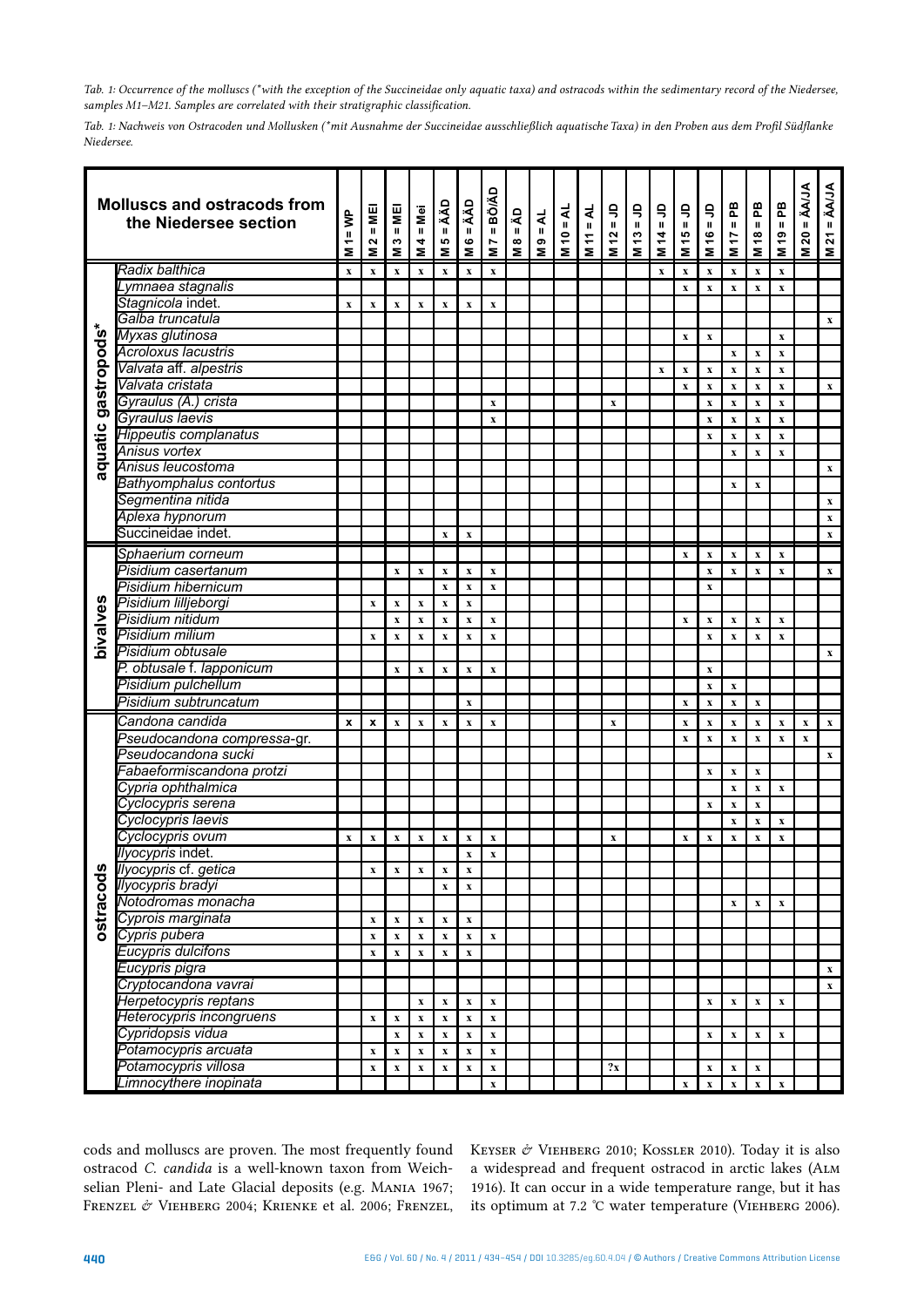The gastropod *R. balthica* can be regarded as pioneer taxon appearing directly in water bodies after the retreat of the glaciers (Økland 1990; Krienke et al. 2006).

For this section interval a mean July temperature of at least 7–8 °C can be reconstructed, which indicates subarctic climatic conditions at this time. The climatic reconstruction supports the assumption that the pollen of arboreal (e.g. *Corylus, Carpinus*) and non-arboreal taxa, which prefer warmer conditions (e.g. *Typha latifolia*, which according to ISARIN  $\acute{\sigma}$  BOHNCKE (1999) requires a mean July temperature of at least 13 °C), stem from older reworked material.

## **3.1.1.2 Section interval 0.33–0.6 m: Meiendorf Interstadial**

The sedimentary succession of this section interval is characterized by greyish-white calcareous organic silts, which are partially rich in molluscs. Oxygenized spots, which occur all over, are typical. A specific sedimentary feature can be observed between 0.33–0.49 m, here the bluish-grey silts of the Weichselian Pleniglacial are squeezed into the younger calcareous organic silts due to processes of gravity.

The pollen record of this section interval firstly resembles the previous one and is therefore not very expressive. Changes within the pollen record indicating the climatic warming of the Meiendorf Interstadial, the first time interval of the Weichselian Late Glacial (14,450 to 13,800 varve years BP, comp. LITT et al. 2007), are only documented between 0.5–0.6 m of section. The pollen diagram shows in this part (2nd pollen zone = MEI in Fig. 3) a slight increase of *Betula*, the onset of a continuous *Hippophaë/Salix*-graph and decreasing values of reworked *Pinus* and pre-Quaternary sporomorphs (Fig. 3). In general, the herbaceous taxa, particularly *Artemisia* and *Plantago* (< 1%), are affected by a distinct decline as well. In contrast, the local flora is still dominated by Cyperaceae and *Equisetum*, which pollen/spores record covers the arboreal pollen record simulating subordinated values of the woody taxa. Compared to the plant pollen record, the green algae demonstrate that this organism group clearly reacts earlier than the terrestrial plants. With the onset of the sedimentation of calcareous organic silts from 0.33 m onward, the two taxa *Pediastrum kawraiskyi* and *Pediastrum boryanum* show a distinct decline in abundances. This applies to the remains of planarians (Turbellaria) as well.

The onset of the climatic amelioration is documented somewhat earlier by the plant macro remains than by the pollen record. The record of plant remains from the sample M2 (0.3–0.4 m), M3 (0.4–0.5 m), and M4 (0.5–0.6 m) indicate remarkable changes in the vicinity of the Niedersee. Whereas bud scales of dwarf willow and *Juncus/ Carex*-seeds were frequent in the lowermost layers of the Niedersee section (see 3.1.1.1, sample M1 of Weichselian Pleniglacial), there are only few proofs for dwarf willows and for seeds of *Juncus/Carex* in the following samples M2, M3 and M4. Now, plant remains are mainly composed of seeds of *Eleocharis palustris* and indeterminable plant debris. The frequent seeds of *E. palustris* indicate the development of a spike rush reed at the edges of the Niedersee. Several fruitstones of *Potamogeton filiformis* (Fig. 4) document firstly the continuing dominance of this pondweed

within the aquatic flora, but increasing number of oospores (Fig. 4) and gyrogonites of stoneworts reflect the expansion of this organism group as well. Then, with the sample M3, a distinct shift from a *Potamogeton*-lake to a *Chara*-lake is recognisable. Now, numerous gyrogonites dominate over infrequent fruitstones of *P. filiformis*. This shift to a *Chara*lake is also reflected in the sediments, because these are now mainly composed of calcareous particles of the stoneworts, which indicate a dense colonization of the lake bottom by this organism group.

The sample M2 (0.3–0.4 m) provided an ostracod fauna, which is characterized by a distinctly increased diversity and great abundances as well (Tab. 1). Beside the already proven *C. candida* and *C. ovum, Heterocypris incongruens, Ilyocypris* cf. *getica, Cyprois marginata, Cypris pubera, Potamocypris villosa, Potamocypris arcuata* and *Eucypris dulcifons* appear for the first time (Fig. 5). The migration of *Cypridopsis vidua* and *Herpetocypris reptans* into the habitat is proven with a delay in time. The former appears in sample M3 and the latter in sample M4 for the first time.

Within this section interval, the diversity and the abundances of the mollusc fauna increased remarkably (Tab. 1). Although the gastropod fauna of sample M2, M3 and M4 is still characterized by a low diversity, the abundances are distinctly higher. The dominating taxon within the gastropod fauna is clearly *Radix balthica*, but sample M3 shows a slight increase in abundances of *Stagnicola* sp. In contrast, the bivalve fauna is characterized by an increase both in diversity and in abundances. Whereas in sample M2 the pea mussels are firstly represented by several shells of *Pisidium milium* and *Pisidium lilljeborgi*, the pea mussels *P. nitidum, P. obtusale f. lapponicum* and *P. casertanum* appear additionally within the habitat (sample M3 and M4).

The present data show that the amelioration of the climate, which indicates the onset of the Meiendorf Interstadial, is rather revealed through the aquatic organisms and macro remains of plants than through the pollen record. This phenomenon could be often observed from different sites in northern Germany (e.g. STRAHL 2005; KOSSLER 2010) and this applies here for the onset of the Meiendorf Interstadial as well. Although the resolution of sample M2 does not allow for determining the exact position of the boundary Weichselian Pleniglacial/Meiendorf Interstadial, it is most likely that the onset of the climatic amelioration is reflected in the sediments from 0.33 m onward (see Fig. 2, 3), if the changes in sedimentation and the decline in the planktonic green algae as well as planarians are taken into account.

The climatic amelioration led to a remarkable increase in diversity and abundance, which is especially documented within the aquatic biota. Nevertheless, the development of a spike rush reed at the edges of the Niedersee give evidence for rising summer temperatures. According to KOLSTRUP (1980), a mean July temperature of at least 10 °C is necessary for the successful expansion of *E. palustris.*

Related to the climatic amelioration, particularly the stoneworts, ostracods and bivalves show that the Niedersee developed into a stable and suitable habitat for these organisms. Whereas *C. candida* and *Eucypris dulcifons* are cold condition preferring ostracods that are proven from several Weichselian Pleniglacial and Late Glacial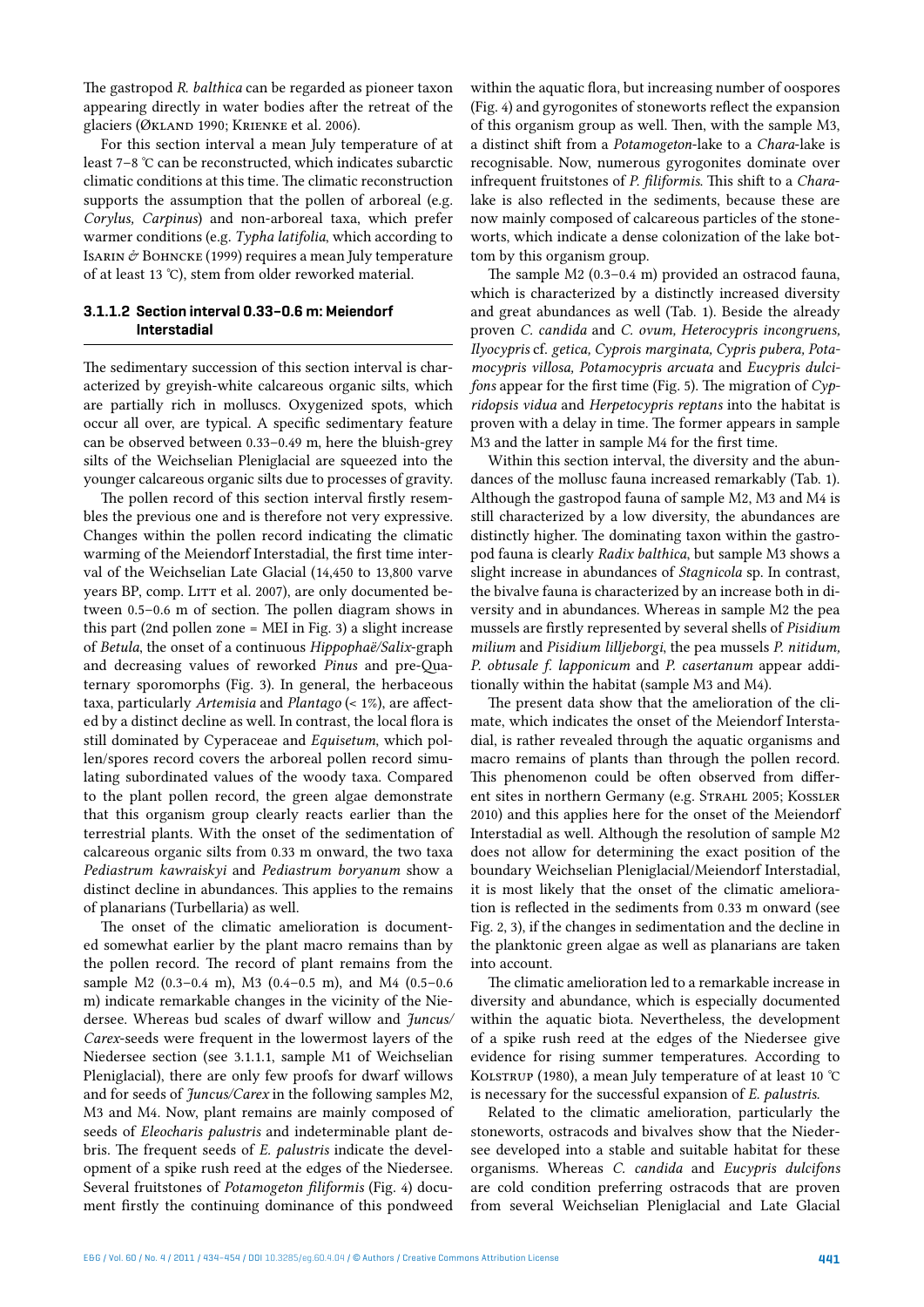

*Fig. 5: Selected ostracods from the Niedersee section. 1. – 2. Heterocypris incongruens, sample M2: 1. right valve, 2. internal view of a right valve. 3. Candona candida, sample M2: internal view of a left valve. 4. – 5. Eucypris dulcifons, sample M2: 4. left valve, 5. internal view of a right valve. 6. – 8. Eucypris pigra, sample M21: 6. right valve, 7. internal view of a left valve, 8. internal view of a right valve. 9. Cypris pubera, sample M2: juvenile left valve. 10. Cypridopsis vidua, sample M3: right valve. 11. Limnocythere inopinata, sample M17: right valve. 12. Potamocypris arcuata, sample M2: right valve, surface dotted with spots. 13. Potamocypris villosa, sample M2: carapace in lateral view, view on the left valve, surface smoth. 14. – 15. Fabaeformiscandona protzi; sample M17: 14. right valve of a male with a distinct expansion in the mouth region, 15. internal view of a right valve, 16. right valve of a female without distinct expansion in the mouth region. 17. Herpetocypris reptans, sample M4: internal view of a right valve. 18. Ilyocypris cf. getica, sample M2: right valve. 19. – 20. Cryptocandona vavrai, sample M21: 19. left valve, 20. internal view of a left valve. 21. Cyclocypris ovum, sample M2: left valve. 22. Notodromas monacha, sample M17: left valve. 23. – 24. Pseudocandona compressa-Gruppe, sample M17: 23. left valve, 24. right valve. 25. – 26. Pseudocandona sucki, sample M21: 25. left valve, 26. right valve. Scale for all figures.*

*Abb. 5: Ausgewählte Ostracoden aus dem Profil Südflanke Niedersee. 1. – 2. Heterocypris incongruens, Probe M2: 1. rechte Klappe, 2. Innenansicht einer rechten Klappe. 3. Candona candida, Probe M2: Innenansicht einer linken Klappe. 4. – 5., Eucypris dulcifons, Probe M2: 4. linke Klappe, 5. Innenansicht einer rechten Klappe. 6. – 8. Eucypris pigra, Probe M21: 6. rechte Klappe, 7. Innenansicht einer linken Klappe, 8. Innenansicht einer rechten Klappe. 9. Cypris pubera, Probe M2: juvenile linke Klappe. 10. Cypridopsis vidua, Probe M3: rechte Klappe. 11. Limnocythere inopinata, Probe M17: rechte Klappe. 12. Potamocypris arcuata, Probe M2: rechte Klappe, Oberfläche mit Grübchen. 13. Potamocypris villosa, Probe M2: doppelklappiges Exemplar, Oberfläche glatt. 14. – 15. Fabaeformiscandona protzi; Probe M17: 14. rechte Klappe eines männlichen Exemplars mit charakteristischer Wölbung am unteren Rand der Klappe im Bereich der Mundregion, 15. Innenansicht einer rechten Klappe, 16. rechte Klappe eines weiblichen Exemplars ohne Wölbung* 

*am unteren Rand der Klappe im Bereich der Mundregion. 17. Herpetocypris reptans, Probe M4: Innenansicht einer rechten Klappe. 18. Ilyocypris cf. getica, Probe M2: rechte Klappe. 19. – 20. Cryptocandona vavrai, Probe M21: 19. linke Klappe, 20. Innenansicht einer linken Klappe. 21. Cyclocypris ovum, Probe M2: linke Klappe. 22. Notodromas monacha, M17: linke Klappe. 23. – 24. Pseudocandona compressa-Gruppe, Probe M17: 23. linke Klappe, 24. rechte Klappe. 25. – 26. Pseudocandona sucki, Probe M21: 25. linke Klappe, 26. rechte Klappe. Maßstab gilt für alle Exemplare.*

sites (FUHRMANN, SCHIRRMEISTER  $\mathring{\sigma}$  PIETRZENIUK 1997; Kossler 2010), the presence of the mesothermic *Cyprois marginata* and *Cypris pubera* indicates clearly increasing temperatures during the summer. The occurrence of *I.* cf. *getica* gives evidence of rising temperatures as well. According to Меізсн, Fuhrmann & Wouters (1996), *I. getica* is most likely stenothermal for a water temperature range of 10–15 °C. The appearance of *Herpetocypris reptans*, whose preferred diet are particles of stoneworts and *Eleocharis palustris* (Benzie 1989), correlates well with the increasing expansion of these plant taxa. Like the ostracods, the bivalves benefit from the improvement of living conditions. The eurytopic bivalves *Pisidium casertanum* and *P. nitidum*  are common and widespread species within the European faunal realm and occur in a wide range of aquatic habitats (Glöer & Meier-Brook 2003). Their present distributions north of the arctic cycle and several fossil records from colder phases of the Pleistocene (e.g. Kuiper 1968; Kossler 2010) show their potential to tolerate colder climatic conditions. A typical northern faunal element of arctic and subarctic regions is documented through shells of *P. obtusale*  f. *lapponicum*. Today, the present range of this species is restricted to northern Scandinavia. In contrast to the present situation, this pea mussel was also distributed in Central Europe during colder phases of the Pleistocene (e.g. Kuiper 1968; Piechocki 1989). Another species which is often found in fossil subarctic assemblages is Pisidium *lilljeborgi* (Kuiper 1968). *P. lilljeborgi* is a stenoecious pea mussel restricted to oxygen-rich, oligotrophic, and stagnant water bodies (e.g. PIECHOCKI 1989), whose present distribution in Central Europe is only shown in larger lakes. But according to Turner et al. (1998) and Hoek et al. (1999), it could also occur in smaller lakes and ponds during colder climatic phases.

The climatic amelioration of the Meiendorf Interstadial clearly led to increasing summer temperatures with mean July temperatures reaching 10 °C and seemingly, in some years, slightly more. According to Matveyeva (1994) this corresponds to the conditions of the subarctic southern tundra. Subarctic faunal elements within the fossil record support this reconstruction. The lack of macro remains of birch trees gives evidence that the climatic warming of the Meiendorf Interstadial was apparently not warm enough for the spread of birch trees (see discussion in 3.1.1.4).

## **3.1.1.3 Section interval 0.6–0.75 m: Oldest Dryas**

The sedimentation of the greyish-white calcareous organic silts, which started already with the onset of the Meiendorf Interstadial (see 3.1.1.2) continued during the whole section interval.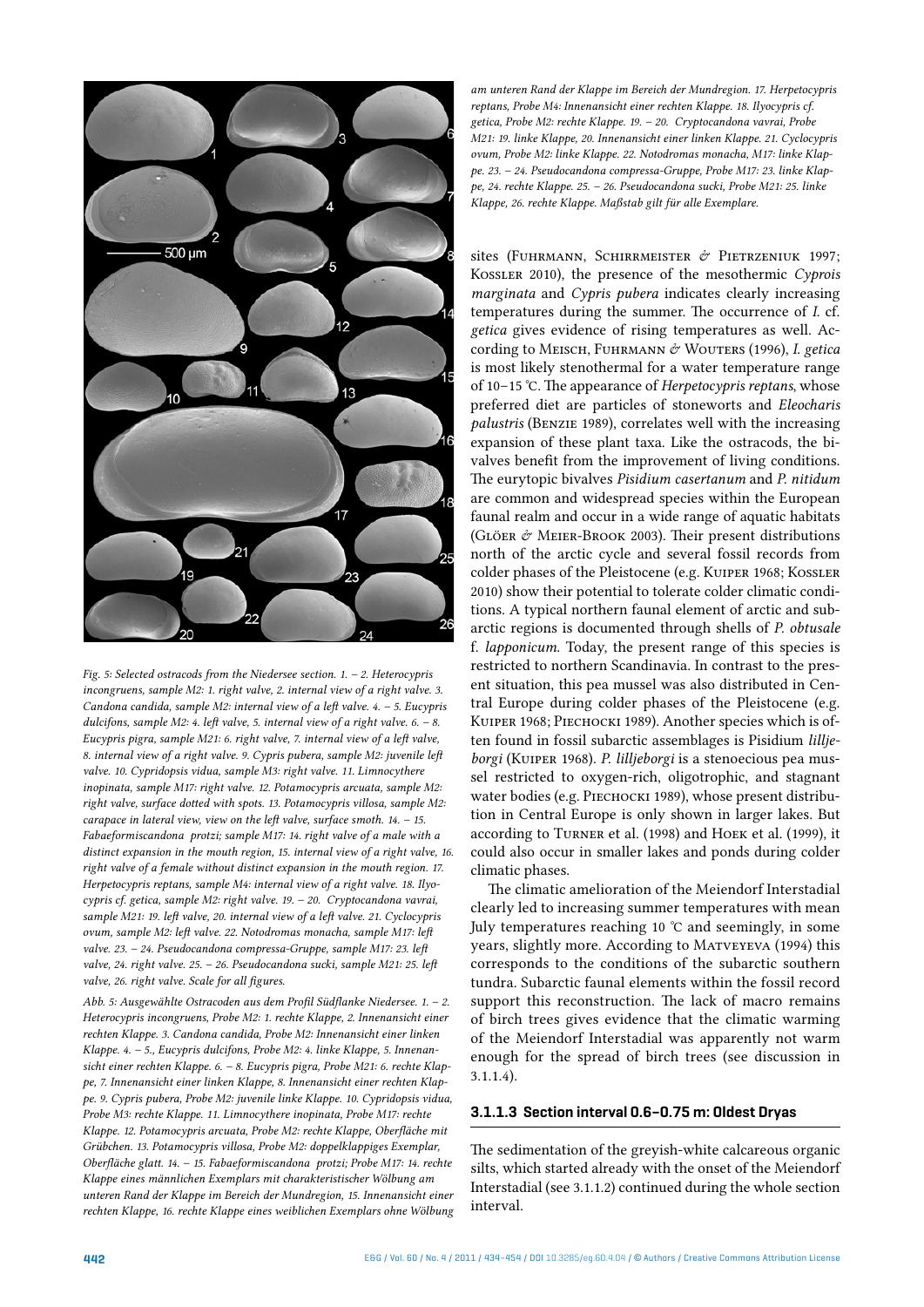A climatic deterioration is proven by the pollen record. The changes within the pollen record allow for defining the 3rd pollen zone, which is attributed to the Oldest Dryas (= ÄÄD in Fig. 3). This pollen zone reveals a decrease in *Betula* percentages (< 10 %), a significant expansion of *Hippophaë rhamnoides* (> 1%) and, again, an increase in herbaceous taxa and grasses, which especially concerns *Plantago*, subordinately *Artemisia*, Ericaceae p.p. and at first the local floral element of the Cyperaceae. But then in the course of the Oldest Dryas, a distinct decrease of the Cyperaceae is observable. Reworked sporomorphs of pre-Quaternary age and of older Quaternary interglacials as well as pollen of *Pinus* (reworked/possibly long-distance transport) are still relevant, but generally declining. A first noteworthy expansion of *Selaginella* is indicated towards the top of the pollen zone.

The record of macro plant remains of samples M5  $(0.6-0.7 \text{ m})$  and M6  $(0.7-0.75 \text{ m})$ , which correspond to the Oldest Dryas (Fig. 3), is mainly related to the aquatic flora. The poor record of terrestrial plants (i.e., only indeterminable terrestrial plant debris, one nutlet of *Eleocharis palustris* and only one fragment of a bicarpelate seed of *Carex*  sp.) does not allow for drawing any conclusions about the local development of vegetation. As before, the aquatic flora is dominated by stoneworts and the subordinated occurrence of pondweeds, which is indicated by numerous gyrogonites, particles of the lime encrusted stalks and by some fruitstones of *Potamogeton filiformis.*

The sediments are still extremely rich in ostracods. The ostracod fauna of sample M5 and M6 is more or less consistent with the previous fauna in terms of species composition and abundance, only the valves of *Candona candida*  occur in greater quantities indicating slightly colder conditions. For the first time, the colder water temperatures preferring *Ilyocypris bradyi* is proven within the ostracod assemblages.

The gastropod fauna is still represented by several shells of *Radix balthica* and *Stagnicola* sp., but few shells of the terrestrial Succineidae give evidence for the migration of these snails into the habitat. Most species of Succineidae prefer swampy conditions (Frömming 1954; Turner et al. 1998) and are therefore common in riparian habitats.

Again, the bivalves are documented by a diverse fauna of pea mussels, which is composed of *P. nitidum, P. obtusale* f. *lapponicum, P. casertanum, P. lilljeborgi, P. milium, P. subtruncatum* and *P. hibernicum.* The two latter species migrate for the first time into the habitat.

The data indicate that the climatic deterioration of the Oldest Dryas (13,800 to 13,670 varve years BP, comp. LITT et al. 2007) led again to an opening of vegetation, which is reflected in the pollen record. The pollen record presented here for the Oldest Dryas corresponds well with the pollen zone Ia (sensu FIRBAS 1949) from the Rugian section Gingster Haide (LANGE, JESCHKE  $\mathring{\sigma}$  KNAPP 1986), even though the latter shows higher values of *Hippophaë* (< 5 %) and of *Artemisia.*

In contrast, changes within the aquatic fauna/flora are not very pronounced. This led to the conclusion that the cooling of the Oldest Dryas affected more winter temperatures than the summer conditions. In this context, the few proofs of seeds of reed plants (*Eleocharis palustris, Carex*)

and the declining values of pollen percentages of the Cyperaceae can probably be traced back to stronger and longer winter conditions, which led to a decline of the local reed plants due to frost damage and shorter growing seasons. But summer temperatures were high enough to warm up the shallow Niedersee allowing for a very productive development of the stoneworts, the ostracods and the molluscs. The first appearance of the ostracod *Ilyocypris* bradyi, a generally cooler conditions preferring taxon (NÜCHTERlein 1969; Janz 1994), in combination with the increase of *C. candida* potentially provides evidence for climatic cooling. Nevertheless, several valves of the mesothermic *Cyprois marginata, Cypris pubera* and *Ilyocypris* cf. *getica* demonstrate that the climatic deterioration of the Oldest Dryas did not cause the disappearance of these species. Changes within the mollusc assemblages are particularly demonstrated by the first appearance of the Succineidae and the pea mussels *P. subtruncatum* and *P. hibernicum*. Proofs of the Succineidae are well-known from arctic and subarctic deposits of the Pleistocene (e.g. MANIA 1967; FUHRMANN 1973; Ložek 1990). Interestingly, the first appearance of these snails is proven here during the Oldest Dryas, which correlates well with the contemporaneous first appearance of the Succineidae in the sedimentary record of Grimmen (Krienke et al. 2006) and of the Paddenluch (Kossler 2010). Whereas the pea mussel *P. subtruncatum* is known as euryoecious species with a common and widespread distribution, *P. hibernicum* prefers lakes with a bottom of muddy and organic-rich substrate (ZETTLER et al. 2006) indicating that lake productivity was high enough during the growing season to enrich the sediments with organic material.

#### **3.1.1.4 Section interval 0.75–0.87 m: Bølling Interstadial**

The sedimentary succession of this section interval is still characterized by greyish-white calcareous organic silts.

This section interval includes the 4th pollen zone, which is attributed to the Bølling Interstadial (= BÖ in Fig. 3). Based on distinctly increasing percentages of *Betula* within the pollen diagram, the second warming phase of the Weichselian Late Glacial can be recognized. Now, the pollen record of *Betula* can mainly be traced back to birch trees, and only subordinated to dwarf birches. A slightly increase in *Juniperus* (< 1%) and *Salix* is indicated by the pollen record. Different reticulate pollen types of *Salix* spp. suggest the presence of willow trees next to dwarf willows (*Salix polaris*-type). *Pinus* and herbaceous taxa (including Cyperaceae and *Equisetum*) continue to decline.

Like in the previous samples, the sample M7 (0.75–0.9 m) shows low diversity concerning the macro remains of plants. Beside indeterminable plant debris, the occurrences of several nutlets of *Eleocharis palustris* give again evidence for a spike rush reed at the edges of the Niedersee. Aquatic flora is still dominated by the stoneworts (i.a. *Chara contraria*), which are documented through numerous gyrogonites, oospores and stalk remains. Within the pondweeds a replacement of *P. filiformis* through *P. vaginatus* could be observed, but the latter is only proven by few fruitstones indicating that this pondweed occurred subordinately. In addition, the pollen analyses revealed that a distinct in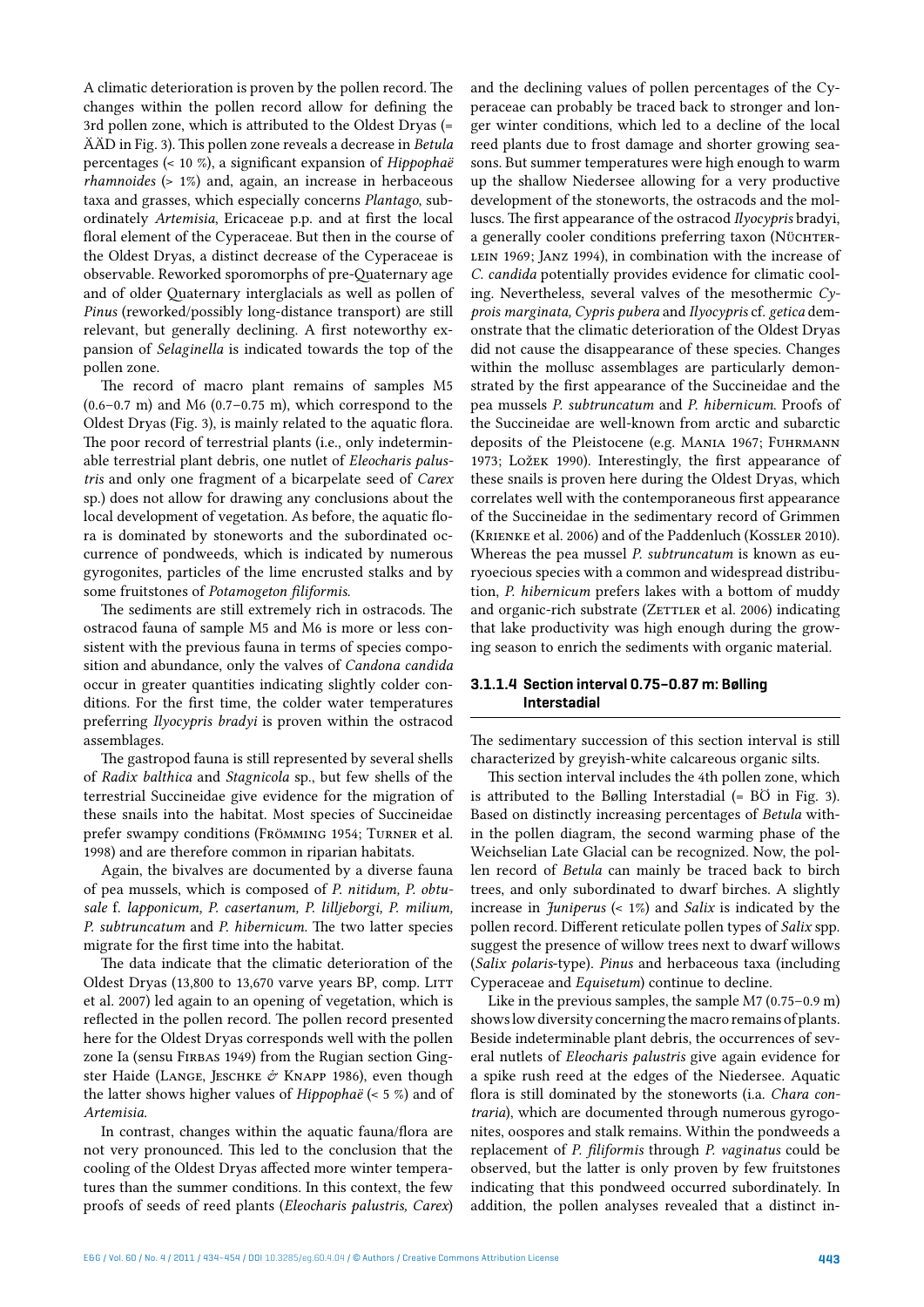crease in planktonic green algae *(Pediastrum boryanum, Botryococcus braunii*) took place during the Bølling Interstadial, which can probably be traced back to a changing trophic status of the lake (VAN GEEL 2001).

The ostracod fauna show some changes, which are indicated by the disappearance of *C. marginata* and *Eucypris dulcifons*, a distinct decline of H. incongruens and the first appearance of *Limnocythere inopinata* (Fig. 5). But changes are not so pronounced to draw conclusions that changes within the habitat have significantly affected the ostracod fauna. *C. candida, H. reptans, C. ovum* still dominate the ostracod assemblages, but *C. vidua, C. pubera, Ilyocypris*  spp., *P. arcuata* and *P. villosa* also occur in greater quantities.

The gastropod fauna is now characterized by a higher diversity, which is caused by the migration of *Gyraulus laevis and Gyraulus* (A.) crista into the habitat (Tab. 1). The pea mussels are abundant and diverse as before, but fauna is now mainly dominated by *P. nitidum, P. milium, P. obtusale* f. *lapponicum* and *P. hibernicum*, whereas *P. casertanum* is only documented by few valves. The pea mussel *P. lilljeborgi* is no longer proven.

The warming phase of the Bølling Interstadial (13,670 to 13,540 varve years BP, comp. LITT et al. 2007) is here mainly reflected by the pollen record, which documents the expansion of birches, in this case especially of birch trees. The pollen record of the Niedersee is equivalent with the pollen zone Ib (sensu FIRBAS 1949) from the Rugian section Gingster Haide in LANGE, JESCHKE & KNAPP (1986). The renewed development of a spike rush reed again gives evidence for mean July temperatures of at least 10 °C (KOLstrup 1980). Even though a mean July temperature of 10 °C can be sufficient for the occurrence of birch trees (Brooks & Birks 2000a; Ralska-Jasiewiczowa et al. 2004), optimal terms for the spread of birch trees require mean July temperature of ≥ 12 °C (IVERSEN 1954: BIRKS 1993: Op-LAND 1996; BROOKS  $\phi$  BIRKS 2000b). Therefore, taking the spread of the birch trees into account, it can be assumed that mean July temperatures reached at least 12 °C in this time span.

Related to the climatic amelioration changes in aquatic biota are not very distinct, but give evidence for an increase of lake productivity and in eutrophication. Especially, the disappearance of the oxygen-rich and oligotrophic conditions preferring *P. lilljeborgi* indicates an uprating of the trophic status that led to an increase in biogenic productivity and to an increase in oxygen consumption at the lake bottom. The migration of *Gyraulus laevis* and *Gyraulus (A.) crista* into the habitat (Tab. 1) is in contrast to locations further to the south (Grimmen, Krienke et al. 2006; Paddenluch, Kossler 2010) slightly time-delayed.

Comparing the pollen data with the range of sample M7 for macro remains and calcareous microfossils (Fig. 3), which was taken in the field related to the sedimentary features, it became evident that the transition between the Bølling Interstadial and the following Older Dryas is located within the sample M7. Nevertheless, most of the sample M7 correlates to the Bølling Interstadial; it provides gaining information concerning the biota of this climatic warming phase.

## **3.1.1.5 Section interval 0.86–0.93 m: Older Dryas**

The lowest part of this section interval up to 0.87 m is still characterized by the greyish-white calcareous organic silts, but from 0.87 onward a change in sedimentation to greyish organic silts is visible. The sediments pass from 0.88 m onward into dark brownish, carbonate-free organic silts, and then from 0.9 m into blackish nutrient-rich, carbonate-free organic silts.

This section interval includes the 5th pollen zone. Within the pollen record, the second climatic deterioration of the Weichselian Late Glacial, the Older Dryas (= ÄD in Fig. 3), is reflected. The 5th pollen zone is characterized by a distinct decrease in *Betula* in favour of shrubby and herbaceous taxa. Particularly, the Poaceae and *Hippophaë rhamnoides* are showing increasing values, which indicates an opening in vegetation caused by the climatic cooling. *Artemisia* and *Helianthemum* show an increase at the beginning of 5th pollen zone. According to the pollen record the local vegetation was mainly composed of Poaceae, Cyperaceae, *Equisetum* and *Selaginella selaginoides*. Remarkably, this pollen zone reveals the highest percentages of *Selaginella* (more then 10%). Again, increasing values of reworked older sporomorphs take place together with an increase in *Pinus*, but a long-distance transport of the latter cannot be excluded either. In addition, the pollen analyses revealed a distinct decrease in planktonic green algae *(Pediastrum boryanum)*, which disappeared completely in the course of the Older Dryas.

As mentioned above (see 3.1.1.4), the sample M7 (0.75–0.9 m) for macro remains has a range, which passes into the Older Dryas. Based on the resolution of sampling, it is not possible to recognize if there are any changes within the aquatic fauna and flora directly at the transition Bølling Interstadial to Older Dryas. With regard to the sedimentary features it seems that the lake conditions were at first more or less stable beyond the Bølling Interstadial/Older Dryas transition. But the section interval shows from 0.88 m upward a significant change in sedimentation, which is documented by the onset of dark brownish, calcareous-free organic silts, which later pass into the blackish nutrient-rich, calcareous-free organic silts.

The fossil content of these dark, calcareous-free organic silts (sample M8, 0.9–0.96 m) provided only a few woody fragments and numerous megaspores of *Selaginella selaginoides* (Fig. 4). The numerous megaspores of *S. selaginoides*  correlate with the high percentages of this plant in the pollen record. In contrast, there is no evidence for any aquatic biota, neither flora nor fauna.

The data indicate that the climatic deterioration of the Older Dryas (13,540 to 13,350 varve years BP, comp. LITT et al. 2007) led to colder and seemingly drier conditions, which is clearly reflected by the sedimentation patterns and the fossil record. The decline of birches is here more obvious than in the corresponding pollen zone Ic (sensu Firbas 1949) of the Rugian section Gingster Haide in Lange, JESCHKE  $\acute{\sigma}$  KNAPP (1986). The results suggest that a lowering of the water level has affected the Niedersee, which finally caused the development of a spike moss fen. The lack of any fossil remains of aquatic biota within sample M8 and the disappearance of remains of green algae in the pollen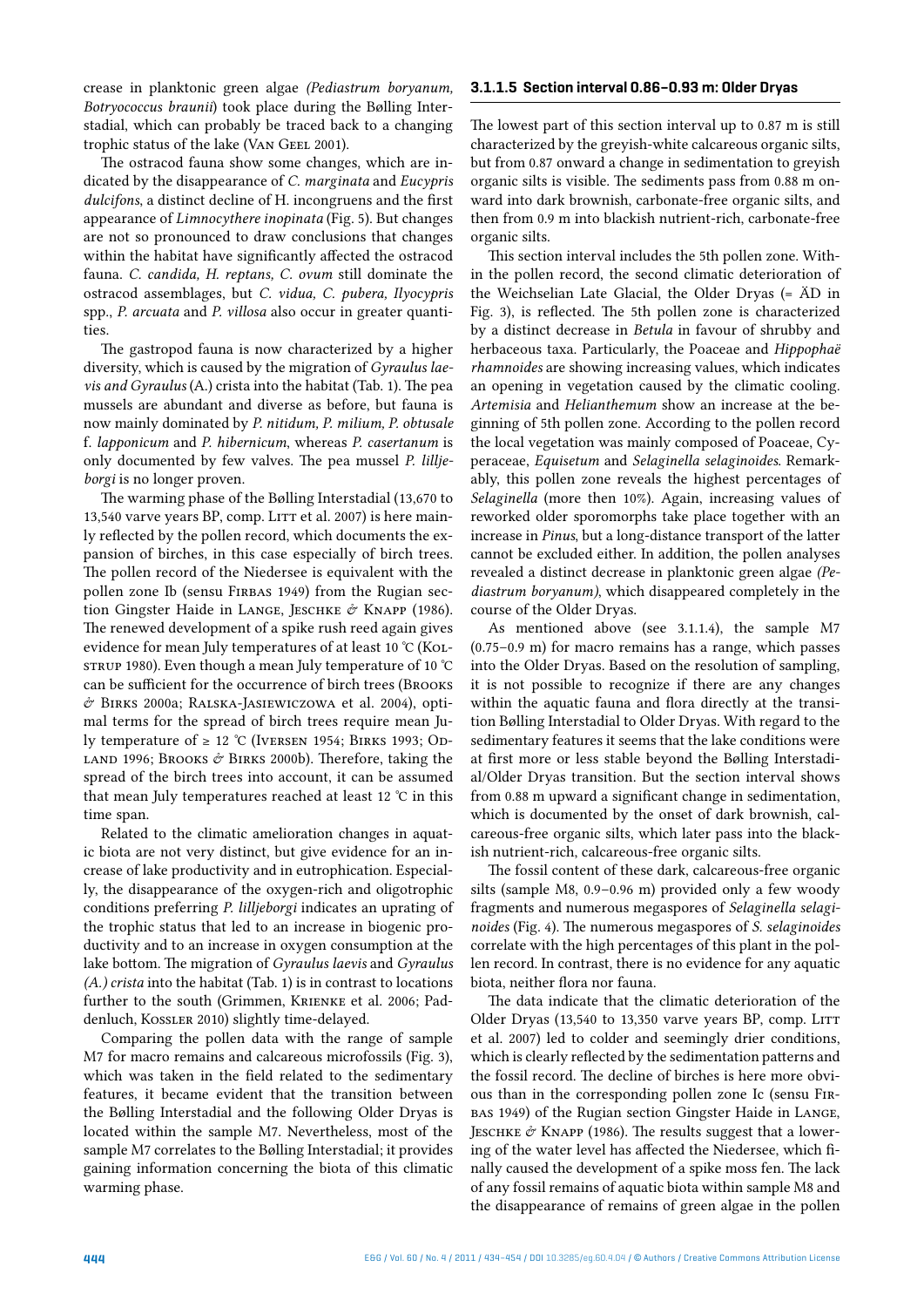record support this interpretation. The spike moss prefers wet and calcareous soils and is a typical floral element in the corresponding subarctic/alpine habitats (Lang 1994). According to KOLSTRUP (1979, 1980) this cold-tolerant plant requires at least a mean July temperature of 7 °C. The impact of the climatic deterioration on the Niedersee is in any case more pronounced than the previous climatic deterioration of the Oldest Dryas. This correlates with the results of the Paddenluch (Brandenburg; Kossler 2010), where the cooling of the Older Dryas had also a stronger effect on the environment.

## **3.1.1.6 Section interval 0.93–1.23 m: Allerød Interstadial**

The sedimentary succession of this section interval shows a change from blackish nutrient-rich, carbonate-free organic silts to blackish minerotrophic woody fen peat at 0.96 m. The record of the Laacher See Tephra (LST) is proven at 1.16 m.

This section interval represents the 6th pollen zone, which is attributed to the Allerød Interstadial, the 3rd warming phase of the Weichselian Late Glacial. The climatic amelioration is reflected in the four subzones of the 6th pollen zone (=  $AL^*$  1–4 in Fig. 3). The subzone AL 1 is characterized by a distinct increase of *Betula* associated with a slightly earlier increase in *Juniperus* and a decrease in heliophilic herbaceous taxa, especially Poaceae, and *Artemisia*. The non-competitive *Hippophaë rhamnoides* is no longer proven in the pollen record and is seemingly displaced from the local vegetation. *Equisetum* and the Cyperaceae show increasing values as well, but the latter do not achieve pre-Allerød percentages. A significant increase of *Pinus*-pollen indicates the migration of pine and the onset of the second pollen subzone AL 2, whereas the third pollen subzone AL 3 (Gerzensee oscillation, LOTTER et al. 1992; ANDRESEN et al. 2000) is only proven by an indistinct increase of *Salix*, Poaceae, Chenopodiaceae and *Artemisia*. The LST marks the transition to the pollen subzone AL 4, which documents again an increase in *Betula* and the expansion of the thermophilic meadowsweet *(Filipendula)*. The pollen record reveals sporadic findings of pollen of *Alnus* and gives evidence for the migration of this arboreal tree into the habitat.

The fossil record of samples M9 (0.96–1.05 m), M10 (1.05–1.15 m), and M11 (1.15–1.23 m) mirrors the continuing fen succession. Whereas the plant remains of sample M8 (see 3.1.1.5) reflect the initial phase (*Selaginella* fen) of the fen succession, a subsequent bush- and tree colonization took place developing a fen carr, which is proven by the peat type and the plant remains of samples M9 and M10. Plant macro remains can mainly be traced back to willows (*Salix* spp.), subordinately to birch trees, and in a slightly time-delayed manner, we have the first evidence of aspen from the sample M10 (bud scales, most probably *Populus tremula*). Only a few megaspores of *S. selaginoides* were still proven in sample M9. Instead, few seeds of the stinging nettle *(Urtica dioica)* and sedges *(Carex rostrata)*, which are proven here for the first time as well, give evidence for the undergrowth. In the following sample M10, there are no more records of *Urtica dioica* and *Carex rostrata*, but evidence for *Rubus* sp. After the deposition of the LST (pollen subzone AL 4), soaking of the site caused by a rising water

level is indicated by the development of a *Carex rostrata*  fen. The further expansion of aspen during the late Allerød Interstadial is noteworthy; it is proven by a frequent record of *Populus* bud scales (sample M11).

No remains of aquatic biota could be detected in the samples M9 and M10, but it cannot be excluded that a small open pond persisted at the deepest point of the Niedersee basin. The proof of one fruitstone of pondweed (*Potamogeton* sp.) in sample M11 give further evidence for a rising water level during the late Allerød Interstadial.

The development of a fen, whose formation began during the Older Dryas (sample M8) continued during the warmer Allerød Interstadial (13,350 to 12,680 varve years BP, comp. LITT et al. 2007). According to the pollen analyses the transition from Older Dryas to Allerød Interstadial is still located in the blackish nutrient-rich, carbonate-free organic silts, the upper part of sample M8 belongs therefore to the Allerød Interstadial. The pollen dating is confirmed by a further AMS 14C-dating (woody fragment of sample M9, KIA 33256), which results in an age of 13,138–13,373 years cal. BP (68.2 % probability), corresponding to the older part of the Allerød (Fig. 3), and by the record of the Laacher See Tephra (LST, Fig. 2; see also Kliewe 1996). According to LITT  $\acute{\text{\emph{\i}}\hspace*{-0.85em}\raisebox{0.2mm}{\label{eq:14}}}$  Cording to LITT  $\acute{\text{\emph{\i}}\hspace*{-0.85em}\raisebox{0.2mm}{\label{eq:14}}}$  Cording to LITT  $\acute{\text{\emph{\i}}\hspace*{-0.85em}\raisebox{0.2mm}{\label{eq:14}}}$  Cording to LITT  $\acute{\text{\emph{\i}}\hspace*{-0.85em}\raisebox{0.2mm}{\label{eq$ 12,880 varve years BP.

With regard to the previous studies (BOEHM-HARTMANN 1937; STRAHL & ANDERS unpublished) the Allerød fen peat is also documented within these sections (see Fig. 2). This indicates that the fen development, which can be traced back to a strong lowering of the water level, did not only take place at the edges of the Niedersee but also in the centre part. Whereas Военм-Нактмали (1937) stated only a Holocene age for this fen peat, a review of the published data by STRAHL resulted in a rectified classification ranging back into the Older Dryas (Fig. 2), even though the pollen information given by BOEHM-HARTMANN (1937) was conceived in very general specifications. According to LANGE, JESCHKE  $\acute{\sigma}$  KNAPP (1986), a first development of peat (pollen zone IIb sensu FIRBAS 1949) also took place in the nearby Credner See (Fig. 1) during the Allerød. The same situation is described by STRAHL  $\acute{\mathrm{c}}$  KEDING (1996) from the Rugian Hölle (Fig. 1) and known from several other sites in Mecklenburg-Pomeranian and Brandenburg (e.g. Strahl 2005; Krienke et al. 2006). This indicates that the development of fens, particularly with regard to shallow lakes, in northern Germany is a typical phenomenon of the Allerød Interstadial, which can be traced back to warmer and drier climatic conditions. The climax of fen succession, which have here resulted in a development of a fen carr, was reached during the pollen subzone AL 3, which correlates with the Gerzensee oscillation. The short cooling of the Gerzensee oscillation is possibly linked to increasing drier conditions causing a further lowering of the water level. A comparable situation is documented in the sedimentary succession of the Brandenburgian Paddenluch, where the climax of fen development is also reported below the LST (pollen subzone AL 3; comp. STRAHL 2005; Kossler 2010).

The pollen and macro remain data indicate that the vicinity of the Niedersee was mostly covered with a tree population of willows, birch trees and aspen. Based on the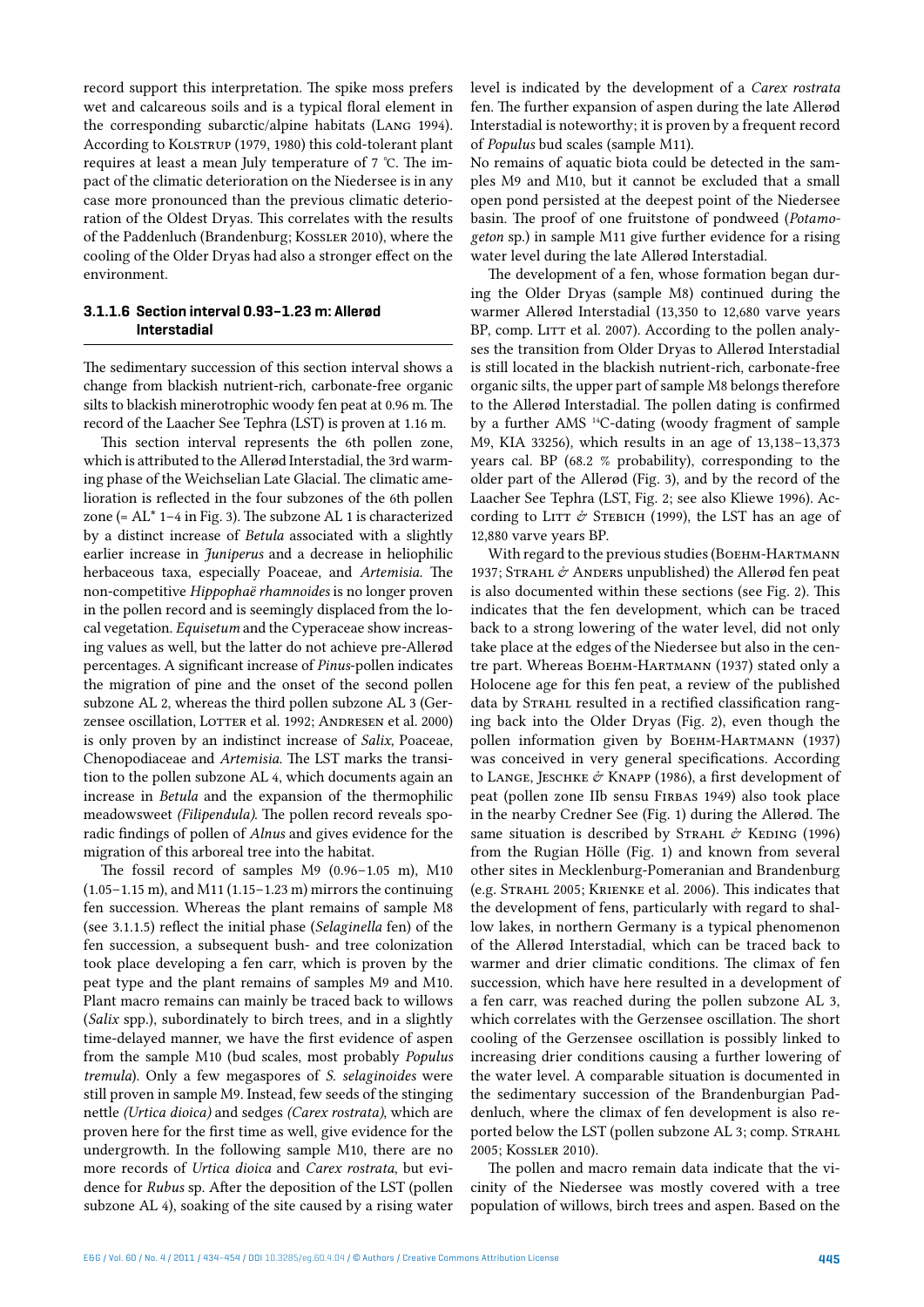sporadic findings of *Alnus*-pollen, the occurrence of alder is assumed. This assumption is supported by contemporaneous pollen and macro remains of *Alnus* from the Baltic Sea island of Wolin (LATAŁOVA  $\acute{\n}$  BORÓWKA 2006), which clearly indicate the presence of *Alnus* in the southern Baltic region during the Allerød.

Regarding the previous sections from the centre part of the Niedersee taken by BOEHM-HARTMANN (1937) and STRAHL  $\acute{\sigma}$  ANDERS in 1986 (unpublished) compared to the present section of the southern margin, it became obvious that sedimentation of these sections started with a distinct time delay not before the Allerød or potentially during the Older Dryas (see Fig. 2). This led to the conclusion that the area of the Niedersee, which is today the deepest part of the basin, must have previously been filled by a dead ice block. The ongoing deep dead ice melting, which was particularly caused by the climatic amelioration of the Allerød Interstadial (STRAHL 2005), has subsequently led to a significant extension of the Niedersee basin during this time interval.

## **3.1.1.7 Section interval 1.23–1.70 m: Younger Dryas**

The section interval starts with brownish calcareous organic silts (1.23–1.24 m), which are followed by dark brownishgrey, more or less carbonate-free organic silts (1.24–1.52 m). The uppermost part of the section interval  $(1.6-1.7 \text{ m})$  is characterized by yellowish-brown calcareous organic mud, which is very rich in molluscs. A specific feature within the sedimentary record is that the sediments between 1.45– 1.46 m can be traced back to solifluction processes, which is indicated by a differing pollen record characterized by increasing values of pre-Quaternary sporomorphs and reworked pollen of *Pinus* (Fig. 3).

This section interval represents the 7th pollen zone, which is attributed to the Younger Dryas (= YD in Fig. 3). i.e., the last climatic deterioration of the Weichselian Late Glacial. The pollen zone reveals increasing values of *Juniperus*, grasses (Poaceae) and heliophilic herbaceous taxa (e.g. *Artemisia, Empetrum,* Chenopodiaceae). In contrast to the birches, a considerable decrease in *Pinus* can be observed. Especially at the end of Younger Dryas, a remarkable expansion of heather (Ericaceae p.p.) and of the thermophilic *Filipendula* is documented trough the pollen record as well. Within the riparian and aquatic flora, the buttercup (*Ranunculus acer*-type) and the water buttercup (*R. trichophyllus*-type; pollen types sensu Andersen 1961) show an expansion, whereas only isolated records of *Selaginella* and *Botrychium* spores are documented. Compared to the Allerød Interstadial, a distinct decline in *Equisetum* is generally proven, but an ultimate increase, similarly to the Ericaceae and to *Myriophyllum spicatum*, can be observed at the end of the Younger Dryas. Instead, the spread of ferns documents the replacement of the horsetails; but a more specific classification of these ferns is not possible due to the not preserved diagnostic perispore of the monolete spores. The proof of further water plant pollen (pondweeds, hornworts) is infrequent and particularly concentrated at the beginning and at the end of the pollen zone. Towards the top an increase in algae, in remains of planarians and in resting eggs of rotifer (*Filinia hofmanni*-type) is proven, which provides evidence for an advancing climatic amelioration at the end of the Younger Dryas.

Terrestrial plant macro remains from the samples M12 (1.23–1.35 m), M13 (1.35–1.45), M14 (1.46–1.52 m), M15 (1.52–1.56 m) and M16 (1.56–1.70 m) are mostly composed of bud scales of willow. Compared to the Allerød Interstadial, a distinct decrease in aspen is shown due to the rare macro fossil record, but few remains of aspen (bud scales) indicate that it could seemingly resist the climatic deterioration of Younger Dryas in this region. But it cannot be excluded with certainty that these few remains of aspen are reworked. Evidence for an opening of vegetation and of climatic cooling is given by a few records of dwarf birch (*Betula nana,* M15). Several seeds of sedges (*Carex rostrata, Carex* spp.) and few proofs of rush *(Juncus)* document the riparian vegetation. The frequent occurrences of nutlets from the water buttercup (*Ranunculus* sect. *Batrachium* spp.) indicate that aquatic vegetation was firstly dominated by these plants. *Ranunculus trichophyllus* var. *eradicatus* (= *R. confervoides*) or *Ranunculus trichophyllus* s.str. come into consideration as producers of the seeds, but only based on the highly variable nutlets identification on species level is certainly not possible. At first, stoneworts are only proven by single records of gyrogonites/oospores (samples M12, M13), but in the course of the Younger Dryas an increase in abundances and diversity (*Chara* spp., *Nitella opaca*) is evident (M14, M15). At the top of section interval (sample M16) a distinct shift from a *Batrachium*-lake to a *Chara*lake is observable, which is documented by the numerous gyrogonites/oospores of the Charales.

The sediments of samples M12, M13, and M14 are more or less free of calcareous materials and have therefore provided only very few remains of the calcareous fauna. Nevertheless, the presence of ostracods (most probably *C. candida, Potamocypris, C. ovum*) is proven by its remains of organic skins as well as internal moulds from which the calcareous shell has been leached away. Changes are visible from 1.52 m upward (sample M15) due to the record of several calcareous shells of ostracods (*C. candida, Limnocythere inopinata, C. ovum, Pseudocandona compressa*-group) from the sediments, but greater abundances of calcareous shells and increasing diversities are only documented from the top of the section interval (sample M16). With *H. reptans, Cyclocypris serena, Potamocypris villosa, Cypridopsis vidua* and *Fabaeformiscandona protzi* (Tab. 1, Fig. 5) five further ostracod species occur. The increase in abundance and diversity of the ostracods correlates to the change of the lake conditions indicated by the stoneworts.

The mollusc fauna shows a similar pattern as the ostracods. The lowermost samples M12, M13, and M14 have only provided a few shell fragments, which, apart from three exceptions (*Gyraulus (A.) crista*, M12; *Radix, Valvata*, M14), are not determinable. Again changes are documented through the fossil content of sample M15, which bear a greater quantity of gastropod and bivalve shells. But the highest abundances and diversity within the mollusc fauna are repeatedly documented in sample M16 from the top of the section interval. The gastropods show more an increase in abundance than in diversity. Whereas sample M15 has provided five species of gastropods *(Radix balthica, Lymnaea stagnalis, Myxas glutinosa, Valvata* aff. *alp-*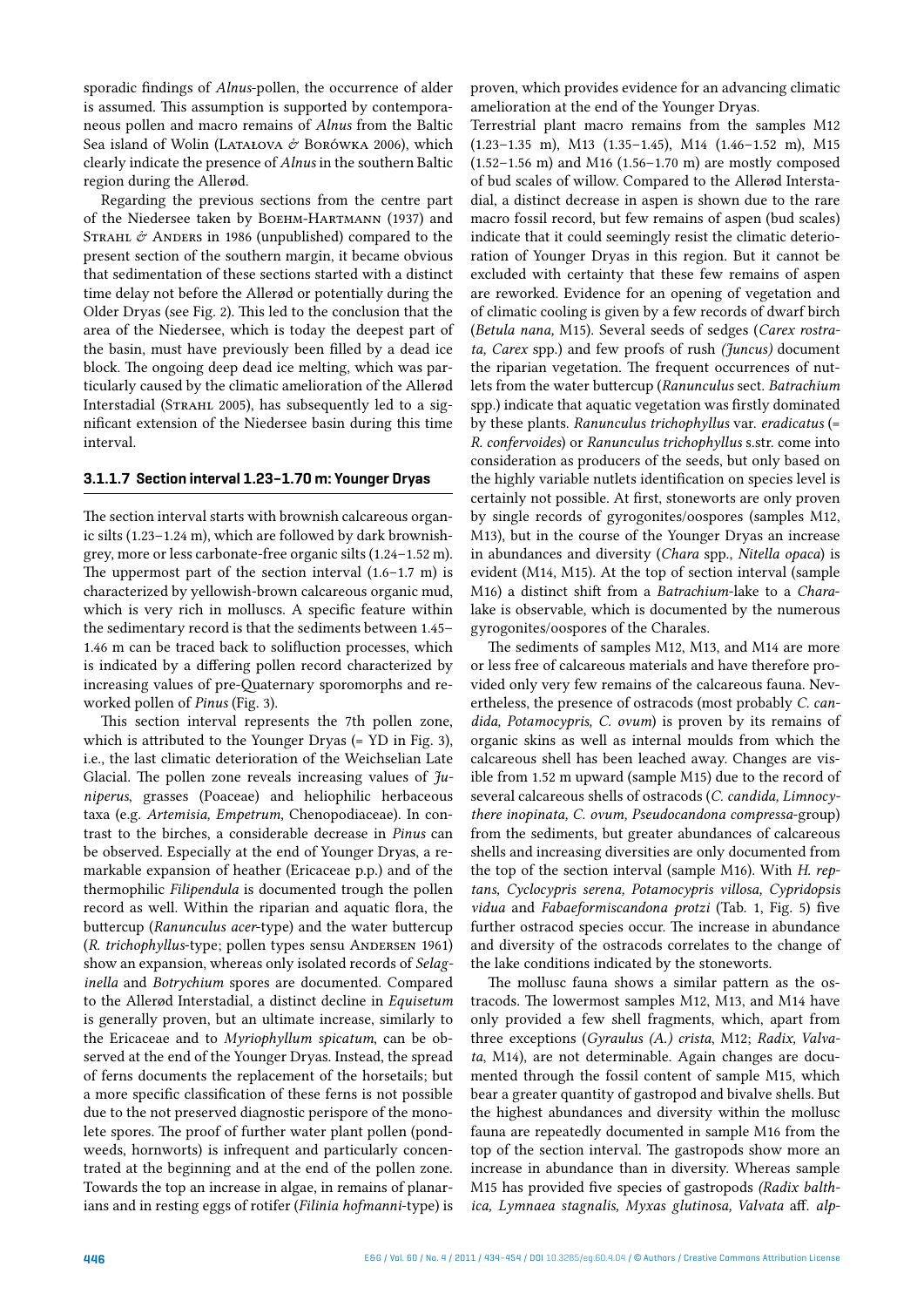*estris, Valvata cristata)*, sample M16 has bore six species. *Myxas glutinosa* and *Valvata cristata* could not be detected in sample M16, however, three other species are proven *(Gyraulus (A.) crista, Gyraulus laevis, Hippeutis complanatus)*. The frequent occurrence of *Valvata* aff. *alpestris* is remarkable, which, compared with other Weichselian sites, appeared relatively late in the Niedersee. The taxonomic status of *Valvata* aff. *alpestris* is debatable. Such a morphotype is common in Late Glacial/Early Holocene sediments from Central and Northern Europe (KRIENKE et al. 2006; Kossler 2010), but in previous articles these gastropods are still listed as *V. piscinalis* or as subspecies of *piscinalis* (e.g. Jaeckel 1956; Mania 1967; Økland 1990; Turner et al. 1998). Based on its shell morphology they resemble V. alpestris (comp. Glöer 2002; Glöer & Zettler 2005), which required clear and oligotrophic lakes as habitat. But it cannot be excluded that the shells from the Weichselian/Early Holocene sites belong to a new independent species of *Valvata.* In contrast to the gastropods, the bivalves show a distinct increase in abundances and diversity as well. Whereas sample M15 have offered only three species of pea mussels *(P. subtruncatum, P. nitidum, Sphaerium corneum)*, sample M16 has provided eight species. Beside the three species listed before, *P. milium, P. casertanum, P. obtusale* f. *lapponicum, P. hibernicum* and *P. pulchellum* also appeared.

Whereas the calcareous remains are at first extremely underrepresented, the presence of other fossil objects like organic-walled remains and bone fragments give evidence of further organism groups within the Niedersee. For the first time, the presence of the freshwater bryozoan *Cristatella mucedo* is proven by its resting eggs (floatoblasts). These resting eggs are relatively frequent in the lowermost samples M12, M13, M14, but they show a distinct decline

in sample M15 and are not proven in sample M16. Even though *C. mucedo* is quite indifferent in respect to trophic conditions and tolerates a wide range in pH, it prefers generally slightly acidic conditions, but it disappears in stronger acidic waters (< 5.4 pH, ØKLAND & ØKLAND 2000). Related to the poor record of calcareous shells in samples M12, M13, M14, the record of *C. mucedo* additionally indicates that the water of the newly established lake was first low in pH (< 6.5) and therefore unfavourable for calcareous organism groups.

In contrast to the older lake sediments, the samples of this section interval have provided several head capsules of chironomids (Tab. 2). Only the calcareous mud of the uppermost sample M16 has provided only a few head capsules. Most probably the decline in the fossil record of the chironomids can be traced back to taphonomic processes, which could also explain the lacking evidence of this organism group in the older lake sediments of the Niedersee. Here, the records of chironomids are first dominated by head capsules of the *Corynocera ambigua*-type (see Tab. 2). Subordinately proven are head capsules of the *Microtendipes pedellus-*, the *Chironomus anthracinus-*, the *Dicrotendipes notatus-*, the *Sergentina coracina-,* the *Tanytarsus lugens-,*  the *Cladotanytarsus mancus-,* the *Psectrocladius sordidellus-,* the *Propsilocerus aquatilis-*type, etc. (see Tab. 2). But within the uppermost sample M16, head capsules of the *Corynocera ambigua*-type are lacking.

Gemmules of the freshwater sponge *Ephydatia fluviatilis* are found in sample M15 for the first time and show a distinct increase in abundance in sample M16. According to Økland & Økland (1996), *Ephydatia fluviatilis* is a rather hard water habitats preferring freshwater sponge. Moreover, the sediments of this section interval have yielded

|                         | <b>Chironomids from the</b><br><b>Niedersee section</b> | 乌<br>ш<br>2<br>Σ        | 乌<br>$\mathbf{u}$<br>5<br>Σ | S<br>$\mathbf{u}$<br>$\frac{4}{4}$<br>Σ | 乌<br>ш<br>ю<br>$\overline{\phantom{0}}$<br>Σ | 9<br>Ш<br>\$<br>Σ | æ<br>$\mathbf{u}$<br>17<br>Σ | 은<br>$\mathbf{u}$<br>\$<br>Σ |
|-------------------------|---------------------------------------------------------|-------------------------|-----------------------------|-----------------------------------------|----------------------------------------------|-------------------|------------------------------|------------------------------|
|                         | Chironomus anthracinus-type                             | 8                       | 1                           | 4                                       | 10                                           | $\mathbf{2}$      |                              |                              |
| Chironomini             | Dicrotendipes notatus-type                              |                         | 1                           |                                         | 4                                            |                   |                              |                              |
|                         | Microtendipes pedellus-type                             | 6                       | $\mathbf{2}$                | 7                                       | 3                                            | 4                 |                              | $\mathbf{2}$                 |
|                         | Polypedilum nubeculosum-type                            |                         |                             |                                         |                                              |                   |                              |                              |
|                         | Cryptochironomus sp.                                    |                         |                             |                                         | 1                                            | $\mathbf{2}$      |                              |                              |
|                         | Sergentia coracina-type                                 |                         |                             | $\mathbf{2}$                            |                                              |                   |                              |                              |
|                         | Cladotanytarsus mancus-type                             |                         |                             |                                         |                                              |                   |                              |                              |
|                         | Corynocera ambigua-type                                 | 26                      | 47                          | 34                                      | 27                                           |                   |                              | 3                            |
| Tanytarsini             | Paratanytarsus austriacus-type                          | 6                       |                             |                                         |                                              |                   |                              |                              |
|                         | Tanytarsus pallidicornis-type                           | 1                       |                             |                                         |                                              |                   |                              |                              |
|                         | Tanytarsus lugens-type                                  | $\overline{\mathbf{4}}$ | $\overline{2}$              |                                         |                                              |                   |                              |                              |
|                         | Tanytarsus spp.                                         | $\mathbf{2}$            | 1                           | 1                                       |                                              |                   |                              |                              |
|                         | Orthocladiinae indet.                                   | 8                       | $\mathbf{2}$                |                                         | 1                                            |                   |                              |                              |
| <b>Orthocladiinae</b>   | Hydrobaenus conformis-type                              | 1                       | 1                           |                                         |                                              |                   |                              |                              |
|                         | Propsilocerus lacustris-type                            | $\overline{\mathbf{4}}$ | 3                           | 3                                       | $\mathbf{2}$                                 |                   |                              |                              |
|                         | Metriocnemus terrester-type                             | $\mathbf{1}$            |                             |                                         |                                              |                   |                              |                              |
|                         | Psectrocladius spp.                                     |                         | $\boldsymbol{\mathcal{P}}$  | 1                                       |                                              |                   |                              |                              |
|                         | Psectrocladius sordidellus-type                         |                         |                             |                                         |                                              | 1                 |                              |                              |
| $\overline{\textbf{r}}$ | Procladius                                              |                         | 1                           | $\mathbf{2}$                            |                                              | 1                 |                              |                              |

*Tab. 2: Numbers of head capsules of chironomid taxa within the samples M12–M16 (Younger Dryas) and M18 (Preboreal) of the Niedersee. Samples are correlated with their stratigraphic classification. \*Head capsules of the Tanypodinae.*

*Tab. 2: Anzahl von Kopfkapseln der Chironomiden aus Sedimenten der Jüngeren Dryas (Proben M12–M16) und des Präboreals (Probe M18). \*Kopfkapseln der Tanypodinae.*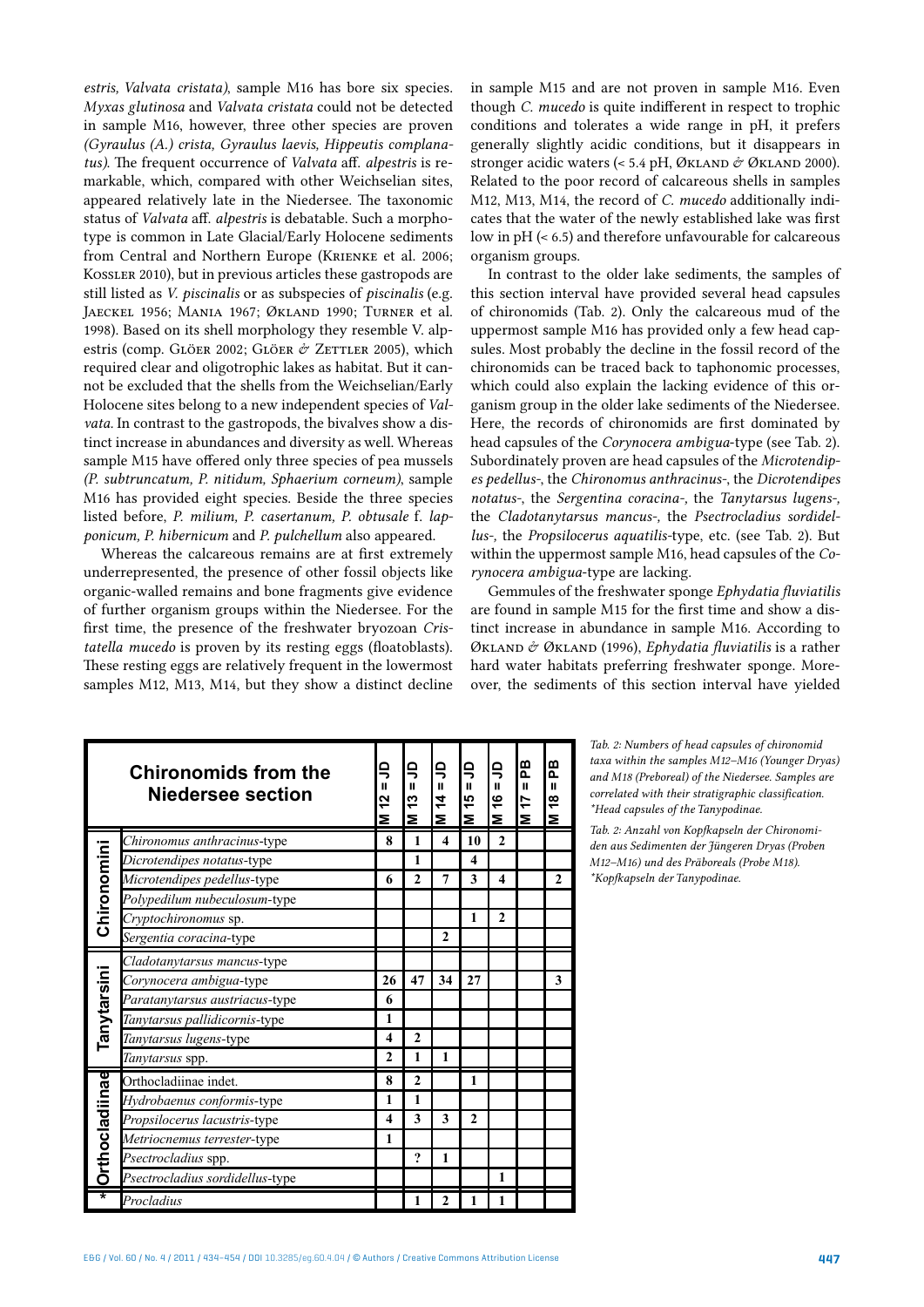evidence for the water fleas by their resting eggs (*Daphnia pulex*-group, *Semicephalus* sp.), for the water mites *(Hydrozetes* cf. *lacustris)*, and for fish, which are continuously documented during the Younger Dryas. Evidence for the presence of spike and stickleback is given in sample M16 by their characteristic bone remains.

The data indicate that the continuing rise of the water level, which is still documented at the end of the Allerød Interstadial, led to a re-establishment of a small lake within the Niedersee depression at the beginning of the Younger Dryas. This is shown by a distinct change from fen deposits to lacustrine sediments. The occurrence of the ostracod *Fabaeformiscandona protzi*, which is a cold stenothermal winter form preferring permanent small water bodies and lakes (Klie 1938; Meisch 2000), gives evidence for a balanced water level. The pollen record from the Niedersee, which is comparable with other Younger Dryas sites in Northern Germany, also gives evidence for more humid conditions. The drowning of several depressions with the onset of the Younger Dryas is a well-known phenomenon, not only from Northern Germany (STRAHL 2005; KOSSLER 2010), but also from other sites in Europe (e. g. Latałowa  $\acute{\sigma}$  Borówka 2006; Bos, Bohncke,  $\acute{\sigma}$  Janssen 2006). This supra-regional signal in the sedimentary record gives evidence that the lake development is not only influenced by local processes of the deep melting of dead ice, but rather related to a colder and more humid climate. This is in accordance with the results of LATAŁOWA  $\acute{\sigma}$  BORÓWKA (2006), whose data from the Baltic Sea island of Wolin indicate at first a more humid climate and then drier conditions for the Younger Dryas, which are subsequently linked to an increase in aeolian processes (comp. also Kaiser 2004). In this context, solifluction processes like the one proven here, and wind-born sediments of the Younger Dryas are also known from the Baltic Sea island of Wolin (Latałowa  $\acute{\sigma}$  Borówka 2006) and the Rugian sites Herthamoor and Hölle (STRAHL 1999; STRAHL  $\acute{\text{\emph{\o}}}$  KEDING 1996). The sedimentary and biogenic record of the Younger Dryas succession of the Paddenluch (Brandenburg) reveals such division in two parts as well (Kossler 2010), indicating at first cooler and more humid conditions and later a change to increasing warmer and slightly drier terms. With the record of the Niedersee a further site reflects a corresponding climatic development during this time interval. But in contrast to the Rugian site Hölle (Fig. 1; STRAHL  $\mathcal O$  KEDING 1996), whose sedimentary record ceased with deposits of solifluction processes, the depression of the Niedersee was sufficiently filled with water allowing for continual limnic sedimentation.

Furthermore, even though the climatic cooling of the Younger Dryas is more pronounced here in the pollen record than in the sites located further south (STRAHL 2005), the climatic deterioration is particularly related to the winter temperatures and to the length of the winter season. In this context, the decrease in *Pinus*, which is here considerably more obvious as in Brandenburg (STRAHL 2005), is possibly related to its frost-sensitive seedlings (Latałowa, TOBOLSKI  $\mathcal{O}'$  NALEPKA 2004). The remains of biota clearly indicate that temperatures during the growing season were sufficiently warm enough for intermediate and even thermophilic taxa. According to ØKLAND & ØKLAND (2000), the

freshwater bryozoan *C. mucedo* frequently occures at water temperatures between 11–20 °C and has its optimum at temperatures between 16–20 °C. This suggests that summer temperatures of the Younger Dryas reached at least > 11 °C in this region. According to Vorren et al. (2009), the occurrence of *C. mucedo* indicates summer temperatures suitable for the birch forest (mean July temperature  $> 12^{\circ}$  C). The occurrence of chironomid head capsules of the *Corynocera ambigua*-type is generally regarded as an indicator of arctic and subarctic conditions (e.g. PINDER  $\acute{\sigma}$  REISS 1983; Mosch  $\phi$  Scharf 2002). But Brodersen  $\phi$  Lindegaard (1999) have shown that *Corynocera ambigua* can tolerate a wide range of ecological conditions and is also proven from warm-tempered lakes (~ 20 °C). PORINCHU & CWYNAR (2000) stated that this species is rather linked to lakes of the boreal forest zone and has therefore its main distribution south of the northern tree limit. Certainly indications for cooler temperatures are given through few records of the cold-stenothermic species *Tanytarsus lugens*  (M12, M13, M14) and *Sergentina coracina* (M14), which are able to colonize shallow lakes under colder climatic conditions, but these species occur here in an extremely subordinated way. Nevertheless, *Sergentia coracina* does not only occur in very cold conditions, Antonsson et al. (2006) quoted an optimum mean July temperature of 13 °C for this taxon. The record of taxa preferring intermediate temperatures like the *Microtendipes pedellus*-type (11–17 °C, Brooks, Langdon & Heiri 2007) and the *Propsilocerus aquatilis*-type as well as the occurrence of more thermophilic species like the *Cladotanytarsus mancus*-type and *Dicrotendipes notatus-*type give evidence that the summer temperatures were not too low during the Younger Dryas. Therefore, as already suggested through the freshwater bryozoan *C. mucedo*, the chironomid assemblages indicate a mean July temperature of at least > 11 °C based on the occurrence of warmer conditions preferring chironomids (e.g. *Microtendipes pedellus*), but most probably it is assumed that temperatures were generally higher. This correlates to the studies of Isarin (1997), Isarin, Renssen  $\acute{\sigma}$  VANDENBERGHE (1998) and ISARIN  $\acute{\sigma}$  BOHNCKE (1999), which have demonstrated that the Younger Dryas cooling has strongly affected the winter temperatures, but not with the same magnitude as the summer temperatures. According to Isarin, RENSSEN & VANDENBERGHE (1998), minimum mean July temperature for the coldest part of the Younger Dryas was not colder than 11 °C. The increase of temperatures towards the top of the section interval (latest Younger Dryas) is also reflected by the chironomids, which are now dominated by intermediate and thermophilic species *(Microtendipes pedellus, Chironomus anthracinus, Psectrocladius sordidellus)*. This correlates well with the expansion of the thermophilic *Filipendula* and of heather at the end of the Younger Dryas, which is also known from other sites in Mecklenburg-Pomerania (Krienke et al. 2006) and Brandenburg (POPPSCHÖTZ  $\mathring{\sigma}$  STRAHL 2004), and which obviously predicts the future climatic amelioration of the Holocene. A further evidence of increasing temperatures and changes in pH towards the top of the section interval is given by the record of gemmules of the rather hard water preferring freshwater sponge *Ephydatia fluviatilis.* According to ØKLAND & ØKLAND (1996), this sponge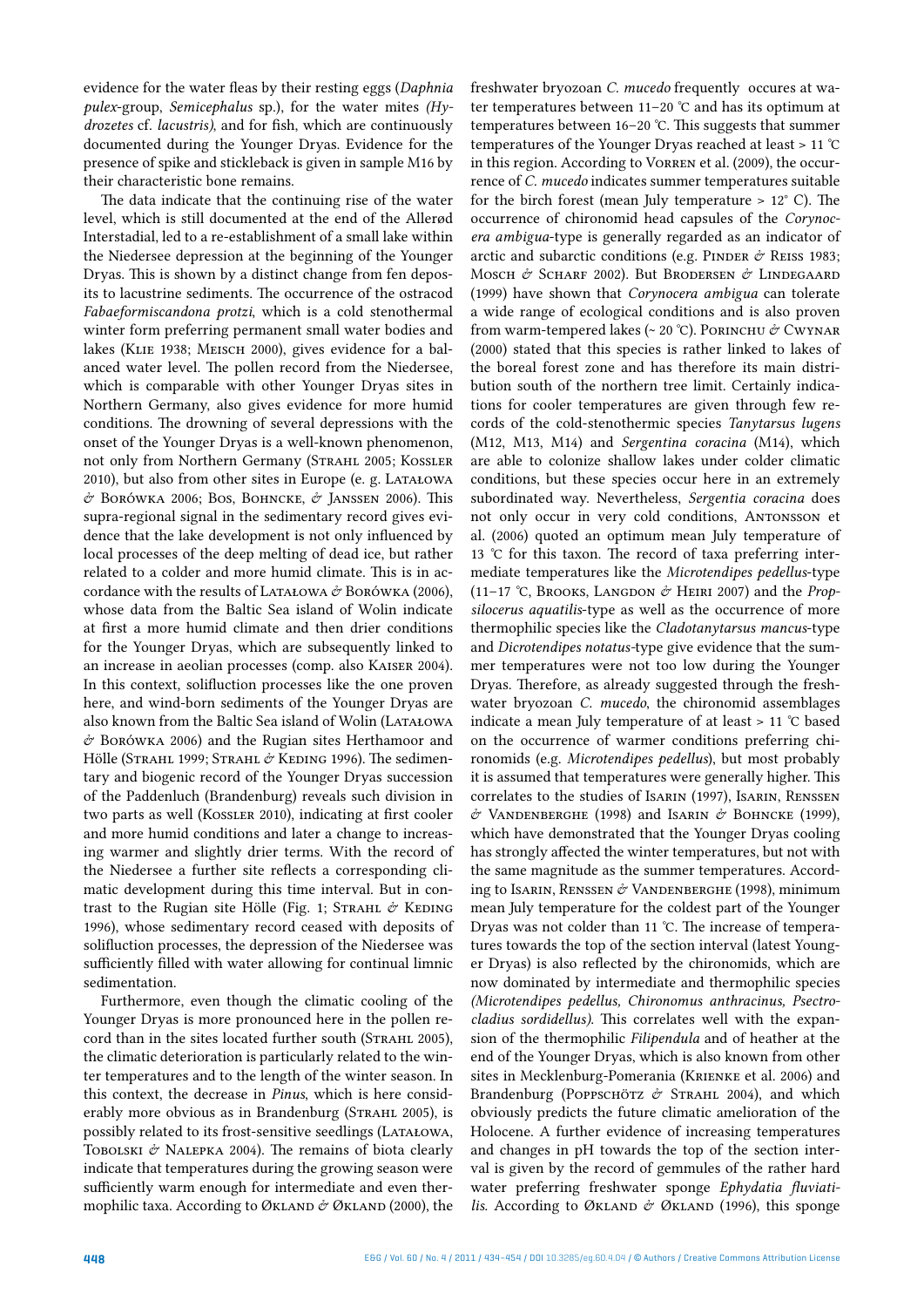generally shows greater abundances under warmer conditions. In this context, the nearly complete lack of calcareous remains in the lowermost samples of this section is not caused by extremely low temperatures; instead, it can be traced back to unfavourable living conditions for the calcareous organisms and to a poor preservation potential of calcareous materials due to rather acidic pH-values. Nevertheless, the presence of *C. mucedo* indicates that pH was not < 5.4 (ØKLAND  $\acute{\text{\emph{C}}}$  ØKLAND 2000).

#### **3.1.2 Holocene**

#### **3.1.2.1 Section interval 1.7–1.95 m: Preboreal**

The sedimentary succession of this section interval shows a tripartite division. The lowest part (1.7–1.8 m) is characterized by yellowish-white lake marls, which are extremely rich in molluscs. Between 1.8–1.9 m, the sediments are composed of light brownish calcareous organic silts. Then, the top (1.9– 1.95 m) consists of brownish calcareous organic silts.

Based on the pollen analyses this part of the Niedersee section is attributed to the 8th pollen zone, which corresponds to the early Holocene (Preboreal, = PB in Fig. 3). Within the pollen record, the distinct climatic amelioration of the Holocene is at first shown by a peak in *Juniperus*, and then subsequently in birch trees reflecting once again the expansion of these arboreal taxa (Fig. 3). Although the values of *Pinus* are increasing steadily, they show no final dominance over the birches. Pollen of *Salix* spp. and *Populus* are continuously documented, but the record of these taxa like those of *Juniperus* generally shows a declining trend during the Preboreal. With the exception of the thermophilic *Filipendula*, whose pollen values reveal a distinct expansion at the onset of the Holocene, herbaceous taxa are generally declining. Among other pollen of heather (Ericaceae p.p., *Calluna*), umbelliferous plants, *Galium*, composite plants, Rosaceae, *Thalictrum, Rumex*, Caryophyllaceae, and *Artemisia* occur more or less permanently. Noticeable is the distinct peak of the Poaceae in the medium range of the section interval, which correlates with a decline in birches. The local vegetation, which was previously dominated by the Cyperaceae and *Equisetum,* is at first displaced by *Typha latifolia* and by marsh fern *(Thelypteris palustris)*, at which the latter appears with a slight delay in time. In contrast to the Younger Dryas, a decline in remains of green algae, rotifers, planarians, water fleas and chironomids, which are also documented within the pollen samples, is observable.

With the exception of some badly preserved oospores of *Chara*, the yellowish-white lake marls (sample M17, 1.7–1.8 m) shows a lack in plant macro remains, which is maybe related to taphonomic processes. The spreading birch as a response to the early Holocene warming is therefore at first documented by macro remains in the samples M18 (1.82–1.9 m) and M19 (1.9–1.95 m). Even though the fossil record is not rich in specimens, the expansion and the presence of birch trees (e.g. *Betula pubescens*) are documented through some findings of nutlets and cat skins. Evidence for the renewed spread of aspen is given toward the top of this section interval (sample M19) due to the record of several bud scales. The wetland flora is mainly

documented by seeds of *Carex* spp. and the stinging nettle *(Urtica dioica)*. Noteworthy is the appearance of poppy (*Papaver*, M19), which is here proven for the first time. The climatic amelioration of the Early Holocene is also reflected by the aquatic flora with the occurrence of the thermophilic soft hornwort *(Ceratophyllum submersum)*, which prefers meso- to eutrophic conditions (CASPER  $\phi$  KRAUSCH 1981). The subordinated presence of the common Mare's tail *(Hippuris vulgaris)* is documented through one seed in sample M18. Beyond the transition Younger Dryas/Holocene the stoneworts are still some of the dominant elements of the aquatic vegetation, but abundances are firstly low within the lake marls (sample M17). A distinct increase of the stoneworts is documented in sample M18, but then they decline distinctly towards the top of the section.

The ostracod fauna resembles that of the late Younger Dryas (sample M16, Tab. 1, Fig. 5), but abundances are distinctly higher. Especially the lake marls (sample M17) are extremely rich in ostracods. Within the ostracod record, *Cypria ophthalmica* and the thermophilic *Notodromas monacha* appear for the first time, but these species are subordinately proven. The most frequent taxa are still *Candona candida, Limnocythere inopinata, Herpetocypris reptans* and *Fabaeformiscandona protzi* (Tab. 1, Fig. 5), *Cyclocypris laevis* and *Cypridopsis vidua* occur as well. Abundances and diversity of ostracods decline toward the top of this section interval, and the permanent water bodies preferring *Fabaeformiscandona protzi* are no longer proven in the upper part of the section interval (sample M19).

Regarding the diversity of the mollusc fauna, no distinct change is observable with the onset of the Holocene, but abundances are remarkably higher. The gastropod fauna is mainly composed by *Valvata* aff. *alpestris, Radix balthica, Lymnaea stagnalis, Gyraulus laevis, Gyraulus crista, Hippeutis complanatus* and *Valvata cristata*, for the first time appear *Acroloxus lacustris, Bathyomphalus contortus,*  and *Anisus vortex*. The bivalve fauna consist of *Sphaerium corneum, Pisidium milium, P. nitidum, P. subtruncatum, P. casertanum,* and *P. hibernicum.* The mollusc fauna show the highest diversity in sample M17 and M18; a distinct decline in diversity, especially within the bivalve fauna, is documented towards the top of the section interval (Tab. 1).

Few head capsules of chironomids are proven within sample M18 (Tab. 2), only three of the *Corynoceras ambigua*-type and two of the *Microdentipes pedellus*-type give evidence of this organism group.

Fish remains, mainly stickleback, are documented in all samples of this section interval. The record of one fish scale gives evidence of *Perca fluviatilis* (sample M18).

Changes in vegetation caused by the climatic amelioration of the Holocene are clearly documented within the pollen record and are comparable to the contemporaneous pollen record of the Rugian Herthamoor (STRAHL 1999; ENDTMANN 2002); it shows a similar pattern as the one already shown with the onset of the climatic warming of the Allerød Interstadial. The warming is also reflected by the aquatic flora. The appearance of the thermophilic *(Ceratophyllum submersum)* indicates markedly increased mean July temperature. According to BEHRE, HÖLZER  $\mathcal{O}$  LEMDAHL (2005) and Kühl et al. (2002), the optimum mean July temperature is > 19 °C for this species. A further evidence of re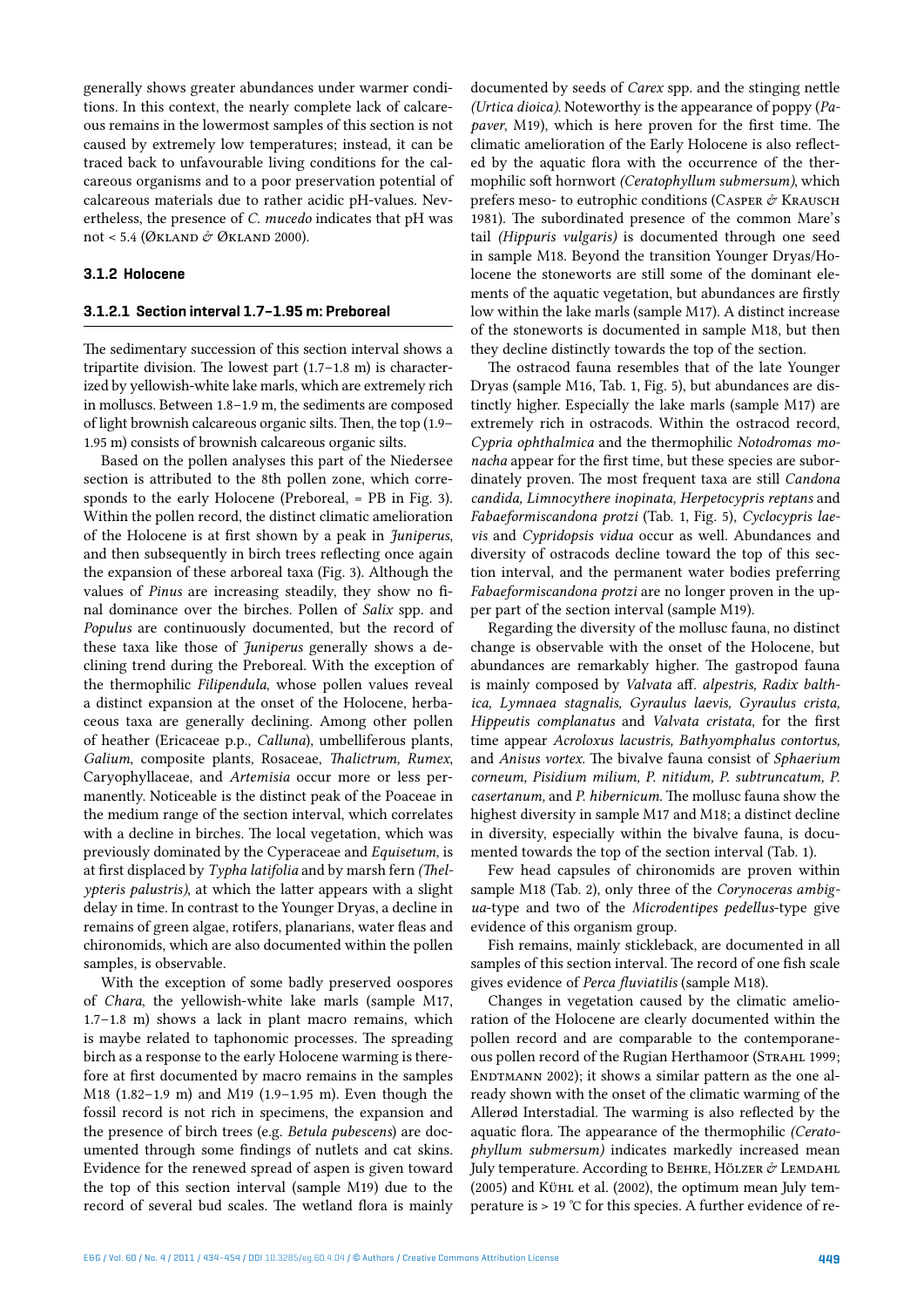markably warmer conditions is given by the occurrence of *Notodromas monacha.* According to VIEHBERG (2006), this taxon has its optimum water temperature at 21.7 °C with regard to maturity and reproduction. The warmer and more humid climatic conditions of the early Holocene (Renssen  $\acute{\sigma}$  Isarin 2001) generally led to an improvement of living conditions and to an increase in lake productivity, which is well-documented by a distinct increase of abundances and diversity of aquatic biota. But from 1.8 m onward a change in sedimentation is visible, which reflects changes in the water balance. The change in sedimentation correlates with the distinct peak of the Poaceae and the monolete fern spores, with a small peak of *Typha latifolia* and with a decline of the birch population (Fig. 3). It is most like that the signal in the pollen record is a local phenomenon, because mainly the birch is affected. But if the lowering of water level is related to climatic changes, it could be related to the Rammelbeek oscillation sensu BOHNCKE  $\mathcal{\hat{C}}$ HOEK (2007). In contrast to van der HAMMEN & WIJMSTRA (1971), these authors interpret the approximately 300 years lasting Rammelbeek oscillation more as a palaeohydrological event, which is caused by a drier climate, rather then a cooling phase. Nevertheless, only with the data of the section from the southern margin of the Niedersee depression, the Rammelbeek oscillation cannot be proven with certainty, because the sedimentary succession reveals a hiatus. When the pollen record is compared with those of the adjacent Credner See (LANGE, JESCHKE & KNAPP 1986), it becomes evident that the Preboreal is preserved incompletely. The lacking evidence of *Corylus*, which shows an early appearance within the pollen record of the Credner See, supports the assumption that the accumulation of Preboreal sediments ceased before this arboreal floral element immigrates into the habitat. Due to its position, the section of the southern margin was more affected by a low water level than the centre of the Niedersee. The data indicate that the edges of the Niedersee felt dry during the Preboreal and during the following Boreal, which led consequently to a hiatus within the sedimentary succession. In contrast, the centre of the Niedersee is characterized by a remarkably thicker succession of Preboreal and, furthermore, even Boreal sediments (Fig. 2, comp. Военм-Нактмали 1937), but as explained in chapter 2, these sediments are no longer accessible for further studies. Nevertheless, the fen peat layers as documented by BOEHM-HARTMANN (1937) and ANDERS  $\acute{\sigma}$  STRAHL (unpubl.) reveal that the centre of the Niedersee was also influenced by fluctuating water levels (Fig. 2). This development in sedimentation correlates to other contemporaneous sites of shallow water bodies in northern Germany (e.g. KAISER 2004; STRAHL 2005), whose sedimentary records were also interrupted by hiatuses. These can be traced back to a distinct lowering of water levels, which was caused by warmer and drier climatic conditions during the late Preboreal and Boreal (comp. Lang 1994; Kaiser 2004).

# **3.1.2.2 Section interval 1.95 m–2.09 m: Atlantic and onwards**

The lower part (1.95–1.99 m) of the uppermost section interval is characterized by blackish fen peat. Between 1.99–2.04 m, intercalations of the blackish fen peat with

yellowish-white, calcareous organic silty mud are observable. From 2.04 m onward, the sedimentation continues with this yellowish-white, calcareous organic silty mud, whose accumulation ultimately ceased at 2.09 m.

The pollen spectra of these sediments allow for establishing the 9th pollen zone, which is attributed to the Atlantic (= ÄA/JA in Fig. 2, 3) or to even younger sediments. The pollen record revealed now several proofs of thermophilic arboreal taxa like *Quercus, Ulmus, Corylus, Alnus, Carpinus*, lime tree *(Tilia)* and fir *(Abies)*. But in contrast to *Betula* and *Pinus*, these taxa obviously did not play an important role within the forest vegetation; the subordinated values are not illustrated in Fig. 3. Pollen of *Filipendula*, umbelliferous plants, composite plants and Rosaceae reflect the non arboreal vegetation. Noteworthy is the appearance of ribwort *(Plantago lanceolata)*, whose occurrence is often related to an anthropogenic influence, but further proofs of anthropogenic activities like pollen of cereals could not be detected.

The blackish fen peat (sample M20, 1.95–1.99 m) has provided several bud scales of aspen, and a few bud scales of willow. This indicates that in the surroundings of the Niedersee these arboreal taxa still played an important role in the forest vegetation. The riparian flora is documented through few remains of sedges and several seeds of marsh trefoil *(Menyanthes trifoliata).* Only few proofs of the aquatic flora are subordinately documented through a few gyrogonites/oospores of the Charales and one seed of *Hippuris vulgaris.* With the onset of the yellowish-white, calcareous organic silty mud (sample M21, 2.0–2.09 m), a distinct change within the plant record is documented. From this point on, no evidence of arboreal taxa is proven in the sediments. *Menyanthes trifoliata* is also no longer represented in the plant record and replaced by *Urtica dioica*  and the lamb's-quarter *(Chenopodium album)*. According to Düll  $\acute{\sigma}$  KUTZELNIGG (2005), the latter taxon is regarded as hemerophilous species, which prefers areas developed by man. Few records of the stoneworts give at least evidence for temporary water bodies.

In contrast to the older record of the Niedersee, distinct changes are observable within the fauna. Whereas only a few calcareous remains of terrestrial gastropods and ostracods (*C. candida, Pseudocandona* sp.) are preserved in sample M20, sample M21 has revealed an excellent record of calcareous organism.

The ostracod fauna is now characterized by *Eucypris pigra, Cryptocandona vavrai, Pseudocandona sucki* and the subordinately occurring *C. candida*; it shows a totally different composition compared to previous assemblages (Tab. 1, Fig. 5).

Likewise, the mollusc fauna of this time interval is obviously distinct from the previous ones (Tab. 1). The sample M21 provided a rich mollusc fauna with a high diversity, but the majority of taxa belonged to terrestrial gastropods; a detailed description of these terrestrial gastropods will be given by MENZEL-HARLOFF & STRAHL (in prep.). Limnic gastropod assemblages are now characterized by *Aplexa hypnorum, Galba truncatula, Segmentina nitida, Anisus leucostoma,* and *Valvata cristata.* Only two pea mussels, *P. casertanum* and *P. obtusale*, are proven.

The data indicate that after the hiatus a gradually increasing ground water level led again to a soaking of the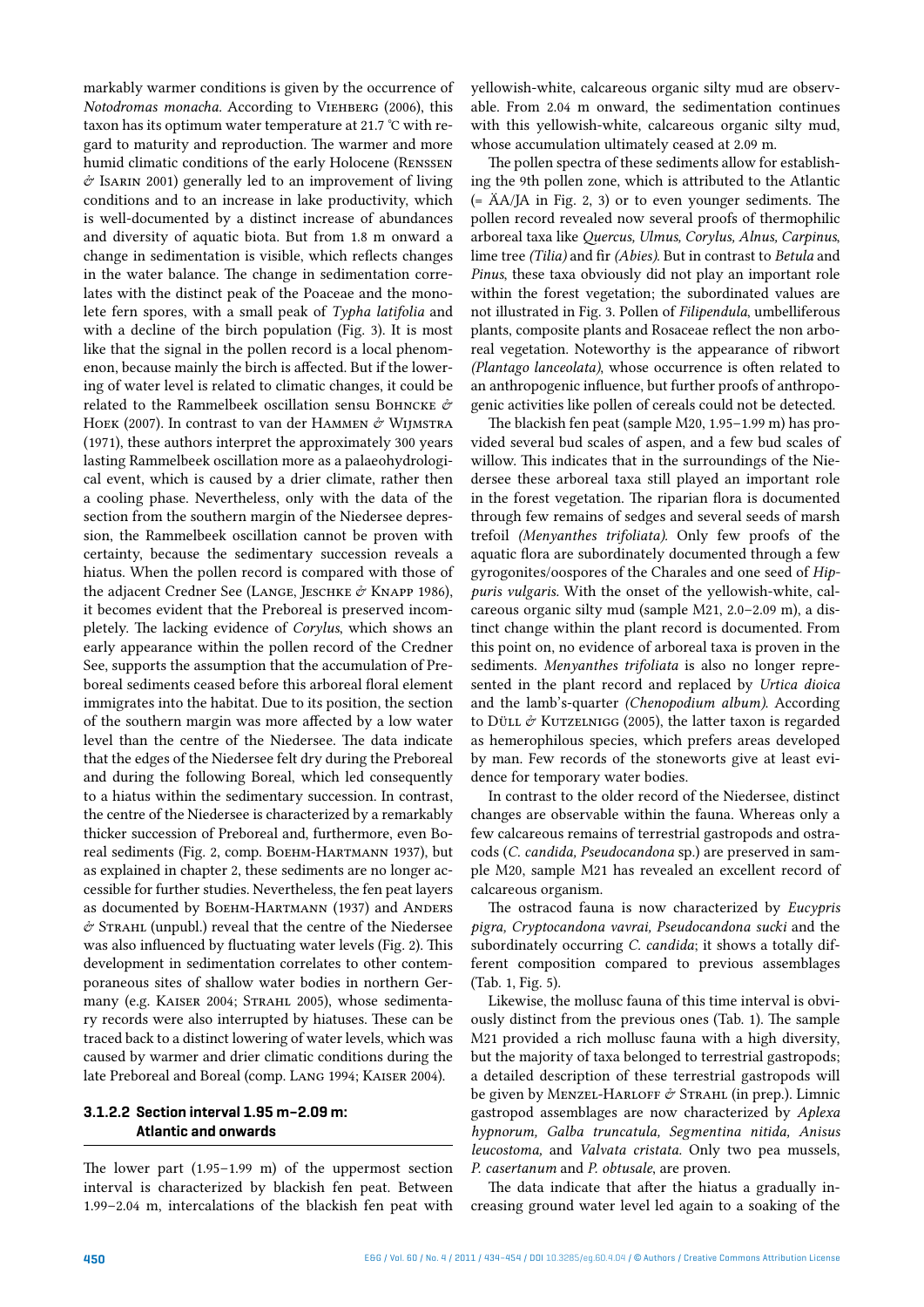habitat. Due to the higher water level, accumulations of fen peat start again, which pass then into the calcareous organic silty mud (meadow chalk). The pollen data suggest that these sediments are distinctly younger than Preboreal and Boreal and belong most probably to the Atlantic or even younger time periods (? Subboreal). This applies to the sediments of the section of the northern margin of Niedersee as well (Fig. 2), which have revealed comparable pollen spectra and mollusc assemblages. However, the rather poor preservation of the sporomorphs in this time interval does not allow for a more precise dating.

The fossil record of biota clearly indicates fen habitats. The here proven *Menyanthes trifoliata* is a typical plant of wet and moderate nutrient-rich fens or transitional mire habitats, which are characterized by carbonate-free and moderate acidic conditions (CASPAR  $\mathring{\sigma}$  KRAUSCH 1981). The poor record of aquatic biota indicates the presence of shallow, most likely temporary water bodies. From 1.99 m upward, distinct changes with regard to sediment composition, biota and pH are visible, which suggest that the habitat at least changed into an open alkaline fen. This correlates well with the documented lack of arboreal taxa in sample M21. The frequent records of terrestrial gastropods, of which several belong to hygrophilous species (e.g. Succineidae indet., *Carychium minimum, Vertigo antivertigo*  etc.) are also typical for such habitats (KERNEY, CAMERON  $\phi$ JUNGBLUTH 1983; ZETTLER et al. 2006; pers. comm. MENZEL-HARLOFF). No evidence of a larger and permanent water body can be detected, but the occurrence of shallow temporary water bodies is reflected by the aquatic fauna. According to Klie (1938) and Meisch (2000), the ostracods *Pseudocandona sucki, Eucypris pigra,* and *Cryptocandona vavrai*  prefer small temporary pools. This also applies to the limnic gastropod assemblages consisting of *Aplexa hypnorum, Galba truncatula, Segmentina nitida, Valvata cristata,* and *Anisus leucostoma,* which are characteristic of such habitats (Glöer 2002). The also proven pea mussels *P. casertanum* and *P. obtusale* are not uncommon in such unstable aquatic habitats, especially *P. obtusale* is typical in temporary water bodies (ZETTLER et al. 2006; KOSSLER 2010).

The natural succession of the Niedersee ceased with these fen deposits; this can be traced back to a lowering of the ground water level, which is most likely linked to drier climatic conditions. Since that time, no further fen development took place within the Niedersee depression. Finally, the sedimentary succession of the Niedersee was buried by younger colluvial deposits.

# **3.2 Stratigraphic position of the Niedersee record and its importance in comparison to other Late Glacial sites in northeast Germany**

According to Krienke (1996, 2003) the formation of the dead ice kettles of Jasmund can be traced back to the Pomeranian  $($  - 17,600 cal. years BP, comp. LITT et al. 2007) and Mecklenburg phases (~ 17,000 to 15,000 cal. years BP, comp. LITT et al. 2007) of the late Weichselian Pleniglacial. On this account, sedimentation within the Niedersee depression took place no sooner than after this time.

When the sections presented here are compared with the documented sections of previous studies

(BOEHM-HARTMANN 1937; ANDERS  $\acute{\sigma}$  Strahl, unpubl.), it becomes evident that the various sections of the Niedersee differ significantly in thickness and stratigraphic range. Whereas the centre of the depression is characterized by a maximum thickness of lake sediments, the section of the southern margin reveals less thick, but in return the oldest deposits (Fig. 2). Here, based on the analysed pollen record and AMS 14C-dating an age reaching back into the Weichselian Pleniglacial is proven, whereas the oldest lake sediments from the centre are only of Allerød (section of 1986) or of probably Older Dryas age (Fig. 2, see discussion in chapter 3.1.1.6). Moreover, only a Holocene (Atlantic) age is proven for the lake sediments of the northern margin (Fig. 2). The different stratigraphic ranges of the sections clearly indicate that the dead ice of the Niedersee kettle hole was influenced by an early pre-Allerød melting, but the meltdown of dead ice took place in a non-uniform manner. This led to a gradual deepening, opening and a partly time-lagged refilling within the depression. Nevertheless, due to its exceptional sedimentary record reaching back into the Weichselian Pleniglacial, the Niedersee occupies a special place in relation to Late Glacial archives, because several other contemporaneous depressions in Northern Germany were completely sealed with dead ice until the Allerød (comp. STRAHL 2005).

Thus, with the Niedersee a further out crop can be added to the survey of pre-Allerød archives of Mecklenburg-West Pomerania, which were listed previously by Krienke  $\acute{\text{\emph{c}}}$  STRAHL (1999), STRAHL (2005) and KRIENKE et al. (2006). So far, only few pre-Allerød archives like Rappin, Rugard, Gingster Moor and especially Gingster Haide (comp. Lange, Jeschke, Knapp 1986) are known from Rügen. Two other new records of the mainland of Mecklenburg-West Pomerania (Müritz: Janke in Lampe et al. 2006; Frauentogsee nearby Penzlin: STRAHL 2008) can be added to the list as well. Like the sequences of Tessin (KRIENKE  $\mathcal{O}$  STRAHL 1999), Gingster Haide (Lange, Jeschke, Knapp 1986) and Grimmen (Krienke et al. 2006), the Niedersee shows a higher stratigraphical resolution compared to the remaining records.

## **4 Conclusions**

In summary, the obtained data indicate that the sedimentary record of the Niedersee can mainly be traced back to shallow lake environments, which were repeatedly affected by fluctuating water levels causing the development of fens. The pollen record and pollen-based vegetation and climate reconstructions as well as the AMS 14C-dating suggest that accumulation of sediments began directly after the retreat of the Weichselian ice sheet. The presented data reveal that the aquatic organisms indicate the first response to the climatic amelioration at the beginning of the Weichselian Late Glacial and that the pollen record shows a slight delay in time in reacting to the warming. Changes in sedimentation and assemblages of biota were not only affected by the changes in temperatures, but also through changes in water balance, trophic level and in pH. The combined results of the different proxies demonstrate that the Niedersee system responded well to changing climatic conditions; this allows for a clear definition of the onset and termination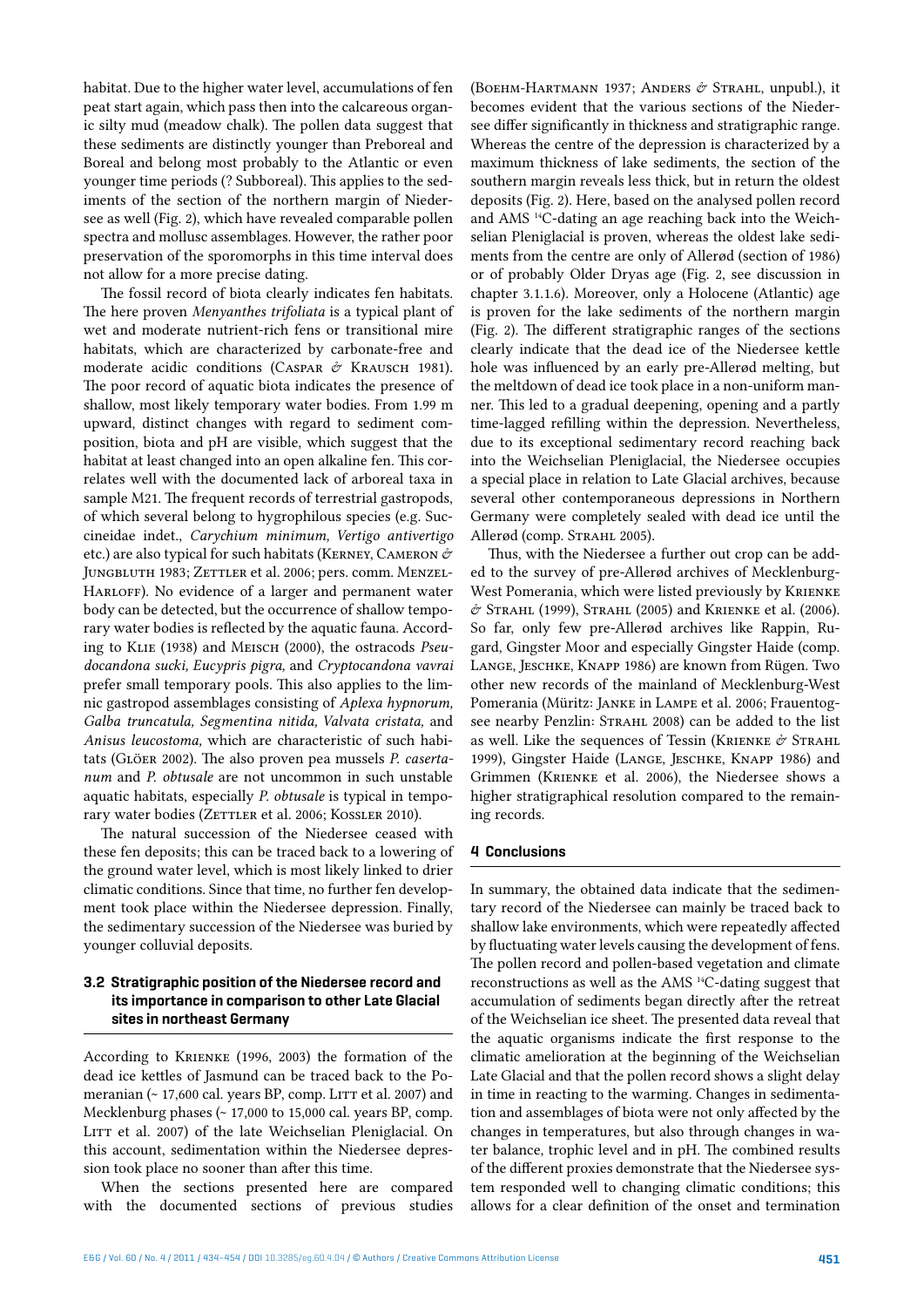of the interstadials/stadials of the Weichselian Late Glacial and the onset of the Holocene. The record of the Niedersee turned out to be an excellent archive for reconstructing changes in the lake and catchment environments driven by the combination of global, regional and local processes.

#### **Acknowledgements**

We would like to acknowledge financial support of the "Gemeinsamen ständigen Forschungskommission des Akademischen Senats und des Präsidiums der FU Berlin" for the AMS 14C-datings. Our sincere gratitude is further extended to H. Menzel-Harloff for support during working in the field and discussion, to Maike Glos for laboratory assistance, to Dr. A. Czekay and Dr. U. Schudack for correcting the English, to Dr. P. Tarasov for helpful discussion and to R. Staff for calibrating 14C-dates to IntCal09. We would also like to thank Dr. W. Hoek, Dr. Th. Huebener, and further anonymous reviewers for their comprehensive and very helpful review of the manuscript.

#### **References**

- Alm, G. (1916): Monographie der schwedischen Süsswasser-Ostracoden nebst systematischen Besprechungen der Tribus Podocopa. – Zoologiska Bidrag från Uppsala, 4: 1–248.
- Andersen, S. T. (1961): Vegetation and its Environment in Denmark in the Early Weichselian Glacial (Last Glacial). – Danmarks Geologiske Undersøgelse, II. R., 75: 1–175.
- ANDRESEN, C.S., BJÖRCK, S., BENNIKE, O., HEINEMEIER, J. & KROMER, B. (2000): What do Δ14C changes across the gerzensee oscillation/GI-1b event imply for deglacial oscillations? – Journal of Quaternary Science, 15 (3): 203–214.
- Antonsson, K., Brooks, S.J., Seppä, H., Telford, R.J. & Birks, H.J.B. (2006): Quantitative palaeotemperature records inferred from fossil pollen and chironomid assemblages from Lake Gilltjärnen, northern central Sweden. – Journal of Quaternary Science, 21 (8): 831–841.
- BEHRE, K.-E., HÖLZER, A. & LEMDAHL, G. (2005): Botanical macro-remains and insects from the Eemian and Weichselian site of Oerel (northwest Germany) and their evidence fort he history of climate. – Vegetation History and Archaeobotany, 14: 31–53.
- Benzie, J.A.H. (1989): The distribution and habitat preference of ostracods (Crustacea: Ostracoda) in a coastal sand-dune lake, Loch of Strathbeg, north-east Scotland. – Freshwater Biology, 22: 309–321.
- Birks, H.H. (1993): The importance of plant macrofossils in late-glacial climatic reconstructions: an example from western Norway. – Quaternary Science Reviews, 12: 719–726.
- Björck, S., Walker, M.J.C., Cwynar, L.C., Johnsen, S., Knudsen, K.-L., LOWE, J.J., WOHLFARTH, B. & INTIMATE MEMBERS (1998): An event stratigraphy for the Last Termination in the North Atlantic region based on the Greenland ice-core record: a proposal by the INTIMATE group. – Journal of Quaternary Science, 13: 283–292.
- Boehm-Hartmann, H. (1937): Spät- und postglaziale Süßwasserablagerungen auf Rügen. I. Pollenanalytische und paläontologische Untersuchungen. – Archiv für Hydrobiologie, 31: 1–37.
- BOHNCKE, S.J.P. & HOEK, W.Z. (2007): Multiple oscillations during the Preboreal as recorded in a calcareous gyttja, Kingbeekdal, The Netherlands. – Quarternary Science Reviews, 26: 1965–1974.
- Bos, J.A.A., BOHNCKE, S.J.P. & JANSSEN (2006): Lake-level fluctuations and small-scale patterns during the late glacial in The Netherlands. – Journal of Paleolimnology, 35: 211–238.
- BRODERSEN, K.P. & LINDEGAARD, C. (1999): Mass occurrence and sporadic distribution of *Corynocera ambigua* Zetterstedt (Diptera, Chironomidae) in Danish lakes. Neo- and palaeolimnological records. – Journal of Paleolimnology, 22: 41–52.
- BROOKS, S.J. & BIRKS, H.J.B. (2000a): Chironomid-inferred Late-glacial air temperatures at Whitrig Bog, southeast Scotland. – Journal of Quaternary Science, 15(8): 759–764.
- BROOKS, S.J. & BIRKS, H.J.B. (2000b): Chironomid-inferred late-glacial and early-Holocene mean July air temperatures for Kråkenes Lake, western Norway. – Journal of Paleolimnology, 23: 77–89.
- BROOKS, S.J., LANGDON, P.G. & HEIRI, O. (2007): The Identification and Use of Palaearctic Chironomidae Larvae in Palaeoecology. – Quarternary Research Association, Technical Guide no. 10: 276 pp.; London (MWL, Pontypool).
- Casper, S.J. & Krausch, H.-D. (1981): Pteridophyta und Anthophyta. 2. Teil: Saururaceae bis Asteraceae. – In: Ettl, H., Gerloff, J. & Heynig, H. (Eds.): Süßwasserflora von Mitteleuropa, 24: 409–942; Stuttgart (Gustav Fischer Verlag).
- De Klerk, P., JANKE, W., KÜHN, P. & THEUERKAUF, M. (2008): Environmental impact of the Laacher See eruption at a large distance from the volcano: Integrated palaeoecological studies from Vorpommern (NE Germany). – Palaeogeography, Palaeoclimatology, Palaeoecology, 270: 196–214.
- Düll, R. & KUTZELNIGG, H. (2005): Taschenlexikon der Pflanzen Deutschlands. Ein botanisch-ökologischer Exkursionsbegleiter zu den wichtigsten Arten. – 6. Auflage: 577 pp.; Wiebelsheim (Quelle & Meyer).
- ENDTMANN, E. (2002): Das "Herthamoor" ein palynostratigraphisches Leitprofil für das Holozän der Insel Rügen. – Greifswalder Geographische Arbeiten, 26:143–147.
- Firbas, F. (1949): Spät- und nacheiszeitliche Waldgeschichte Mitteleuropas nördlich der Alpen. 1. Band: Allgemeine Waldgeschichte. – 480 pp.; Jena (Gustav Fischer Verlag).
- FRENZEL, P. & VIEHBERG, F.A. (2004): Checklist of Recent and Quaternary ostracods (Crustacea) from freshwater, brackish and marine environments in Mecklenburg-Vorpommern, NE Germany. Revista Española de Micropaleontologia, 36: 29–55.
- FRENZEL, P., KEYSER, D. & VIEHBERG, F.A. (2010): An illustrated key and (palaeo)ecological primer for Postglacial to Recent Ostracoda (Crustacea) of the Baltic Sea. Boreas, 39: 567–575.
- Frömming, E. (1954): Biologie der mitteleuropäischen Landgastropoden. 404 pp.; Berlin (Duncker & Humblot).
- Fuhrmann, R. (1973): Die spätweichselglaziale und holozäne Molluskenfauna Mittel- und Westsachsens. – Freiberger Forschungshefte, C 278: 1–121.
- Fuhrmann, R., Schirrmeister, L. & Pietrzeniuk, E. (1997): Ostrakoden und Mollusken aus den weichselspätglazialen Sedimenten des Biesenthaler Beckens (N-Brandenburg, Barnim). – Zeitschrift für geologische Wissenschaften, 25(5/6): 489–511.
- Glöer, P. (2002): Die Süßwassergastropoden Nord- und Mitteleuropas. Die Tierwelt Deutschlands, 73: 327 pp., Hackenheim (ConchBooks).
- Glöer, P. & Meier-Brook, C. (2003): Süßwassermollusken Ein Bestimmungsschlüssel für die Bundesrepublik Deutschland. – Deutscher Jugendbund für Naturbeobachtungen, 13. Auflage: 134 pp.
- GLÖER, P. & ZETTLER, M. L. (2005): Kommentierte Artenliste der Süßwassermollusken Deutschlands. – Malakologische Abhandlungen Museum für Tierkunde Dresden, 23: 3–26.
- Görsdorf, J. & K. KAISER (2001): Radiokohlenstoffdaten aus dem Spätpleistozän und Frühholozän von Mecklenburg-Vorpommern. – Meyniana, 53: 91–118.
- Hoek, W.Z., Bohncke, S.J.P., Ganssen, G.M. & Meijer, T. (1999): Lateglacial environmental changes recorded in calcareous gyttja deposits at Gulickshof, southern Netherlands. – Boreas, 28: 416–432.
- Isarin, R.F.B. (1997): Permafrost distribution and temperatures in Europe during the Younger Dryas. – Permafrost and Periglacial Processes, 8: 313–333.
- Isarin, R.F.B. & Bohncke, J.P. (1999): Mean July temperatures during the Younger Dryas in Northwestern and Central Europe as inferred from climate indicator plant species. – Quaternary Research, 51: 158–173.
- ISARIN, R.F.B., RENSSEN, H. & VANDENBERGHE, J. (1998): The impact of the North Atlantic Ocean on the Younger Dryas climate in northwestern and central Europe. – Journal of Quaternary Science, 13(5): 447–453.
- Iversen, J. (1954): The late-glacial flora of Denmark and its relation to climate and soil. – Danmarks Geologiske Undersøgelse, II Række, 80: 87–119.
- Jaeckel, S.G.A. (1956): Süßwassermollusken aus spät- und postglazialen Ablagerungen in Schleswig-Holstein. – Schriften des Naturwissenschaftlichen Vereins für Schleswig-Holstein, 28(1): 76–89.
- JANZ, H. (1994): Zur Bedeutung des Schalenmerkmals "Marginalrippen" der Gattung *Ilyocypris* (Ostracoda, Crustacea). – Stuttgarter Beiträge zur Naturkunde, Serie B, 206: 1–19.
- Johnsen, S.J., Clausen, H.B., Dansgaard, W., Gundestrup, N.S., Hammer, C.U., Andersen, U., Andersen, K.K., Hvidberg, C.S., Dahl-Jensen, D., Steffensen, J.P., Shoji, H. Sveinbjörnsdóttir, A.E., White, J.W.C., JOUZEL, J. & FISHER, D. (1997): The δ<sup>18</sup>O record along the Greenland Ice Core project deep ice core and the problem of possible Eemian climatic instability. – Journal of Geophysical Research, 102: 26397–26410.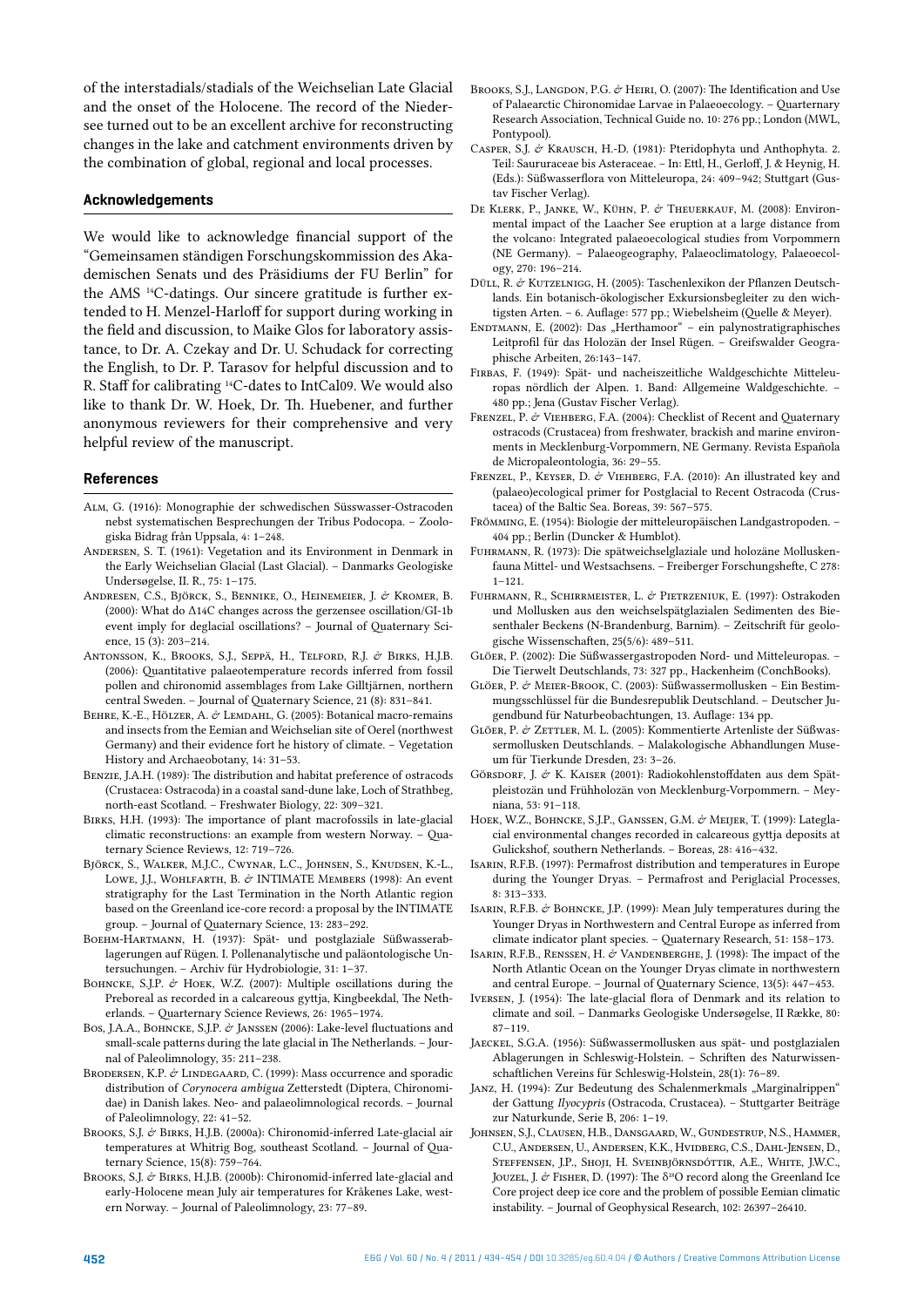- Kaiser, K. (2004): Geomorphic characterization of the Pleistocene Holocene transition in Northeast Germany. – In: TERBERGER, TH.  $\mathcal{O}$  ERIKSEN, B.V. (Eds.): Hunters in a changing world. – Internationale Archäologie – Arbeitsgemeinschaft, Symposium, Tagung, Kongress, 5: 53–73.
- KERNEY, M., CAMERON, R.A.D. & JUNGBLUTH, J.H. (1983): Die Landschnecken Nord- und Mitteleuropas: 384 pp.; Hamburg (Paul Parey Verlag).
- Kienast, F. (2002): Die Rekonstruktion der spätquartären Vegetationsund Klimageschichte der Laptewsee-Region auf der Basis botanischer Großrestuntersuchungen. – Dissertation Universität Potsdam: 116 pp.
- Klie, W. (1938): Krebstiere oder Crustacea III: Ostracoda, Muschelkrebse. – Die Tierwelt Deutschlands und der angrenzenden Meeresteile, 34: 230 pp., Jena (Gustav Fischer Verlag).
- Kliewe, H. (1996): Vulkanasche aus der Eifel in Nordrügen. Rugia-Journal, 1996: 52–55.
- Kolstrup, E. (1979): Herbs as July temperature indicators for parts of the Pleniglacial and Late-Glacial in The Netherlands. – Geologie en Mijnbouw, 58(3): 377–380.
- KOLSTRUP, E. (1980): Climate and stratigraphy in northwestern Europe between 30.000 B.P. and 13.000 B.P., with special reference to The Netherlands. – Mededelingen Rijks Geologische Dienst, 32–15: 181–253.
- Kossler, A. (2010): Faunen und Floren der limnisch-telmatischen Schichtenfolge des Paddenluchs (Brandenburg, Rüdersdorf) vom ausgehenden Weichselhochglazial bis ins Holozän – Aussagen zu Paläomilieu und Klimabedingungen. – Berliner paläobiologische Abhandlungen, 11: 422 pp.
- Krasske, G. (1937): Spät- und postglaziale Süßwasserablagerungen auf Rügen. II. Diatomeen aus den postglazialen Seen auf Rügen. – Archiv für Hydrobiologie, 31: 38–53.
- Krienke, H.-D. (1996): Geologische Karte von Mecklenburg-Vorpommern. Karte der quartären Bildungen – Oberfläche bis fünf Meter Tiefe – 1 : 200 000, Blatt Stralsund. – Geologisches Landesamt Mecklenburg-Vorpommern; Schwerin.
- Krienke, H.-D. (2003): Geologische Karte von Mecklenburg-Vorpommern. Erläuterungen zur Karte der quartären Bildungen – Oberfläche bis fünf Meter Tiefe – 1 : 200 000. – Landesamt für Umwelt, Naturschutz und Umwelt Mecklenburg-Vorpommern; Güstrow.
- KRIENKE, H.-D. & STRAHL, J. (1999): Weichselzeitliche und holozäne Ablagerungen im Bereich der Deponie Tessin bei Rostock (Mecklenburg-Vorpommern) unter besonderer Berücksichtigung des Prä-Alleröd-Komplexes. – Meyniana, 51: 125–151.
- KRIENKE, H.-D., STRAHL, J., KOSSLER, A. & THIEKE, H. U. (2006): Stratigraphie und Lagerungsverhältnisse einer quasi vollständigen weichselzeitlichen Schichtenfolge im Bereich des Deponiestandortes Grimmen (Mecklenburg-Vorpommern). – Brandenburgische geowissenschaftliche Beiträge, 13: 133–154.
- KÜHL, N., GEBHARDT, CH., LITT, T. & HENSE, A. (2002): Probability density functions as botanical-climatological transfer functions for climate reconstructions. – Quaternary Research, 58: 381–392.
- Kuiper, J.G.J. (1968): Die spätpleistozänen Pisidien des ehemaligen Ascherslebener Sees. – Archiv für Molluskenkunde, 98(1/2): 23–38.
- Lampe, R., Meyer, H., Lorenz, S., Janke, W., Viehberg, F., Küster, M. & Arndt, S. (2006): Die Müritz Seebohrungen 2004–2006. Umweltgeschichtlich orientierte Sedimentbohrungen zur Rekonstruktion der nacheiszeitlichen Landschafts- und Gewässerentwicklung im Müritz-Nationalpark. –Abschlussbericht Institut für Geographie und Geologie Ernst-Moritz-Arndt-Universität Greifswald, 108 pp.
- Lang, G. (1994): Quartäre Vegetationsgeschichte Europas. Methoden und Ergebnisse. – 462 pp., Jena (Gustav Fischer Verlag).
- LANGE, E., JESCHKE, L. & KNAPP, H. D. (1986): Ralswiek und Rügen. Landschaftsentwicklung und Siedlungsgeschichte der Ostseeinsel. Teil 1. Die Landschaftsgeschichte der Insel Rügen seit dem Spätglazial. Text und Beilagen. – Schriften zur Ur- und Frühgeschichte, 38: 175 pp.
- LATAŁOWA, M. & BORÓWKA, R. K. (2006): The Allerød/Younger Dryas transition in Wolin Island, northwest Poland, as reflected by pollen, macrofossils and chemical content of an organic layer separating two aeolian series. – Vegetation History and Archaeobotany, 15: 321–331.
- Latałowa, M., Tobolski, K. & Nalepka, D. (2004): *Pinus* L. subgenus *Pinus* (subgen. *Diploxylon* (Koehne) Pilger) – Pine. – In: Ralska-Jasiewiczowa, M., Latałowa, M., Wasylikowa, K., Tobolski, K., Madeyska, E., WRIGHT, H.E. & TURNER, CH. (Eds.): Late Glacial and Holocene history of vegetation in Poland based on isopollen maps. – W. Szafer Institute of Botany, Polish Academy of Science: 165–169; Kraków.
- LITT, T. & STEBICH, M. (1999): Bio- und chronostratigraphy of the Lateglacial in the Eifel region, Germany. – Quaternary International, 61: 5–16.
- LITT, T., BEHRE, K.-E., MEYER, K.-D., STEPHAN, H.-J. & WANSA, S. (2007): Stratigraphische Begriffe für das Quartär des norddeutschen Vereis-

ungsgebietes. – Eiszeitalter und Gegenwart, 56 (1–2): 7–65.

- LOTTER, A. F., EICHER, U., SIEGENTHALER, U. & BIRKS, H. J. B. (1992): Lateglacial climatic oscillations as recorded in Swiss lake sediments. – Journal of Quaternary Science, 7: 187–204.
- Ložek, V. (1990): Mollucs in loess, their palaeoecological significance and role in geochronology – principles and methods. – Quaternary International, 7/8: 71–79.
- Mania, D. (1967): Pleistozäne und holozäne Ostracodenvergesellschaften aus dem ehemaligen Ascherslebener See. – Wissenschaftliche Zeitschrift der Martin-Luther-Universität Halle-Wittenberg,16(4): 501–550.
- Matveyeva, N.V. (1994): Floristic classification and ecology of tundra vegetation of the Taymyr Peninsula, northern Siberia. – Journal of Vegetation Science, 5: 813–828.
- Meisch, C. (2000): Crustacea: Ostracoda. Süßwasserfauna von Mitteleuropa, Bd. 8/3: 522 pp.; Heidelberg (Spektrum Akademischer Verlag).
- Meisch, C., Fuhrmann, R. & Wouters, K. (1996): *Ilyocypris getica* Masi, 1906 (Crustacea, Ostracoda): Taxonomy, ecology, life history, distribution, fossil occurrence and first record for Germany. –Travaux scientifiques du Musée national d'histoire naturelle de Luxembourg, 23: 3–28.
- Mosch, E.Ch. & Scharf, B.W. (2002): Die subfossile Chironomidenfauna des Schulzensees (Mecklenburg-Vorpommern). – Greifswalder Geographische Arbeiten, 26: 119–122.
- Müller, U. (2004): Jung-Pleistozän Eem-Warmzeit bis Weichsel-Hochglazial. – In: Katzung, G. (Ed.): Geologie von Mecklenburg-Vorpommern: 234–242; Stuttgart (E. Schweizerbart'sche Verlagsbuchhandlung).
- Nüchterlein, H. (1969): Süßwasserostracoden aus Franken. Ein Beitrag zur Systematik und Ökologie der Ostracoden. – Internationale Revue der gesamten Hydrobiologie, 54 (1): 223–287.
- ODLAND, A. (1996): Differences in the vertical distribution pattern of Betula pubescens in Norway and its ecological significance. - In: FRENZEL, B. (Eds.): Holocene treeline oscillations, dendrochronology and palaeoclimate. – Palaeoclimate Research, 20: 43–59.
- Økland, J. (1990): Lakes and snails. Environment and gastropoda in 1.500 Norwegian lakes, ponds and rivers. – 516 pp.; (Dr. W. Backhuys/Oegstgeest).
- ØKLAND, K.A. & ØKLAND, J. (1996): Freshwater sponges (Porifera: Spongillidae) of Norway: distribution and ecology. – Hydrobiologia, 330: 1–30.
- Økland, K.A. & Økland, J. (2000): Freshwater bryozoans (Bryozoa) of Norway: distribution and ecology of *Cristatella mucedo* and *Paludicella articulata.* – Hydrobiologia, 421: 1–24.
- PIECHOCKI, A. (1989): The Sphaeriidae of Poland (Bivalvia, Eulamellibranchia). – Annales Zoologici, 42(12): 249–318.
- PINDER, L.C.V. & REISS, F. (1983): The larvae of Chironominae (Diptera: Chironomidae) of the Holarctic region – Keys and diagnoses. – In: WIEDERHOLM, T. (Ed.): Chironomidae of the holarctic region. Keys and diagnoses. Part 1. Larvae. – Entomologica Scandinavica, Suppl. 19: 293–435.
- POPPSCHÖTZ, R. & STRAHL, J. (2004): Fazies- und Pollenanalyse an einem weichselspätglazialen Flusslauf im "Oberen Spreeschwemmfächer" bei Cottbus. – Berliner Geographische Arbeiten, 96: 69–88.
- PORINCHU, D. F. & CWYNAR, L.C. (2000): The distribution of freshwater Chironomidae (Insecta: Diptera) across treeline near the lower Lena River, Northeast Siberia, Russia. – Arctic, Antarctic, and Alpine Research, 32 (4): 429–437.
- RALSKA-JASIEWICZOWA, M., WACNIK, A., MAMAKOWA, K. & NALEPKA, D. (2004): *Betula* L. – Birch. – In: Ralska-Jasiewiczowa, M., Latałowa, M., WASYLIKOWA, K., TOBOLSKI, K., MADEYSKA, E., WRIGHT, H.E. & Turner, Ch. (Eds.): Late Glacial and Holocene history of vegetation in Poland based on isopollen maps. – W. Szafer Institute of Botany, Polish Academy of Science: 57–68 (Kraków).
- Reimer, P.J., Baillie, M.G.L., Bard, E., Bayliss, A., Beck, J.W., Blackwell, P.G., Bronk Ramsey, C., Buck, C.E., Burr, G.S., Edwards, R.L., Friedrich, M., Grootes, P.M., Guilderson, T.P., Hajdas, I., Heaton, T.J., Hogg, A.G., Hughen, K.A., Kaiser, K.F., Kromer, B., Mc-Cormac, F.G., Manning, S.W., Reimer, R.W., Richards, D.A., Southon, J.R., Talamo, S., Turney, C.S.M., van der Plicht, J. & Weyhenmeyer, C.E. (2009): INTCAL09 and MARINE09 radiocarbon age calibration curves, 0–50,000 years cal BP. Radiocarbon, 51(4): 1111–1150.
- RENSSEN, H. & ISARIN, R.F.B. (2001): The two major warming phases of the last deglaciation at  $\sim$  14.7 and  $\sim$  11.5 ka cal BP in Europe: climate reconstructions and AGCM experiments. – Global and Planetary Change, 30: 117–153.